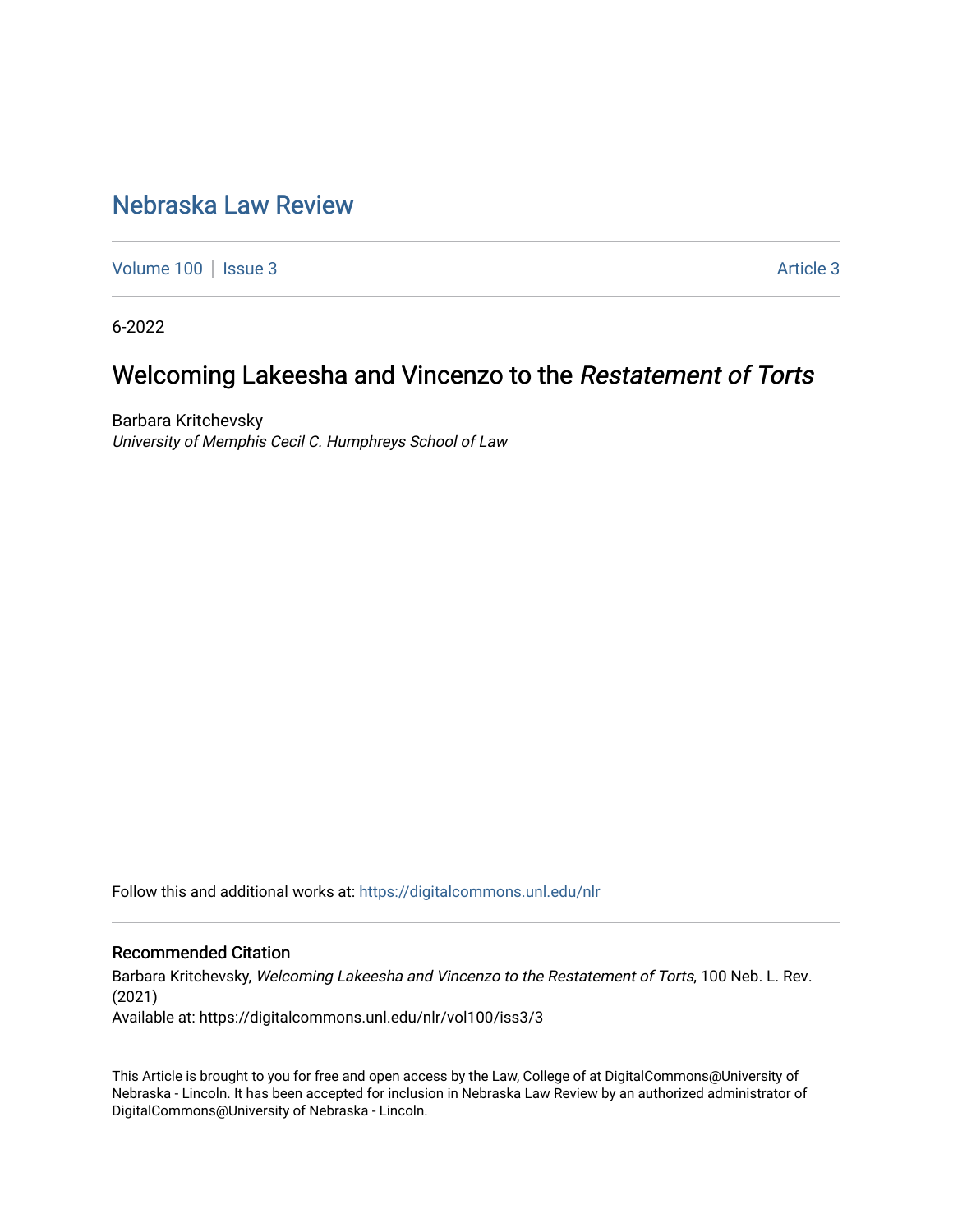Barbara Kritchevsky\*

# Welcoming Lakeesha and Vincenzo to the *Restatement of Torts*

## TABLE OF CONTENTS

|     |                                                        | 637 |
|-----|--------------------------------------------------------|-----|
| Н.  | Names in the <i>Restatements</i>                       | 646 |
|     | A. Illustrations in the Restatements of Torts          | 648 |
|     | B. Naming Actors in Other Legal Writing                | 656 |
| Ш   | We've Been Here Before: Lessons from the Struggles for |     |
|     |                                                        | 662 |
| IV. | Implicit Bias and the Myth of Neutrality               | 671 |
|     | A. The Myth of Neutrality                              | 672 |
|     |                                                        | 675 |
|     |                                                        | 678 |
|     | V. The Power of Names: The Reason To Embrace           |     |
|     |                                                        | 682 |
|     |                                                        | 683 |
|     | B. Familiarity Reduces Implicit Bias                   | 685 |
|     | C. The Role of the Restatements                        | 686 |
|     |                                                        | 690 |

#### I. INTRODUCTION

Illustrations are a crucial part of all *Restatements*. Illustrations show how the law applies to different situations and how it affects specific people. *Restatements of Torts* have not simply explained landowners' duties, for example, but have provided examples of how landowner liability doctrines work in practice. The *Second Restatement of*

637

Copyright held by the NEBRASKA LAW REVIEW. If you would like to submit a response to this Article in the *Nebraska Law Review Bulletin*, contact our Online Editor at lawrev@unl.edu.

<sup>\*</sup> Cecil C Humphreys Professor of Law, University of Memphis Cecil C. Humphreys School of Law, B.A. Middlebury College, J.D. Harvard Law School. I am indebted to my colleagues and to the faculty at St. Mary's School of Law for their helpful comments during presentations on this topic, and to Professor Alena Allen for her comments on an earlier draft of this Article. I also greatly appreciate the immense help of the research assistants who have helped me as I worked on this: Mallory Farrar, Eliza Jones, and especially to Nicole Blanchard for her enormous help with the finishing stages of the Article.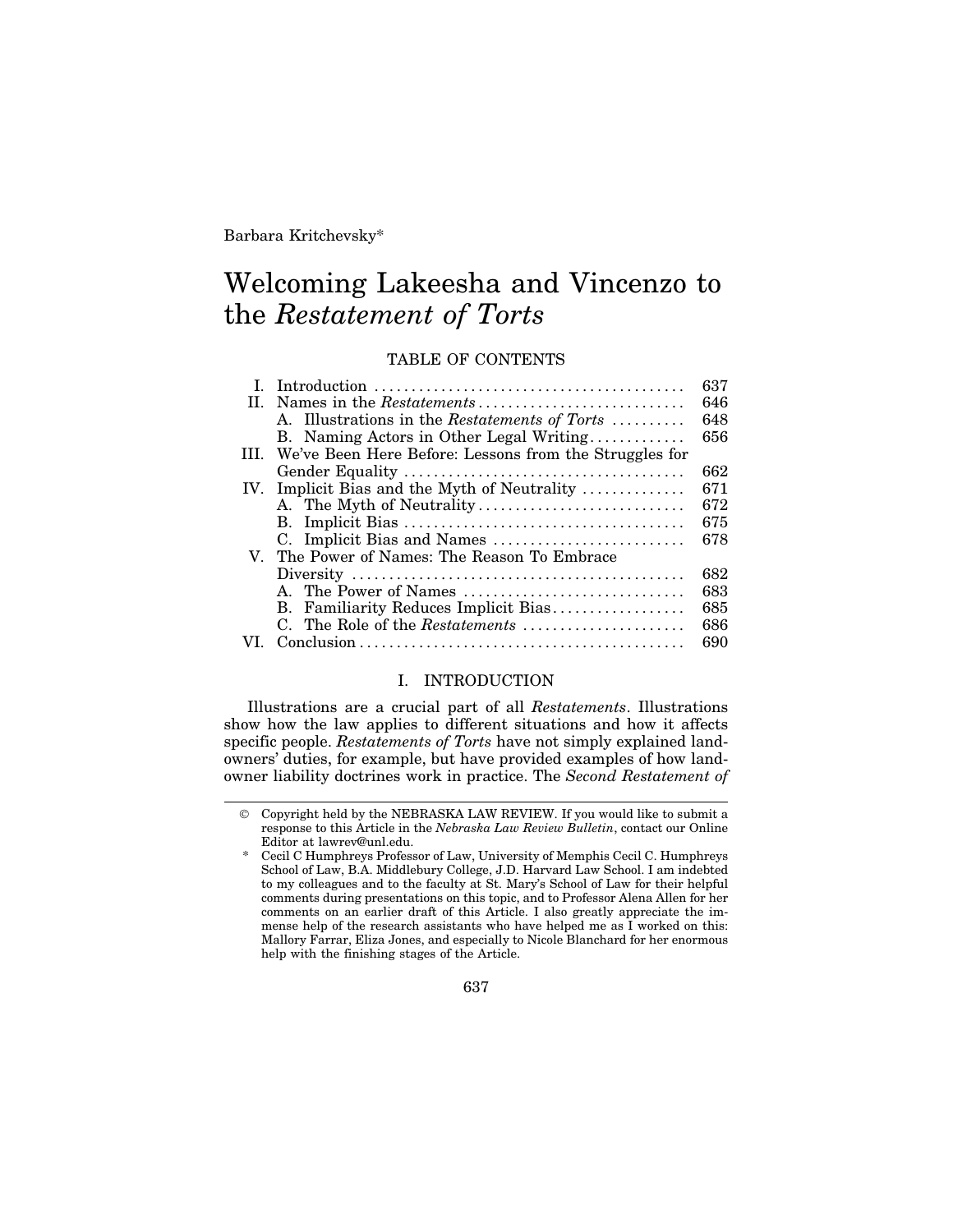*Torts* discusses the duty a possessor of land owes to someone who enters the property by discussing the liability of "A Company" to "B, the daughter of one of the A Company's workmen," who was bringing dinner to her father at the plant.1 The *Third Restatement* gives the example of "Ed and Margaret," who carpool to work and park in the Viner Hospital lot.2 Margaret walks to her office building and Ed visits his brother in the hospital.3

The illustrations reflect a major substantive change in the *Restatements*. The *Second Restatement* explains that B is a licensee to whom the company is liable.4 The *Third Restatement* eliminates the distinction between invitees, licensees, and trespassers; it would find the hospital liable to both Ed and Margaret when they fall in the icy lot even though Margaret is technically a trespasser.5 The substantive legal changes in the *Third Restatement* have been the subject of extensive commentary.6 But the *Restatement* has received no attention for

There is no single *Third Restatement of Torts*. Instead of one publication, *Restatements* of various aspects of tort law are being published over time. The products liability *Restatement* was published in 1998, and the volume on physical and emotional harm in 2010. RESTATEMENT (THIRD) OF TORTS: LIAB. FOR PHYSICAL & EMOTIONAL HARM (AM. L. INST. 2010); RESTATEMENT (THIRD) OF TORTS: PRODS. LIAB. (AM. L. INST. 1998). Between the two was the volume on apportionment of liability. RESTATEMENT (THIRD) OF TORTS: APPORTIONMENT OF LIAB. (AM. L. INST. 2001). The *Restatement on Economic Harm* was recently finalized. RESTATEMENT (THIRD) OF TORTS: LIAB. FOR ECON. HARM (AM. L. INST. 2020). The volume on intentional torts to persons is now in draft form. *See* RESTATEMENT (THIRD) OF TORTS: INTENTIONAL TORTS TO PERS. (AM. L. INST., Tentative Draft No. 4, 2019). Other topics are in the very early stages. The ALI Annual Report for 2019–20 explains that the projects to restate the law of remedies and the law of defamation and privacy were launched in 2019. AM. L. INST., ANNUAL REPORT 2019–2020, at 14–15 (2020), https://www.ali.org/media/filer\_public/50/60/ 506023fc-664b-4a0b-bb99-73c911c6eb3b/2019-2020\_annual\_report.pdf [https:// perma.cc/F6RH-QK3L]. For a discussion of the reasons for restating the law of torts in several volumes, see Hildy Bowbeer, *Flying Trampolines and Falling Bookcases: Understanding the* Third Restatement of Torts *(Spring 2010)*, 37 WM. MITCHELL L. REV. 1034, 1035–36 (2011).

Generic references to the *Third Restatement* in this Article refer to the volume on *Liability for Physical and Emotional Harm*. References to other parts, such as references to the *Restatement of Products Liability*, indicate that specific part.

6. *See, e.g.*, Michael D. Green, *The Third Restatement of Torts in a Crystal Ball*, 37 WM. MITCHELL L. REV. 993, 994–96 (2011) (part of Symposium on the *Third Restatement*); Stephen D. Sugarman, *Land-Possessor Liability in the* Restatement

<sup>1.</sup> RESTATEMENT (SECOND) OF TORTS § 341 cmt. d, illus. 1 (AM. L. INST. 1965).

<sup>2.</sup> RESTATEMENT (THIRD) OF TORTS: LIAB. FOR PHYSICAL & EMOTIONAL HARM § 51 cmt. c, illus. 1 (AM. L. INST. 2010).

<sup>3.</sup> *Id.*

<sup>4.</sup> RESTATEMENT (SECOND) OF TORTS § 341 cmt. d, illus. 1 (AM. L. INST. 1965).

<sup>5.</sup> *See* RESTATEMENT (THIRD) OF TORTS: LIAB. FOR PHYSICAL & EMOTIONAL HARM § 51 (AM. L. INST. 2010) (setting forth a general duty of landowners to entrants on land). The *Second Restatement*, on the other hand, had different provisions on duties to licensees, invitees, and trespassers. *See* RESTATEMENT (SECOND) OF TORTS §§ 333–39, 341–44 (AM. L. INST. 1965).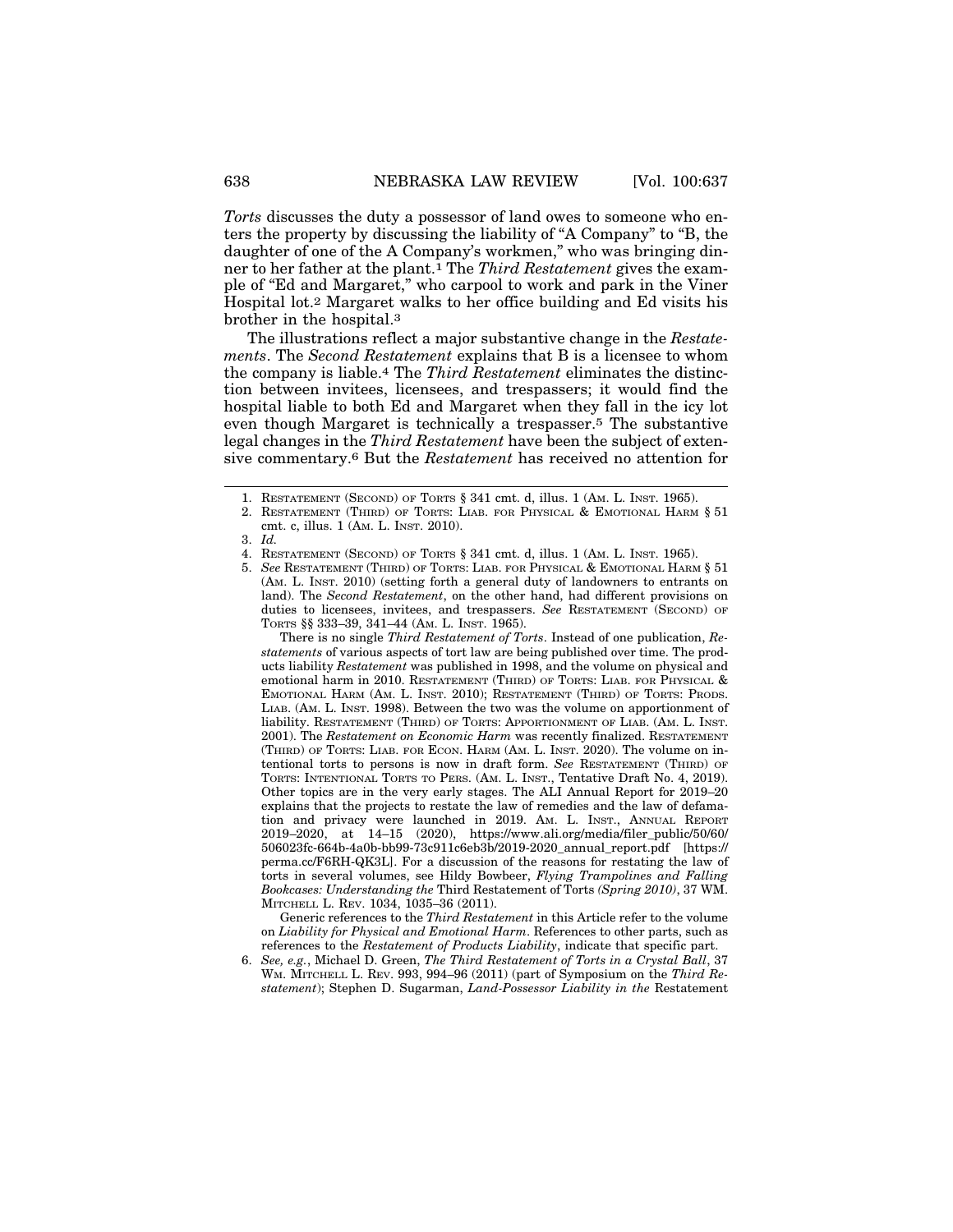the dramatic change at play in the background: the illustrations. The illustrations refer to the parties by name.7

The use of names has ramifications as important as the substantive changes. One difference the use of names highlights is the change in gender roles. The names in this example highlight different views on gender from those in the *Second Restatement*. While the names are commonplace American names, the gender roles are different. A woman goes to the office, as opposed to the workmen and fathers working in the *Second Restatement's* factory.8 And while this example uses standard American names, other illustrations use names such as Ahmed and Raissa.9 We meet Vincenzo, a camper who negligently fails to extinguish his campfire at night,<sup>10</sup> and Lakeesha, an infant born with a birth defect.11

The use of names is a change from most other *Restatements*. While all *Restatements* provide illustrations, those examples generally refer to the actors in other fashions—by letters, as the *Second Restatement of Torts* did,12 or by generic terms such as "the driver."13 The *Third*

Standard American names do not mean that the names are unique to members of any ethnic or racial group. The most common names in the United States are common for all children. For example, the names Elijah, for boys, and Emma, for girls, were in the top five names for babies in 2020. *Popular Names in 2020*, SOC. SEC. ADMIN., https://www.ssa.gov/cgi-bin/popularnames.cgi [https:// perma.cc/5AN3-QWC3] (last visited Jan. 16, 2022). Analysis of data from the first decade of the century reveals that of the babies named Elijah, 55.1% were white children, 36.7% were Black children, and 3% were Hispanic children. *See* Konstantinos Tzioumis, *Data Descriptor: Demographic Aspects of First Names*, SCI. DATA, Mar. 6, 2018, https://www.nature.com/articles/sdata201825.pdf [https:// perma.cc/7NR9-USX4]. Of the babies named Emma, 54.5% were white children, 14.1% were Black children, and 24.4% were Hispanic children. *See id.* But the fact that these names are common among Caucasians means that readers, especially white readers, will assume that the actors are white. *See infra* Part V.

<sup>(</sup>Third) of Torts*: Too Much and Too Little*, 44 WAKE FOREST L. REV. 1079 (2009); William E. Westerbeke, *The Sources of Controversy in the New* Restatement of Products Liability*: Strict Liability Versus Products Liability*, 8 KAN. J.L. & PUB. POL'Y 1 (1998).

<sup>7.</sup> All the illustrations in the *Third Restatement* use names except one.

<sup>8.</sup> *Compare* RESTATEMENT (THIRD) OF TORTS: LIAB. FOR PHYSICAL & EMOTIONAL HARM § 51 cmt. c, illus. 1 (AM. L. INST. 2010) (discussing Margaret and Ed carpooling to work), *with* RESTATEMENT (SECOND) OF TORTS § 341 cmt. d, illus. 1 (AM. L. INST. 1965) (discussing "B, the daughter of one of the A Company's workmen" entering a "factory for the purpose of bringing dinner to [her] father[ ]").

<sup>9.</sup> RESTATEMENT (THIRD) OF TORTS: LIAB. FOR PHYSICAL & EMOTIONAL HARM §§ 42 cmt. f, illus. 3, 47, cmt. e, illus. 1 (AM. L. INST. 2010) (Ahmed, from section 42, is a homeowner having a neighbor watch his cat and dog while he is out of town; Raissa, from section 47 is a passenger on an airline flight).

<sup>10.</sup> RESTATEMENT (THIRD) OF TORTS: LIAB. FOR PHYSICAL & EMOTIONAL HARM § 27 cmt. a, illus. 1 (AM. L. INST. 2010).

<sup>11.</sup> *Id.* cmt. e, illus. 2.

<sup>12.</sup> The First and Second *Restatements* referred to actors by letters. RESTATEMENT (SECOND) OF TORTS (AM. L. INST. 1965); RESTATEMENT (FIRST) OF TORTS (AM. L.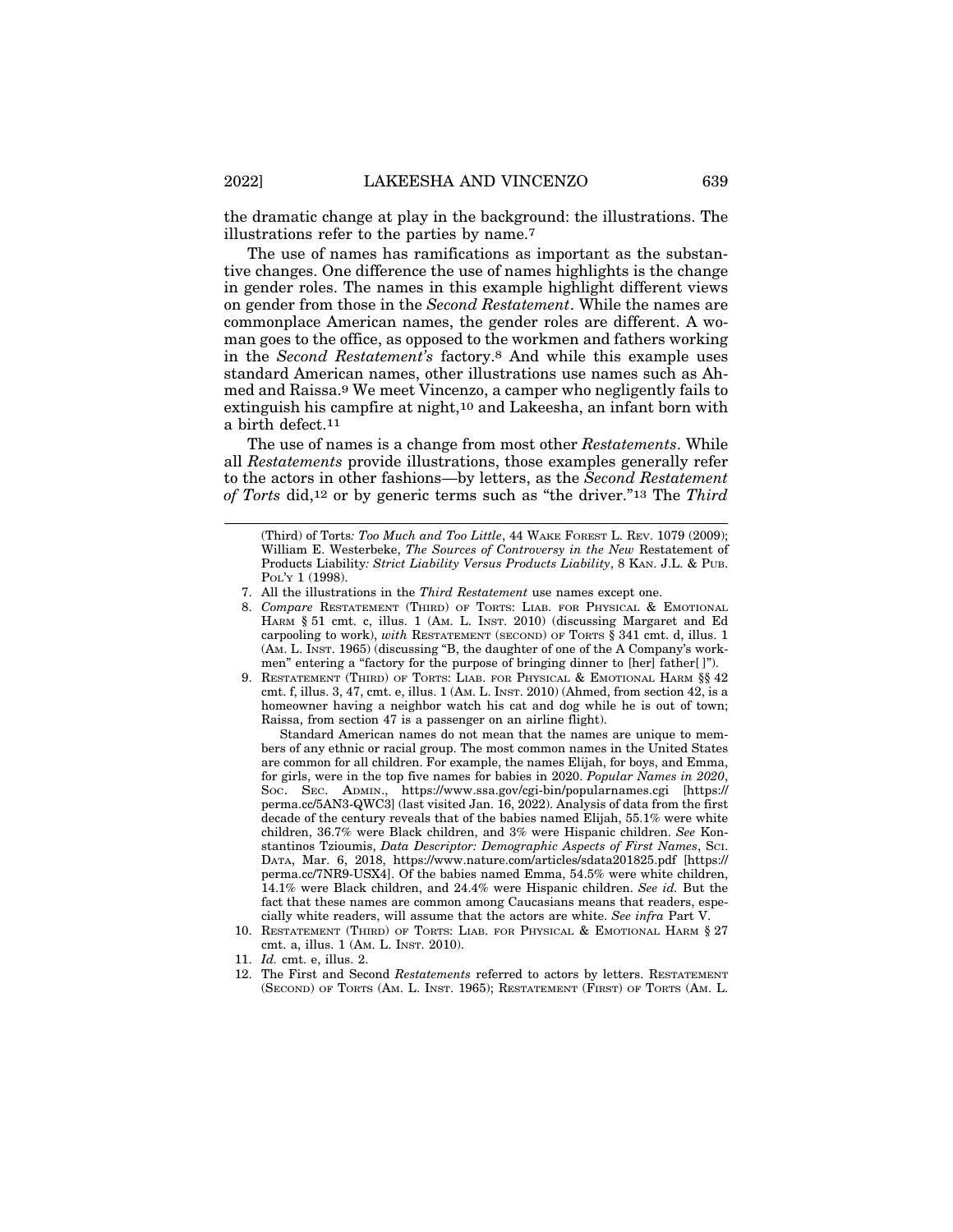*Restatement's* illustration of Ed and Margaret would refer to A and B under the *Second Restatement's* approach. The approach most *Restatements* take would refer to "a driver and passenger."14 This Article argues that all *Restatements* should use names.15 *Restatements*, and legal writing generally, should use names and examples that reflect the diversity of society.

Names reveal a great deal in today's society. Names usually reflect gender.16 Mary is almost exclusively a woman's name while James is virtually always male.17 The use of names in examples highlights gen-

- 14. *See infra* notes 48, 50; *see e.g*., RESTATEMENT (SECOND) OF TORTS § 390 cmt. d, illus. 8 (AM L. INST. 1965).
- 15. Names here refer exclusively to first names. This is partially because *Restatement* illustrations use first names and partially because first names often indicate gender, unlike last names. First names also more directly indicate a person's ethnicity—a last name may indicate an ethnic background that had little influence on a person's upbringing. Jefferson M. Fish, *What Do Names Tell Us? Part II* Last Names, The Cultural Mirror, PSYCH. TODAY, Mar. 28, 2011, https:// www.psychologytoday.com/us/blog/looking-in-the-cultural-mirror/201103/whatdo-names-tell-us-part-ii-last-names [https://perma.cc/MMY6-KEG4]. And the tradition of married women taking the husband's last name means that a married woman may have nothing in common with the ethnicity that a last name indicates. *See id.*
- 16. This present-day reality reflects two assumptions that are open to challenge: names should reflect gender, and gender is a dichotomy. The link between names and gender will disappear if the trend of using names that do not announce male or female becomes more pronounced. *See* Alex Williams, *Is Hayden a Boy or Girl? Both. 'Post-Gender' Baby Names Are on the Rise*, N.Y. TIMES (Aug. 18, 2016), https://www.nytimes.com/2016/08/21/fashion/gender-neutral-baby-names.html [https://perma.cc/3FTY-T8RD] (noting that researchers have found an eightyeight percent increase in the number of unisex baby names since 1985). *But see infra* note 19 (noting how people frequently ascribe a gender to supposedly gender-neutral names and ascribe a gender to invented names).

The more fundamental assumption is that all people have one of two possible genders that stays static throughout their lives. Gender transitions, gender fluidity, and non-binary identities challenge this notion. Christina Richards et al., *Non-Binary or Genderqueer Genders*, 28 INT'L REV. PSYCHIATRY 95, 98–100 (2016) (reviewing gender literature); *see also* Lisa M. Diamond, *Gender Fluidity and Nonbinary Gender Identities Among Children and Adolescents*, 14 CHILD DEV. PERSP. 110, 110–14 (2020) (discussing nonbinary, gender fluid, and transgender identities among children and adolescents). This Article reflects the current norms regarding naming and gender identity but does not mean to imply that those norms should not soon be outdated.

17. Mary has been the most common female name given to babies over the past 100 years, *Top Names Over the Last 100 Years*, SOC. SEC. ADMIN. (Mar. 2021), https:// www.ssa.gov/oact/babynames/decades/century.html [https://perma.cc/6943- YFKX], but Mary has not ranked in the top 1,000 male names, *Popularity of*

INST. 1934). Other *Restatements* use letters. *See infra* note 48 (listing other *Restatements*).

<sup>13.</sup> Most parts of the *Third Restatement* use proper names, but the *Restatement of Apportionment of Liability* and the *Restatement of Liability for Economic Harm* use generic terms. *See infra* section II.B. Some other *Restatements* use generic terms. *See infra* notes 48, 50 (listing Restatements).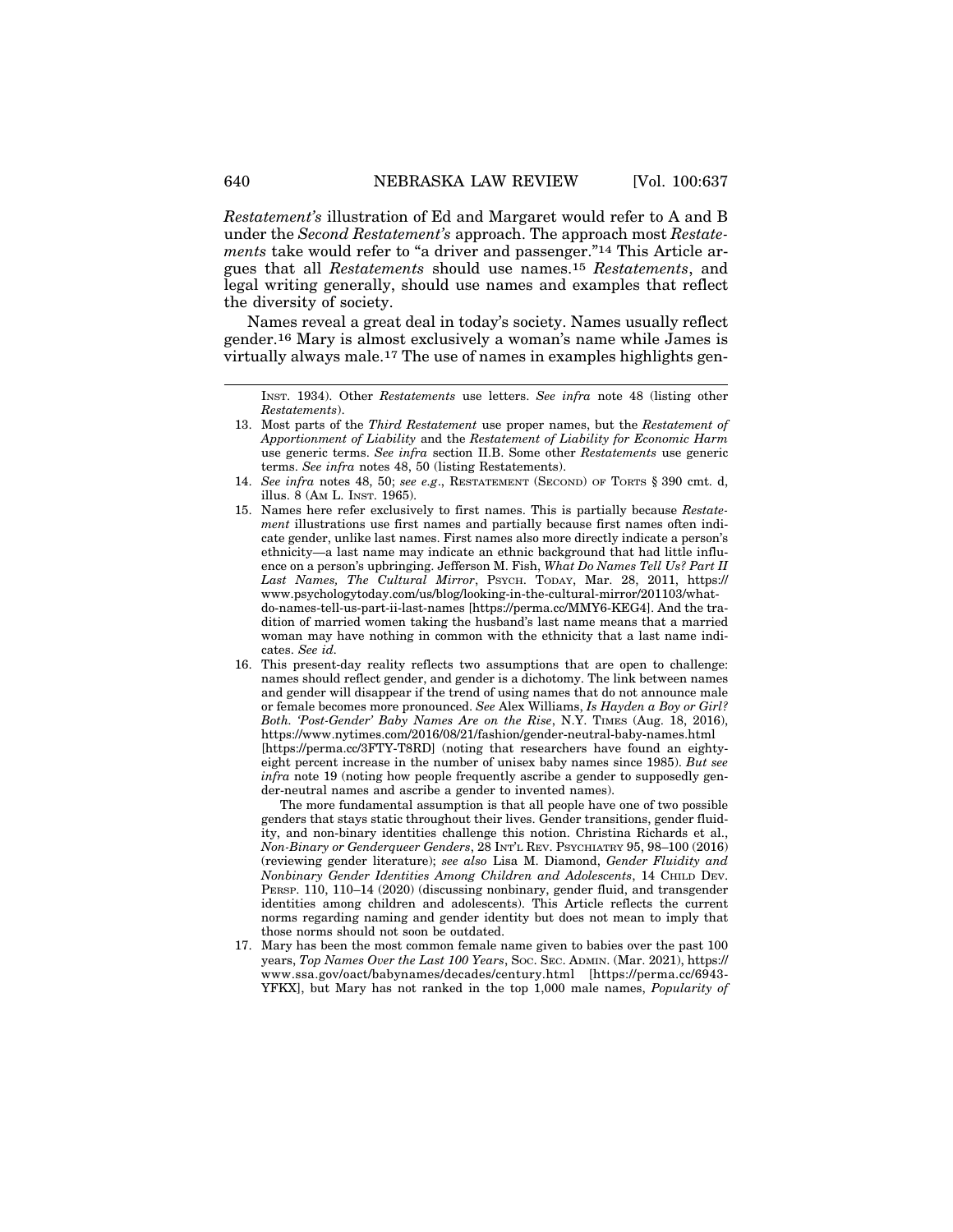der roles. A name alone can broadcast an actor's gender, while a letter only reveals such information if a gendered pronoun is also used. The *Second Restatement's* illustration of A, who "is an otherwise normal girl who is a little overweight, and is quite sensitive about it"18 could be gender neutral if it said that A "is a junior high student who is a little overweight." The use of a name makes that choice.19 So, the example of Alice, who "was operating a tractor manufactured by XYZ Farm Equipment"20 in the *Third Restatement of Products Liability*, places front and center the fact that a woman is taking the action and is taking action that is not stereotypically feminine.

Names do not only reveal gender and gender roles—names often also reflect ethnicity. Names like Carlos reflect a Hispanic background, while Natasha is Slavic.21 Some names are likely to reveal religion. The name Mohammed likely reflects not only an Arabic, but also an Islamic background.22 Names can also indicate race. The

- 18. RESTATEMENT (SECOND) OF TORTS § 46 cmt. f, illus. 13 (AM. L. INST. 1965).
- 19. Even use of an apparently gender-neutral name such as Robin would likely lead the reader to assume a gender for the actor. *See* David D. Van Fleet & Leanne Atwater, *Gender Neutral Names: Don't Be So Sure!*, 37 SEX ROLES 111, 117, 121–22 (1997) (observing that studies have found names generally considered gender neutral—like Les and Fran—are perceived as gendered, and that readers see invented names, such as those in science fiction, as gendered); *see also* Rebecca S. Bigler & Campbell Leaper, *Gendered Language: Psychological Principles, Evolving Practices, and Inclusive Policies*, 2 POL'Y INSIGHTS FROM BEHAV. & BRAIN SCI. 187, 192 (2015) ("Parents can create novel names that are not traditionally associated with females or males. However, depending on the names' phonological features, even novel names may be associated more with one gender than another." (citation omitted)).
- 20. RESTATEMENT (THIRD) OF TORTS: PRODS. LIAB. § 16 cmt. b, illus. 4 (AM. L. INST. 1998).
- 21. INTERPOL, A GUIDE TO NAMES AND NAMING PRACTICES 70, 79 (2006), https:// www.fbiic.gov/public/2008/nov/Naming\_practice\_guide\_UK\_2006.pdf [https:// perma.cc/Z6B6-MGBC] (listing the common origin for the name Carlos as Portuguese and Natasha as Russian) (U.K.).
- 22. *See* K.M. Sharma, *What's in a Name?: Law, Religion, and Islamic Names*, 26 DENVER J. INT'L L. & POL'Y 151, 158–59 (1998); *see also infra* note 286 (discussing a case in which an employee named Mamdouh prevailed in a Title VII suit against an employer who persisted in addressing the employee by an American-

*Name*, U.S. SOC. SEC. ADMIN., https://www.ssa.gov/cgi-bin/babyname.cgi (last visited Dec. 22, 2021) (Enter "Mary" in the text box, select "Male," and click "Go."). James has been the most popular male name during the last century, *Top Names Over the Last 100 Years*, *supra*, and ranked sixth for male babies born in 2020, *Popular Names in 2020*, Soc. SEC. ADMIN., *supra* note 9, but it is has not appeared in the top 1,000 female names, *Popularity of Name*, *supra* (Enter "James" in the text box, select "Female," and click "Go."). Over the years, many popular names do not remain tethered to one gender, but the most popular boys' and girls' names are still distinctly different. *See, e.g., Popular Names in 2020*, *supra* note 9 (Social Security Administration reports that the most popular male names in 2020 were Liam, Noah, Oliver, Elijah, William, James, Benjamin, Lucas, Henry, and Alexander; the most popular female names were Olivia, Emma, Ava, Charlotte, Isabella, Charlotte, Sophia, Amelia, Isabella, Mia, Evelyn, and Harper).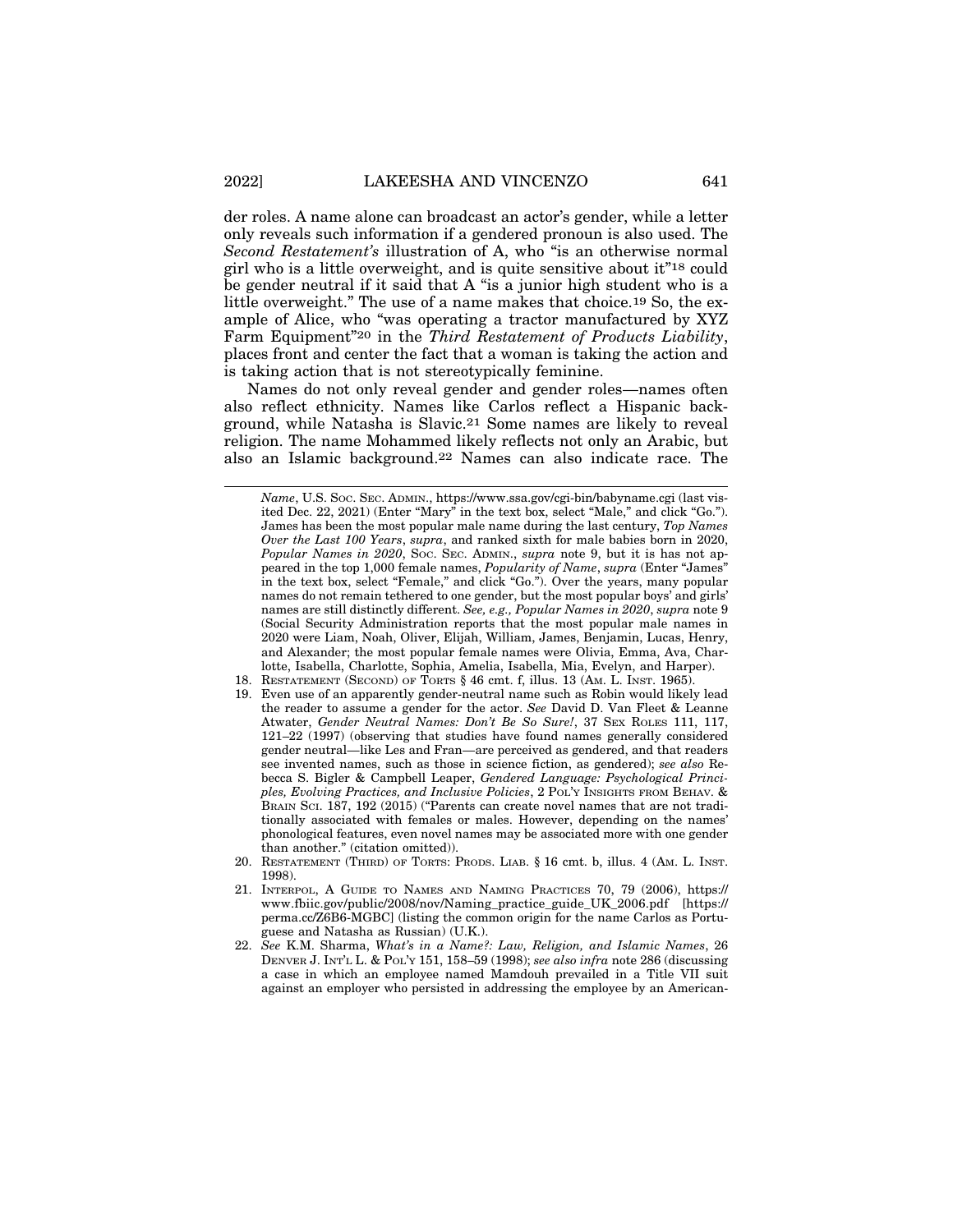name LaKeisha is almost always the name of an African American woman.23 The use of names in an example that reflects relationship or marital status can indicate sexual orientation. It is hard to read the statement that Stephen and Rick are spouses to mean anything except that they are married gay men.24

Names are a sensitive subject precisely because they reveal so much about a person. They reflect areas such as gender, where the law and those who write about the law have struggled. The law has wrestled with gender. A major shift in the law of torts over the past fifty years has been the change from the "reasonable man" to the "reasonable person" as the hallmark of the common actor.25 There are

- 24. *See* RESTATEMENT (THIRD) OF TORTS: LIAB. FOR PHYSICAL & EMOTIONAL HARM § 43 cmt. e, illus. 1 (AM. L. INST. 2010) (giving this example). *Restatements* generally ignore the lesbian, gay, bisexual, transgender, queer, intersex, and asexual (LGBTQIA+) community, not only by omission from examples, but by failing to address the specific effect that some legal doctrines have on people in same-sex relationships. *See generally* Courtney G. Joslin & Lawrence C. Levine, *The Restatement of Gay(?)*, 79 BROOK. L. REV. 621 (2014).
- 25. RESTATEMENT (THIRD) OF TORTS: LIAB. FOR PHYSICAL & EMOTIONAL HARM §§ 3, 6, 12 (AM. L. INST. 2010) (defining the standard for negligence in gender-neutral language); RESTATEMENT (SECOND) OF TORTS § 283 (AM. L. INST. 1965) (giving the "reasonable man" standard); *see infra* text accompanying notes 186–191; *See generally* Pat K. Chew & Lauren K. Kelley-Chew, *Subtly Sexist Language*, 16 COLUM. J. GENDER & L. 643 (2007); Fannie J. Klein, *Does the Law's "Reasonable Man" Embrace the Reasonable Woman?*, 17 N.Y.L.F. 543 (1971).

ized "nickname" based, in part, on the importance the employee placed on the religious significance of his name).

<sup>23.</sup> Tzioumis, *supra* note 9, (explaining that in 2010, 91.18% of Lakisha usage was Black or African American compared with only 8.82% white); *see also* William Kremer, *Does a Baby's Name Affect Its Chances in Life?*, BBC WORLD SERV. (Apr. 11, 2014), https://www.bbc.com/news/magazine-26634477 [https://perma.cc/ QEE5-BH7F] (explaining that a person's first name alone makes it increasingly easy to guess if a person in the United States is Black); Roland G. Fryer, Jr. & Steven D. Levitt, *The Causes and Consequences of Distinctively Black Names*, 119 Q.J. ECON. 767, 769 (2004) (explaining that in the early 2000s, around forty percent of African American girls born in California were given names that were not given to a single white girl born that year). Different researchers discuss characteristics of names that are likely to be those of Black people. Saku Aura & Gregory D. Hess, *What's in a Name*, 48 ECON. INQUIRY 214, 221 (2010) (finding that a Black person's name tended to be less common, have "more syllables and higher Scrabble scores"—more letters with greater Scrabble point values such as Q and J—have "fewer 'oh' endings, [and] are more likely to end in a vowel"); *see also* David N. Figlio, *Names, Expectations, and the Black-White Test Score Gap* 6–7 (Nat'l Bureau of Econ. Rsch., Working Paper No. 11,195, 2005), https:// www.nber.org/system/files/working\_papers/w11195/w11195.pdf [https:// perma.cc/LX22-KZGR] ("Four frequent attributes of low socio-economic status names are particularly striking: (1) the name begins with one of a number of prefixes, such as 'lo- ', 'ta-', and 'qua-'; (2) the name ends with one of a number of suffixes, such as '-isha' and '-ious'; (3) the name includes an apostrophe; and (4) the name . . . is particularly long, with several low-frequency consonants. . . . [A]s a name increases in its number of identified attributes, its bearer is . . . more likely to be Black.")*.*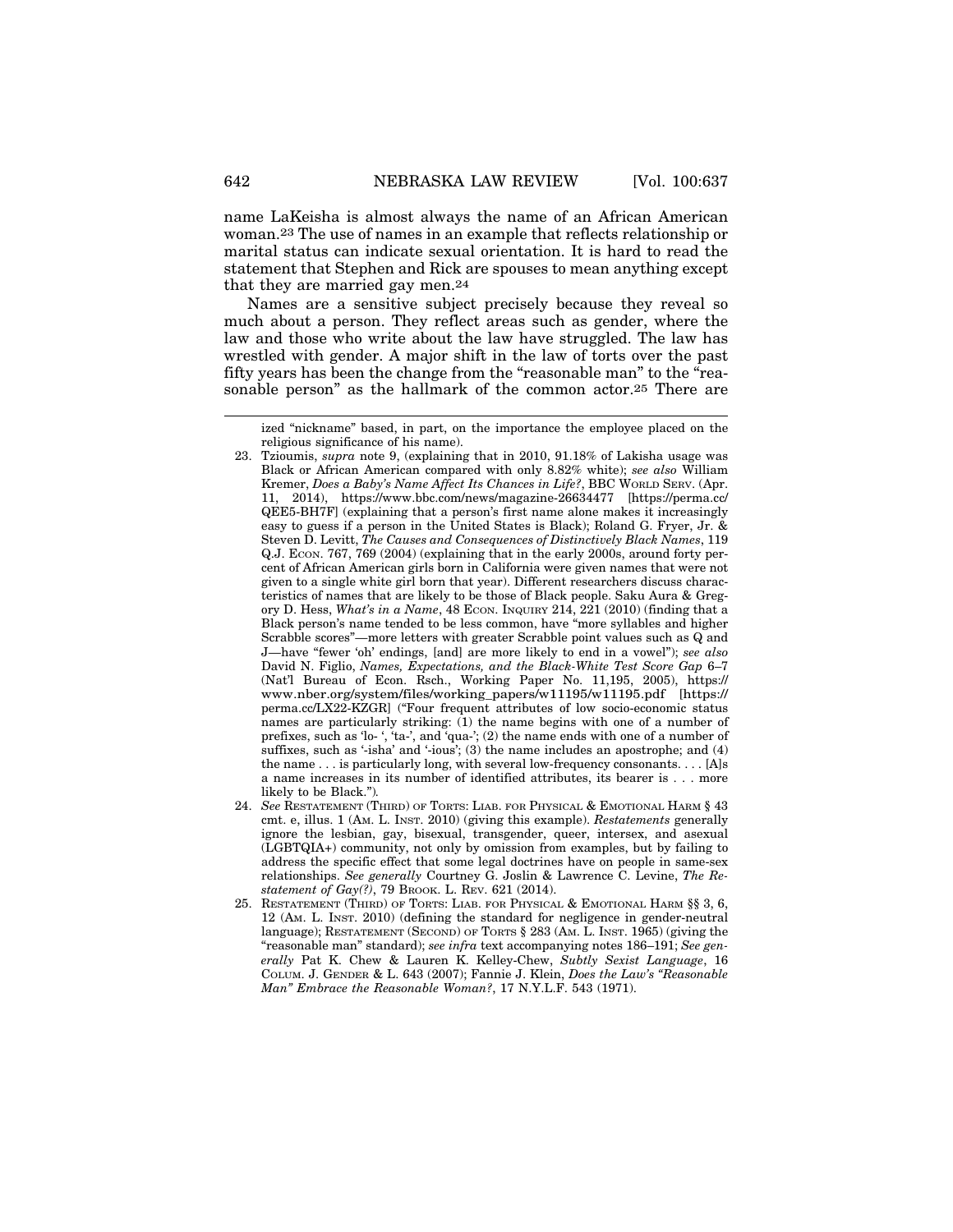claims that common casebooks reflect a male bias.26 Legal academia has also struggled to address race in the law school classroom,<sup>27</sup> and there is a growing recognition of the need for a conscious effort to confront implicit bias in the legal profession.28

There has been a movement away from the use of names in some high-stakes situations, precisely because they reflect so much and generate subconscious reactions. The National Conference of Bar Examiners has changed from proper names to generic labels in Multistate Bar Exam questions,29 at least partially in response to fears of bias.30 The use of generic labels in an illustration—"the driver hit the pedestrian"—says much less31 and is likely to generate a different reaction than "Jennifer hit Drew," which in turn is very likely to elicit a

<sup>26.</sup> *See* Carl Tobias, *Gender Issues and the Prosser, Wade and Schwartz Torts Casebook*, 18 GOLDEN GATE U. L. REV. 495 (1988) (examining gender issues in a common law school casebook); *see infra* text accompanying notes 187–189.

<sup>27.</sup> *See* Margalynne J. Armstrong & Stephanie M. Wildman, *Teaching Race/Teaching Whiteness: Transforming Colorblindness to Color Insight*, 86 N.C. L. REV. 635 (2008); Rhonda V. Magee, *The Way of ColorInsight: Understanding Race and Law Effectively Through Mindfulness-Based ColorInsight Practices*, 8 GEO. J.L. & MOD. CRITICAL RACE PERSPS. 251, 260–64 (2016); Amy H. Kastely, *Out of the Whiteness: On Raced Codes and White Race Consciousness in Some Tort, Criminal, and Contract Law*, 63 U. CIN. L. REV. 269 (1994); *infra* text accompanying notes 294 & 344.

<sup>28.</sup> *See generally* Justin D. Levinson & Danielle Young, *Implicit Gender Bias in the Legal Profession: An Empirical Study*, 18 DUKE J. GENDER L. & POL'Y 1 (2010).

<sup>29.</sup> Current sample questions use general descriptors, such as "[a] father lived with his son." MULTISTATE BAR EXAM, MBE SAMPLE TEST QUESTIONS (2016), https:// www.ncbex.org/pdfviewer/?file=%2Fdmsdocument%2F17 [https://perma.cc/ 7MUS-SRSD?type=image]. Older questions used proper names. MULTISTATE BAR EXAM., SAMPLE MBE III (July 1998), https://www.ncbex.org/pdfviewer/ ?file=%2Fdmsdocument%2F18 [https://perma.cc/4V3H-5YM4] (using proper names such as Beth and Albert, as well as generic identifiers such as Homeowner and Neighbor).

<sup>30.</sup> The National Conference of Bar Examiners cautions against questions that reflect gender or racial bias. SUSAN M. CASE & BETH DONAHUE, NAT'L CONF. OF BAR EXAM'RS, THE ONE-PAGE GUIDE TO WRITING MULTIPLE-CHOICE QUESTIONS (Nov. 2018), https://lawprofessors.typepad.com/academic\_support/files/multiple\_choice\_drafting\_guidelines\_by\_s\_2.%20Case%20of%20NCBE.pdf [https:// perma.cc/7NLL-GQ8D] (recommending a question "uses common nouns to describe actors" and "avoids gender, ideological, racial/ethnic, or rural/urban biases"); *see infra* notes 132–153 and accompanying text for further discussion of the use of names in the Multistate Bar Examination and the switch to labels.

<sup>31.</sup> The fact that a general term says less on its face does not mean that it does not send a message. *See* Anna Lindqvist et al., *Reducing a Male Bias in Language? Establishing the Efficiency of Three Different Gender-Fair Language Strategies*, 81 SEX ROLES 109, 110–17 (2018) (finding that purportedly gender-neutral words are unconsciously associated with men); Karla A. Lassonde & Edward J. O'Brien, *Occupational Stereotypes: Activation of Male Bias in a Gender-Neutral World*, 43 J. APPLIED SOC. PSYCH. 387, 393–94 (2013) (finding that people infer a specific gender from supposedly gender-neutral occupational titles such as doctor/nurse or businessperson/secretary); *see infra* section IV.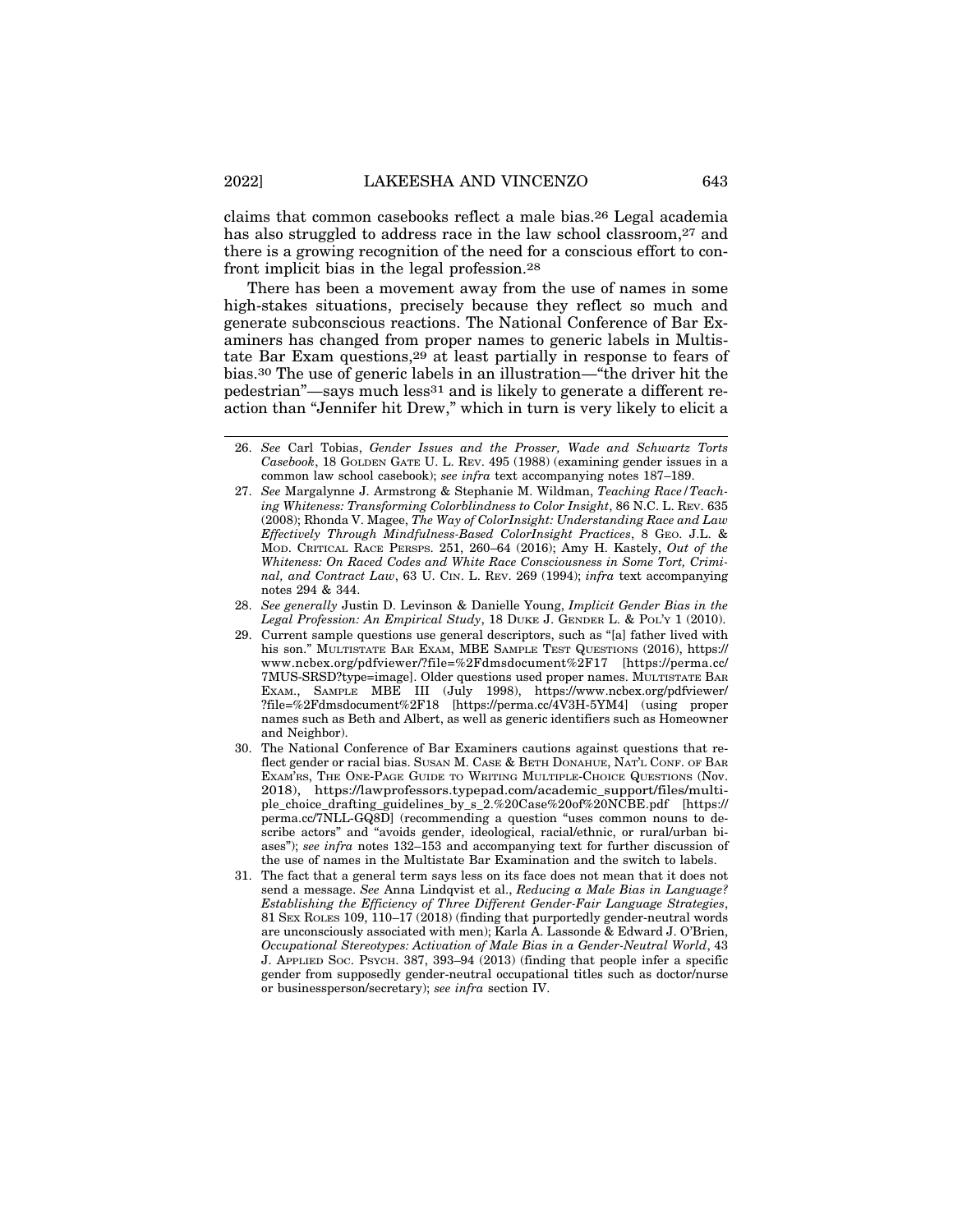different response than "Jamaal hit Katie." The use of generic labels is also easier. While the writer who uses labels may still have to work to avoid gender-specific terms and pronouns,32 the generic labels hide questions of race, ethnicity, sexual orientation, and religion. But the use of generic labels also insulates readers from exposure to diverse names and the diversity in society they reflect. Labels dodge questions of diversity that the use of names necessarily raises, and labels thus reinforce preconceived ideas.33 Labels sweep diverse names out of sight and risk reinforcing the notion that certain names reflect the other, not people that lawyers and those who study the law have to talk about.34

The law, like society more broadly, has struggled with issues of diversity. The legal academy and the organizations that regulate it emphasize the importance of diversity in selecting a student body.35 Potential legal employers must promise not to discriminate.36 Law schools must not discriminate in hiring and must have a diverse faculty.37 But these outward measures will have limited success if hidden bias remains unabated. A promise not to discriminate does little good if hiring partners deem Imani or Mohammed less qualified than Claire or William Bennett Bishop IV, despite the same grades and honors.38 It does not prevent attorneys from preferring Lauren to LaToya as a client.39

- 34. Kathryn M. Stanchi, *Resistance Is Futile: How Legal Writing Pedagogy Contributes to the Law's Marginalization of Outsider Voices*, 103 DICK. L. REV. 7 (1998).
- 35. AM. BAR. ASS'N, ABA STANDARDS AND RULES OF PROCEDURE FOR APPROVAL OF LAW SCHOOLS 2020–2021, at 15 (2020), https://www.americanbar.org/content/dam/ aba/administrative/legal\_education\_and\_admissions\_to\_the\_bar/standards/2020- 2021/2020-21-aba-standards-and-rules-for-approval-of-law-schools.pdf [https:// perma.cc/87BA-6CZH]; *see Bylaws Section 6-3. Diversity: Nondiscrimination and Affirmative Action*, ASS'N OF AM. L. SCHS. (Jan. 2016), https://www.aals.org/ about/handbook/bylaws/ [https://perma.cc/Q7KY-B9Z8].
- 36. MODEL RULES OF PRO. CONDUCT r. 8.4(g) (AM. BAR ASS'N 2020); *see* ASS'N OF AM. L. SCHS., *Placement Bulletin*, Aug. 13, 2015, at 1, https://www.aals.org/wp-content/uploads/2016/07/PB-Web-Sample.pdf [https://perma.cc/Q28P-QZGY]; NAT'L ASS'N OF L. PLACEMENT, PRINCIPLES AND STANDARD FOR LAW PLACEMENT AND RE-CRUITMENT ACTIVITIES pt. 4(E) (2019) (Rescinded Dec. 12, 2018).
- 37. MODEL RULES OF PRO. CONDUCT r. 8.4(g) (AM. BAR ASS'N 2020); *see* ASS'N OF AM. L. SCHS., *supra* note 36, at 1.
- 38. *See* Marianne Bertrand & Sendhil Mullainathan, *Are Emily and Greg More Employable than Lakisha and Jamal? A Field Experiment on Labor Market Discrimination* (Nat'l Bureau of Econ. Rsch., Working Paper No. 9,873, 2003), https:// www.nber.org/system/files/working\_papers/w9873/w9873.pdf [https://perma.cc/ BXD8-FECA].
- 39. *See* Brian Libgober, *Getting a Lawyer While Black: A Field Experiment*, 24 LEWIS & CLARK L. REV. 53, 54–56 (2020) (discussing a study showing that attorneys are more likely to respond to e-mail inquiries about representation from persons with white-sounding names). Clients may also be more likely to hire lawyers with

<sup>32.</sup> *See supra* note 18 and accompanying text (example of overweight teen).

<sup>33.</sup> *See infra* section IV.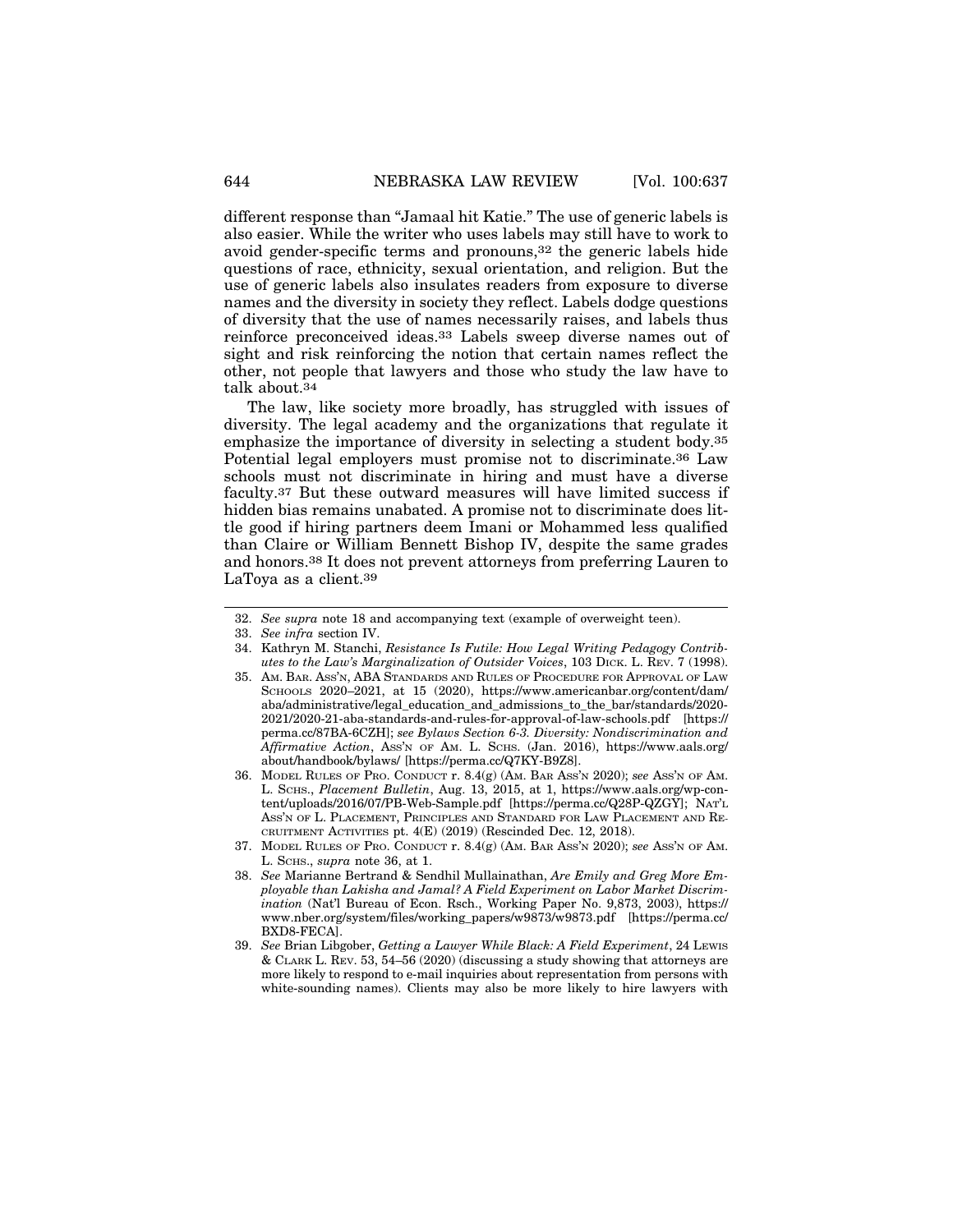This Article argues that the *Third Restatement of Torts*40 made the right decision in the use of names generally, and the use of diverse names in particular. It argues that all *Restatements*, and legal writers generally, should make a conscious effort to use names and examples that reflect the diversity of society. Part II discusses the *Restatements*, how they refer to the actors in the illustrations, and how they have begun to reflect an ethnically and culturally diverse society. Part III discusses the debates about names that were at the forefront in the struggle for gender equality and how those debates can inform the current issues involving diversity more broadly. Part IV explains why the use of supposedly neutral descriptors is not a substitute for the use of names. Neutrality is not neutral; the fact of implicit bias means that facially neutral illustrations perpetuate bias and stereotypes. Part V explains how the use of names that reflect diversity is a crucial step in combatting the law's struggle with bias. Familiarity helps to reduce implicit bias, as does confronting counter-stereotypical situations.41 The use of names in illustrations can increase familiarity and provide positive associations with previously unfamiliar names.

The Article concludes that the decision to use names, especially names that reflect a diverse population of people from different racial, ethnic, and religious backgrounds in a variety of gender roles and personal relationships, serves a valuable function by normalizing those names and the people who have them as important actors in valuable roles. Using names that reflect the diversity of American society can help to expose those who study and practice law to examples they might otherwise choose not to see. The familiarity, in turn, should help to reduce the bias<sup>42</sup> and everyday micro-aggressions that people with diverse names suffer.<sup>43</sup> Authors may struggle in using diverse names, and their choices may generate criticism. But the fact that writing to reflect diversity may be difficult shows why it is so important. Exposure to names that may be unfamiliar to some people will help these names become more common.<sup>44</sup> This exposure can serve as one step to eliminating subconscious bias in the legal profession and beyond.45

44. *See e.g.*, *infra* notes 156–170 and accompanying text.

white-sounding names. *See* Jerry Kang et al., *Are Ideal Litigators White? Measuring the Myth of Colorblindness*, 7 J. EMPIRICAL LEGAL STUDS. 886, 899–905 (2010) (analyzing implicit stereotypes of the ideal litigator).

<sup>40.</sup> *See supra* note 6. While the *Restatement of Products Liability* first used names, the *Restatement of Liability for Physical and Emotional Harm* first used diverse names.

<sup>41.</sup> *See infra* notes 332–334 and accompanying text.

<sup>42.</sup> *See infra* notes 280–288 and accompanying text.

<sup>43.</sup> *See infra* notes 286, 293–297 and accompanying text.

<sup>45.</sup> Eliminating unconscious bias in the legal profession is particularly important because of its homogeneity. *See* AM. BAR. ASS'N., ABA PROFILE OF THE LEGAL PRO-FESSION 2020, at 33 (2020), https://www.americanbar.org/content/dam/aba/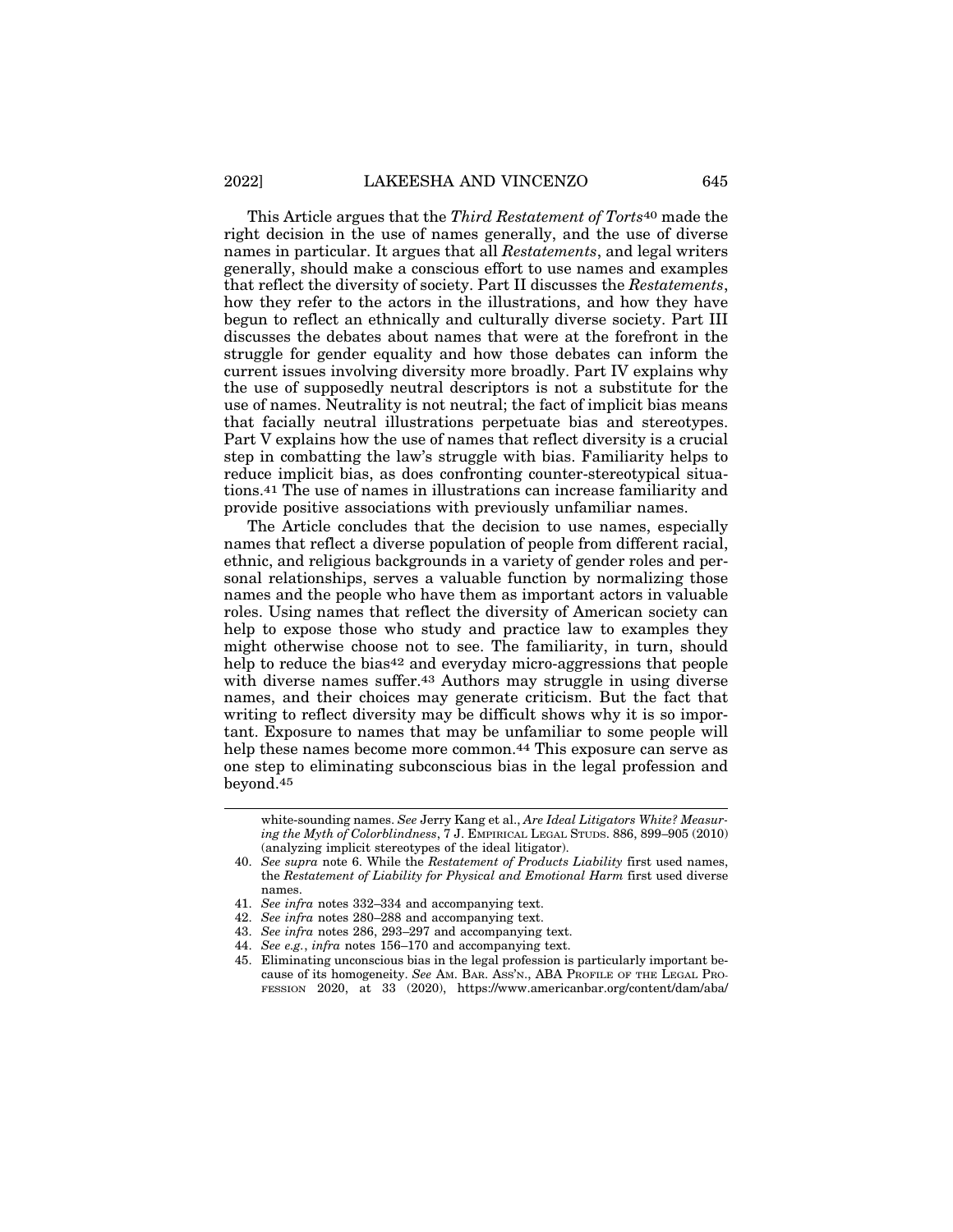#### II. NAMES IN THE *RESTATEMENTS*

*Restatements* have always used illustrations to demonstrate how concepts apply.46 Law, especially tort law, is about interactions among people. It would be hard to show how legal concepts apply without offering illustrations of how the principles operate in practice. Since virtually any legal illustration will involve human beings, the illustration must find a way to refer to those individuals. One possibility is to simply use letters: B is the daughter of a person who works at A corporation.47 Many *Restatements* still use letters as the primary means of identifying parties.48 Another option is to use labels: a buyer purchases a defective product from a retailer.49 Labels—generic terms—are a common method of identification.50 The third option is to use names: Ed and Margaret are coworkers who park in the Viner

- 47. *See supra* note 1. This is the approach the *First Restatement* takes. *See infra* text accompanying notes 56–58.
- 48. *See* RESTATEMENT (THIRD) OF AGENCY (AM. L. INST. 2006); RESTATEMENT (SECOND) OF CONFLICTS OF L. (AM. L. INST. 1988); RESTATEMENT (SECOND) OF CONTS. (AM. L. INST. 1981); RESTATEMENT OF EMP. L. (AM. L. INST. 2015); RESTATEMENT (SECOND) OF L. OF JUDGMENTS (AM. L. INST. 1982); RESTATEMENT (THIRD) OF PROP.: SERVI-TUDES (AM. L. INST. 2000); RESTATEMENT (THIRD) OF RESTITUTION & UNJUST EN-RICHMENT (AM. L. INST. 2011); RESTATEMENT (THIRD) OF SURETYSHIP & GUAR. (AM. L. INST. 1996); RESTATEMENT (THIRD) OF TORTS: APPORTIONMENT OF LIAB. (AM. L. INST. 2000); RESTATEMENT (THIRD) OF TORTS: PRODS. LIAB. (AM. L. INST. 1998); RESTATEMENT (THIRD) OF TRUSTS (AM. L. INST. 2012); RESTATEMENT (THIRD) OF UNFAIR COMPETITION (AM. L. INST. 1995).
- 49. *See* RESTATEMENT (THIRD) OF TORTS: LIAB. FOR ECON. HARM § 13 cmt. b, illus. 1 (AM. L. INST. 2020).
- 50. *See* RESTATEMENT (THIRD) OF RESTITUTION & UNJUST ENRICHMENT (AM. L. INST. 2011); RESTATEMENT (THIRD) OF THE L. GOVERNING LAWS. (AM. L. INST. 2000); RESTATEMENT OF THE L. CHARITABLE NONPROFIT ORGS. (AM. L. INST., Tentative Draft No. 3, 2017); RESTATEMENT (THIRD) OF PROP.: MORTGS. (AM. L. INST. 1997); RESTATEMENT (THIRD) OF TORTS: LIAB. FOR ECON. HARM (AM. L. INST. 2020).

administrative/news/2020/07/potlp2020.pdf [https://perma.cc/H8SK-EUKW] ("Nearly all people of color are underrepresented in the legal profession compared with their presence in the U.S. population. For example, 5% of all lawyers are African American—the same percentage as 10 years earlier—but the U.S. population is 13.4% African American.").

<sup>46.</sup> *See, e.g.*, AM. L. INST., CAPTURING THE VOICE OF THE AMERICAN LAW INSTITUTE: A HANDBOOK FOR ALI REPORTERS AND THOSE WHO REVIEW THEIR WORK 42–45 (2015) [hereinafter HANDBOOK FOR ALI REPORTERS]; RESTATEMENT (FIRST) OF TORTS § 13 cmt. h, illus. 2 (AM. L. INST. 1933) (describing physician A, who induces patient B "to consent to an abortion"). The *Restatements* follow a standard format. There is general outline of the area of law that is the subject of the *Restatement*. HANDBOOK FOR ALI REPORTERS, *supra*, at 33–34. Each section of the outline has numbered statements of legal principles that aim to restate the law as it exists at the time. *Id.* at 36. Following each provision are comments, which explain and elaborate on the legal principle*. Id.* at 42. Following many comments are illustrations that give examples showing the operation of the principles under discussion. *Id.* at 43–44. *Restatements* follow the commentary with reporter's notes, which give authority for the comments, provide the source for some examples, and refer to relevant secondary authority. *Id.* at 45*.*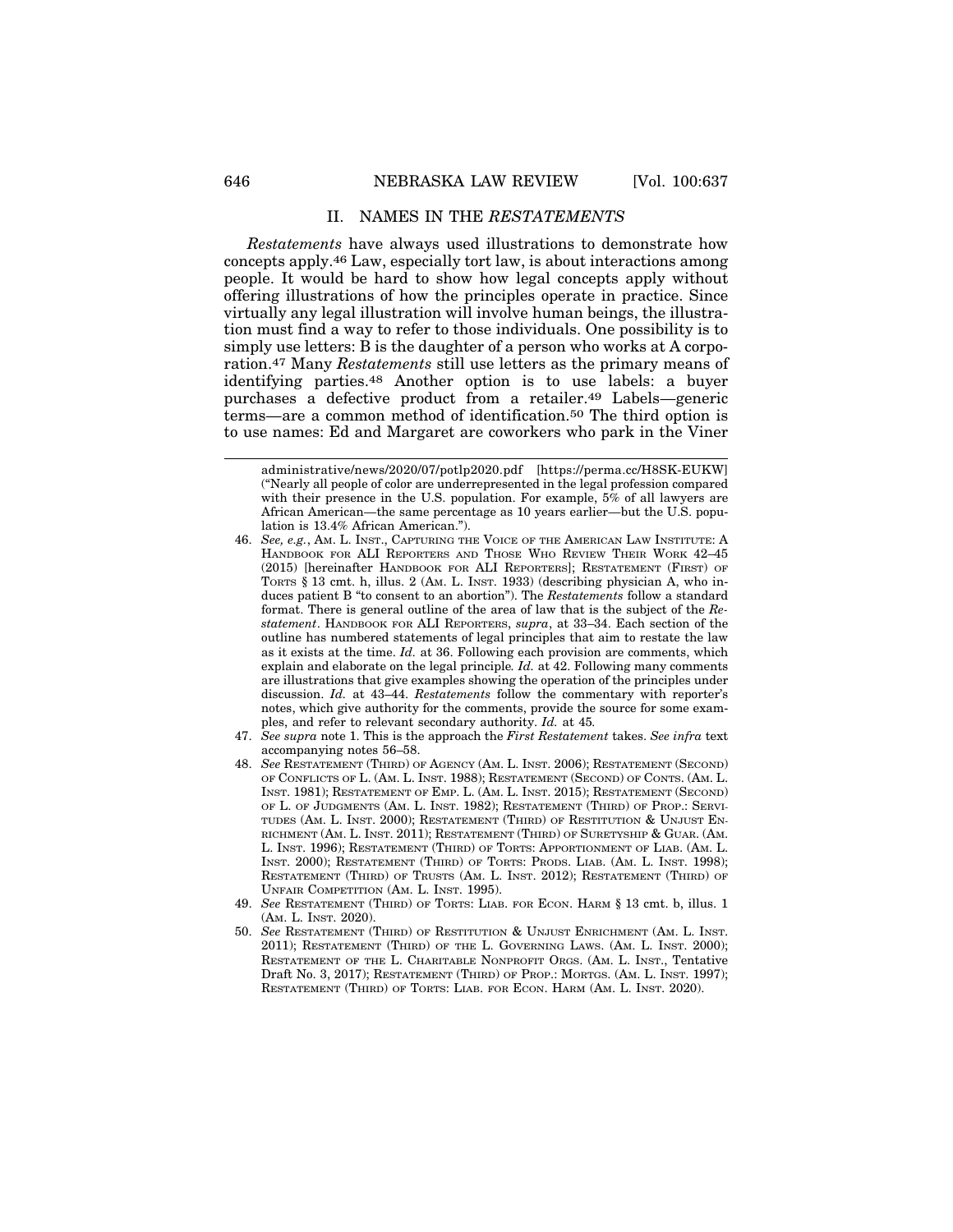Hospital parking lot.51 This approach is very rare outside of the *Third Restatement of Torts*.52

A writer who uses names must then decide which names to use. It would be possible to just use the names of the parties if an illustration simply recounted the facts of a case,53 but that shortcut is not available when the illustration is not so rooted. So, the writer must select names.54 The choice of names raises additional issues. Names reflect more than gender. Names often also reflect race, ethnicity, and religion. The use of names in describing a relationship often reveals sexual orientation. The writer might simply use names that describe the people and relationships that are familiar to the writer. But then the

<sup>51.</sup> *See supra* note 2 and accompanying text.

<sup>52.</sup> *See* RESTATEMENT OF THE L. CHARITABLE NONPROFIT ORGS. (AM. L. INST., Tentative Draft No. 3, 2019) (using proper names for institutions and people, including last names); RESTATEMENT OF THE L. OF LIAB. INS. (AM. L. INST., Proposed Final Draft 2018) (using proper names for companies and generic terms for people); RESTATEMENT (THIRD) OF TORTS: INTENTIONAL TORTS TO PERS. (AM. L. INST., Tentative Draft No. 4, 2019).

<sup>53.</sup> That is not the practice, however. For example, an illustration on intent discusses the actions of "Steve, a police officer," who engages in a chase that injures Ruth. RESTATEMENT (THIRD) OF TORTS: LIAB. FOR PHYSICAL & EMOTIONAL HARM § 1 cmt. c, illus. 4 (AM. L. INST. 2010). The illustration is based on *Jackson v. Town of Milton*, 669 N.E.2d 225 (Mass. App. Ct. 1996), in which the police officer was Kevin Foley and the injured motorist was James F. Jackson. *See also, e.g., id.* § 17 cmt. c, illus. 1 (changing names from Dr. Charles Poretta and Alfred Jones to Dr. Jones and Ronald in *res ipsa loquitur* illustration based on *Jones v. Porretta*, 405 N.W.2d 863 (Mich. 1987)); *id.* at § 19 cmt. f, illus. 4 (changing the parties from Kinney Rent A Car and Harold Spink to Ajax and Ron in an illustration based on *Danielenko v. Kinney Rent A Car, Inc.*, 441 N.E.2d 1073 (N.Y. 1982)).

<sup>54.</sup> The illustrations are not the result of an off-the-cuff decision. None of the *Restatements* come about quickly. *How the Institute Works*, AM. L. INST., https:// www.ali.org/about-ali/how-institute-works/ [https://perma.cc/NXL3-NHTR] (last visited Feb. 10, 2021) (describing the drafting process). Once a project is identified and approved, the ALI's director selects reporters and advisers for their expertise and perspective. *Id.* The reporters, typically legal scholars, are responsible for researching and drafting; the advisers, typically lawyers or professors, review the drafts. *Id.* The reporters develop various drafts that the advisers and a consultative group of ALI members with an interest in the subject matter review. *Id.* The advisers and members consultative group review a preliminary draft. This results in a council draft, which the council—group of lawyers and judges—reviews. This draft either is sent back to the reporters and advisers for further consideration or is approved as a tentative draft that is submitted to the ALI membership. *Id*. If the council finds the draft is not ready for membership approval but would benefit from discussion, it will be submitted to the membership as a discussion draft. *Id*. The drafts then come for review before the ALI membership. A tentative draft is debated at the annual meeting and then either approved or sent back to the reporters and advisers for overhaul*. Id.* A series of tentative drafts takes place over the course of several years. *Id.* Once the revisions are completed, a proposed final draft goes to the council for review, and then to the membership for approval. *Id.* Once approved, the final draft is slated for publication. *Id.*; *see also* HANDBOOK FOR ALI REPORTERS, *supra* note 46, at 15–20 (2015) (discussing the drafting cycle).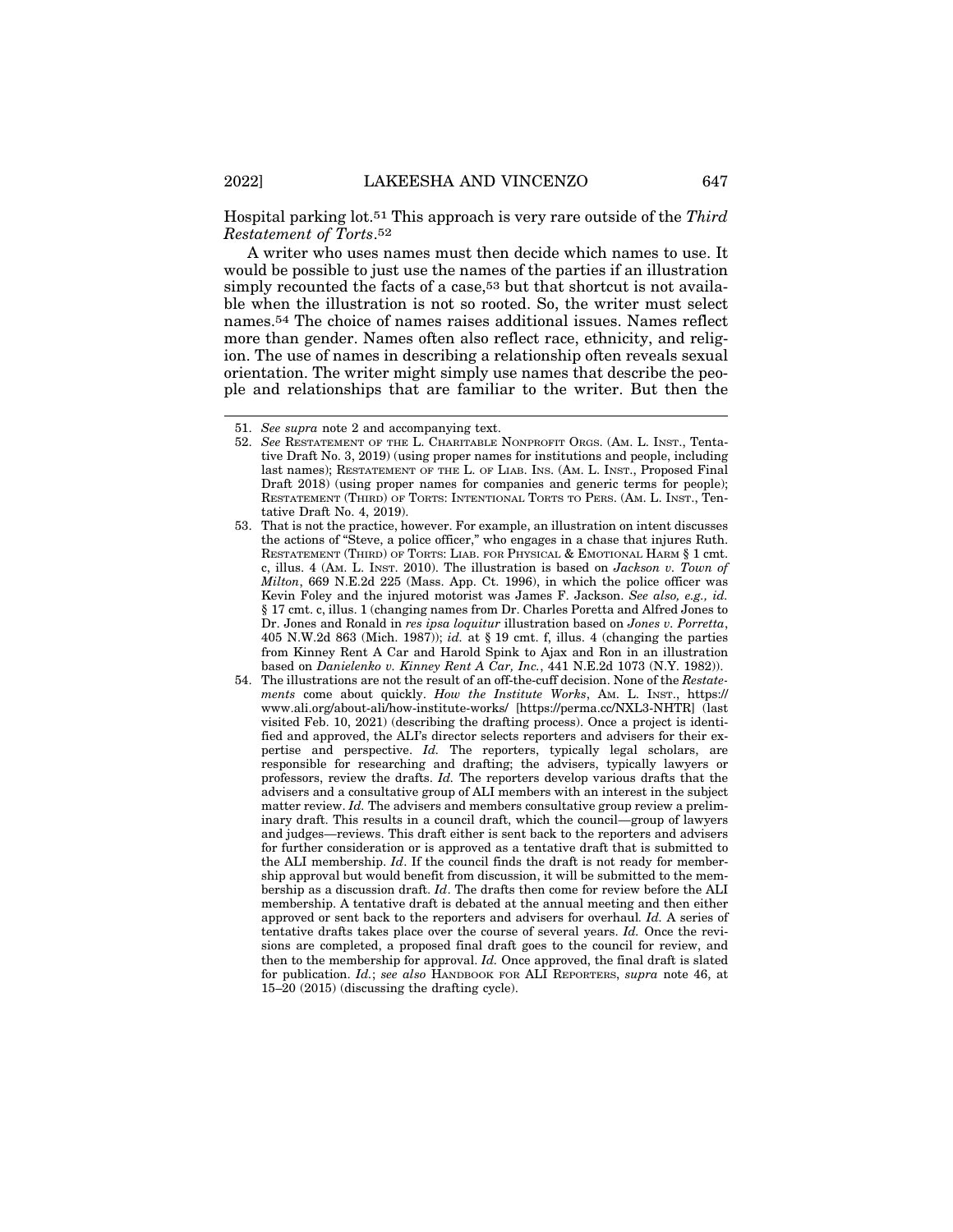older white lawyers who hold positions of influence are likely to use the names of well-off white colleagues and acquaintances.55 Or the writer may consciously strive to use names that reflect the diversity of a broader society—of the people who might be part of the scenarios that the illustrations describe and who might be lawyers and law students reading the illustrations. The *Restatements of Torts* over the years reflect these choices in practice.

#### **A. Illustrations in the** *Restatements of Torts*

The illustrations in the *First Restatement of Torts*, published in 1934, reflect the times. It refers to parties with letters, but this practice does not hide assumptions about traditional gender roles. For example, the first illustration in the provision on defense of third parties provides: "A, seeing B apparently about to subject A's daughter C to insulting familiarities, is privileged to use any reasonable means to prevent B from doing so."56 Consistent with the era, the parties in the illustrations reflect stereotypical gender roles. The men are professionals<sup>57</sup> and the women are wives, daughters, and victims who need male protection.58 While the illustrations say nothing about the race or religion of the actors, it is fair to assume that the average lawyer at the time was a white, Christian man who assumed that the actors were the same.59

The *Second Restatement of Torts*, published in 1965, reflect the same approach. Letters, again, identify the actors in the illustrations.60 The illustrations, again, reflect stereotypical gender roles. Men are professionals,<sup>61</sup> women are mothers,<sup>62</sup> and women and girls

- 57. *Id.* § 13 cmt. h, illus. 2 (a male doctor induces a woman to consent to an abortion). The gender of other professionals is not identified. *See id*. § 13 cmt. h, illus. 1 (dentist A victimizes a male).
- 58. *Id.* § 57 cmt. b, ill. 1 (A man induces B woman to submit to intimate familiarities by producing counterfeit gold certificate); *id.* § 55 cmt. b, illus. 2 (A man engages in bigamous marriage with two women).
- 59. *See infra* Part IV.
- 60. *See supra* text accompanying note 1.
- 61. *See, e.g.*, RESTATEMENT (SECOND) OF TORTS § 525 cmt. b, illus. 1 (AM. L. INST. 1965) (A is a man who works as a car dealer); *id.* § 436 cmt. a, illus. 1 (the manager of B company is a man); *id.* § 343B cmt. b, illus. 1 (A is a man who operates a grocery store); *id.* § 888 cmt. c, illus. 3 (A, the fire chief, is a man); *id.* § 892A cmt. d, illus. 4 (B, a surgeon, is a man).
- 62. *Id.* § 436 cmt. f, illus. 3 (B, a woman, witnesses her child being struck by a vehicle); *id.* § 343B cmt. b, illus. 1 (B, a child, is at the store with his mother); *id.*

<sup>55.</sup> The American Law Institute has faced criticism for being elitist and lacking diversity based on age and other identities. *See* Kristen David Adams, *Blaming the Mirror: The Restatements and the Common Law*, 40 IND. L. REV. 205, 210–13 (2007); Alex Elson, *The Case for an In-Depth Study of the American Law Institute*, 23 LAW & SOC. INQUIRY 625, 632–33 (1998).

<sup>56.</sup> RESTATEMENT (FIRST) OF TORTS § 76 cmt. b, illus. 1 (AM. L INST. 1934).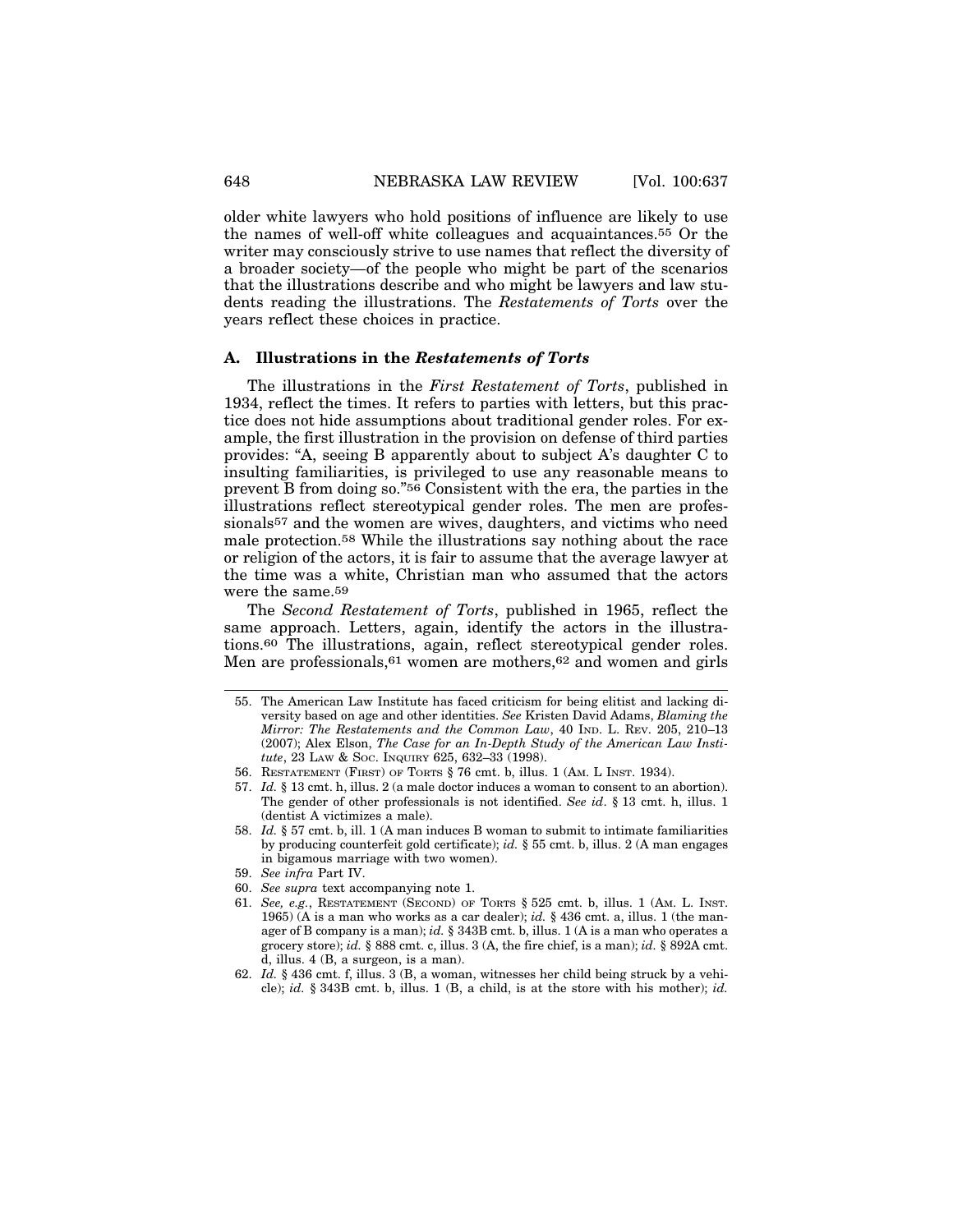are assistants to the men63 and the victims of bullies.64 The epitome of reasonableness, of course, was the "reasonable man."65 There was nothing to challenge the assumption that actors were white and Christian.

The parties had names in the first volume of the *Third Restatement of Torts*, the 1998 volume on Products Liability.66 The first illustration refers to a bottle of AAA Champagne that Jack purchased from BBB Liquor Mart.67 The use of names made the gender of all of the actors evident at a glance.68 Reflecting changes in women's roles generally in the thirty years since the *Second Restatement*, as well as a growing awareness of the need to combat sexism in legal writing,69 the women in the illustrations work outside the home.70 Sandra lays tile,71 Alice drives a tractor,72 and Dr. Smith is a woman73 Those, however, are the only examples that challenge gender norms.<sup>74</sup>

- 66. The Reporter for the *Restatement*, Professor Aaron Twerski, did not recall the exact thinking leading up to decision to use names. He explained that he always disliked illustrations using A, B and C because he found the use of letters "dehumanizing," "terribly confusing," and hard to follow, whereas names are much easier to remember. Professor Twerski did not recall if the use of descriptors such as "the driver" was an option that the drafters considered. Professor Twerski said that Geoffrey Hazard, then-president of the American Law Institute, was a very hands-on editor but did not question the switch to names. Telephone Interview with Aaron Twerski, Rep., Am. L. Inst. (Feb. 10, 2021).
- 67. RESTATEMENT (THIRD) OF TORTS: PRODS. LIAB. § 2 cmt. c, illus. 1 (AM. L. INST. 1998).
- 68. All the names in the illustrations are gender-specific names such as Jack, John, and Patricia.
- 69. *See infra* notes 179–194 and accompanying text.
- 70. Professor Twerski said that "even back then" the reporters were sensitive to concerns of gender equity in the illustrations. Telephone Interview with Aaron Twerski, *supra* note 66.
- 71. RESTATEMENT (THIRD) OF TORTS: PRODS. LIAB. § 2 cmt. i, illus. 11 (AM. L. INST. 1998).
- 72. *Id.* § 16 cmt. b, illus. 4.
- 73. *Id.* § 21 cmt. c, illus. 1.
- 74. The men in the examples are engaged in gender-typical actions. The only possible exception is John, who purchases an electric blender that he only uses to make milkshakes. RESTATEMENT (THIRD) OF TORTS: PRODS. LIAB. § 3 cmt. b, illus. 1 (AM. L. INST. 1998).

<sup>§ 312</sup> cmt. b, illus. 1 (B, a woman, is with her child when A, a man, intentionally shoots a dog near the child).

<sup>63.</sup> *Id.* § 341 cmt. d, illus. 1 (daughter brings her father, a "workman," dinner at the factory); *id.* § 652C cmt. b, illus. 1 (B is a male marketer and A is a female actress used in his advertisement).

<sup>64.</sup> *Id.* § 46 cmt. e, illus. 6 (principal of high school berates schoolgirl for immoral conduct); *id*. § 46 cmt. f, illus. 13 (overweight girl called hippopotamus).

<sup>65.</sup> *Id.* § 11 cmt. a ("The qualities which primarily characterize the reasonable man, to whose standard the actor is required to conform in order to be protected in his ignorance of the actual facts, are normal acuteness of perception and soundness of judgment.").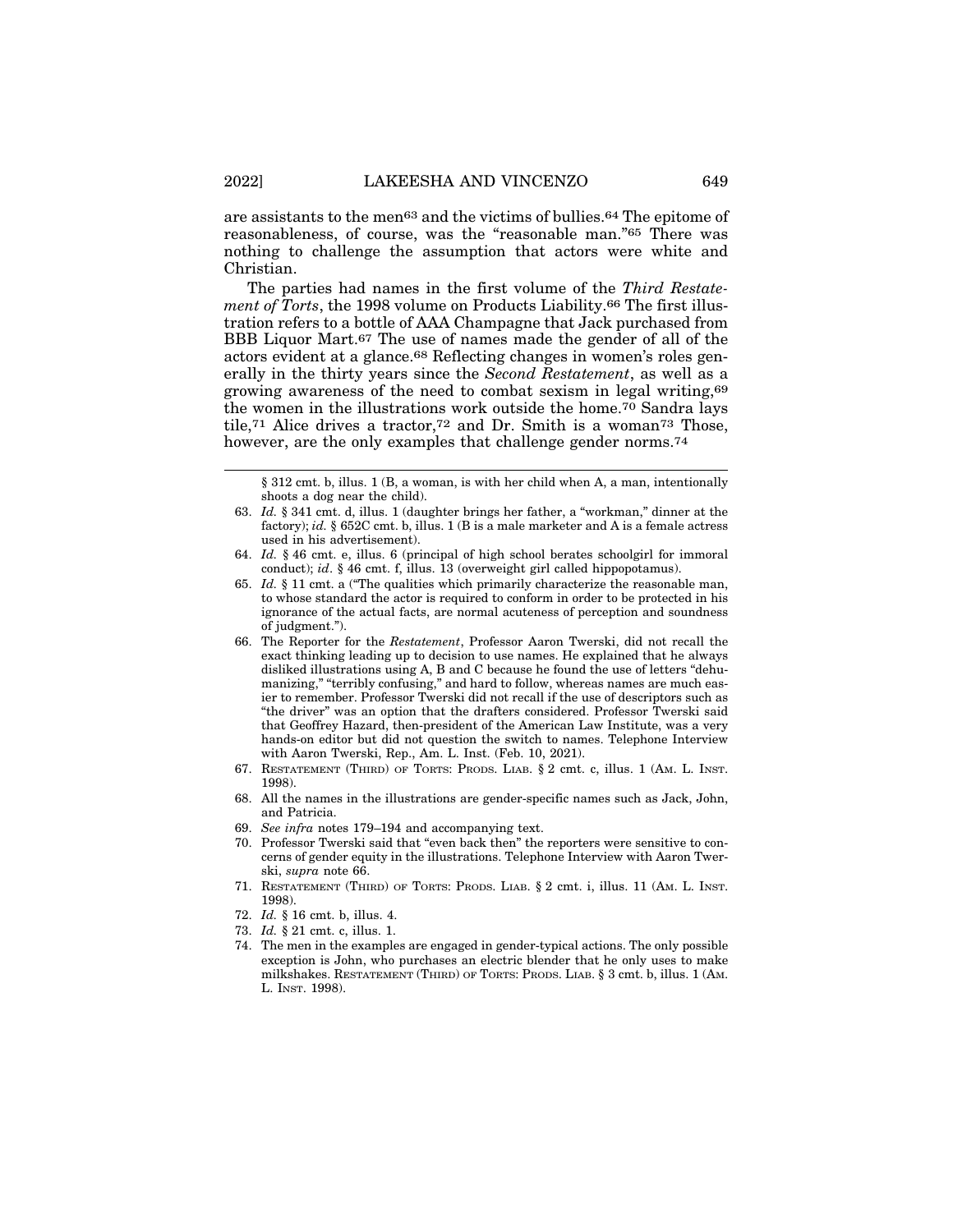The names used in the *Restatement of Products Liability* failed to dissuade the typical reader from making the subconscious assumption that the actors were all Caucasians, and presumably members of a Christian religion.75 The *Restatement* used names such as Ann, Mary, John, and Robert—traditional, everyday American names.76 The names are also popular among Caucasians.77 While these names are used by people of all racial backgrounds,78 using traditionally Caucasian names implies white actors and leads the average reader to assume those actors are Caucasian.79 There are no names that reflect ethnic diversity except, perhaps, Sonia.80

The *Restatement on Apportionment of Liability*, published in 2000,81 reverted to the use of letters. The first illustration discusses "A, a police officer, [who] enters B's land to apprehend C, who is suspected of committing a crime."82 The illustrations appear to strive for gender neutrality by largely steering clear of gendered pronouns.83

- 77. Researcher Konstantinos Tzioumis found that of 4,250 first names, Ann was used 94.86% for white babies, Mary 92.35%, John 94.38%, and Robert 94.51%. Tzioumis, *supra* note 9 (breaking down 4,250 first names into racial categories).
- 78. Ann, Mary, John, and Robert are also used as names for Hispanic, Black, and Asian babies, albeit less frequently than for white babies. *See id.*
- 79. *See* Kastely, *supra* note 27, at 286 (discussing perceptions of race). For a discussion of the reasons behind the rise of Black-identified names, see *infra* note 217.
- 80. Sonia is the Spanish form of Sonya, which originated in Russia. *Etymology & Historical Origin of the Baby Name Sonia*, OH BABY! NAMES, https:// ohbabynames.com/all-baby-names/sonia/ [https://perma.cc/4H5Y-FCEX] (last visited Jan. 24, 2021). Sonia is commonly used in the United States, Spain, and Portugal while another derivative, Sonja, is common in Slavic countries. *Id.*
- 81. RESTATEMENT (THIRD) OF TORTS: APPORTIONMENT OF LIAB. (AM. L. INST. 2000).
- 82. *Id.* § 2 cmt. j, illus. 1.
- 83. For example, an illustration concerning A and B, who are jockeys in a horse race, states "A claims that B" negligently caused their horses to collide, "injuring A. B argues that A" understood the risks. *Id*. § 2 cmt. j, illus. 2. This illustration never uses gendered pronouns.

<sup>75.</sup> *See infra* Part IV. Professor Twerski did not recall any considerations that went into the choice of which names to use. Telephone Interview with Aaron Twerski, *supra* note 66.

<sup>76.</sup> *Popular Baby Names in 1998*, SOC. SEC. ADMIN., https://www.ssa.gov/OACT/ babynames/index.html [https://perma.cc/9HUU-UJAU] (last visited Jan. 24, 2021) (listing the top 100 baby names for 1998 with Mary as the forty-fourth most popular female name, John as the fifteenth most popular male name, and Robert as the twenty-third most popular male name). Ann did not fall within the top 100 names in 1998, but it held a place in the top 100 names from 1900 to 1973, reaching peak popularity in 1936. *See Popularity of Name Ann*, SOC. SEC. ADMIN., https://www.ssa.gov/OACT/babynames/index.html [https://perma.cc/5Y6H-VEAC] (last visited Jan. 24, 2021).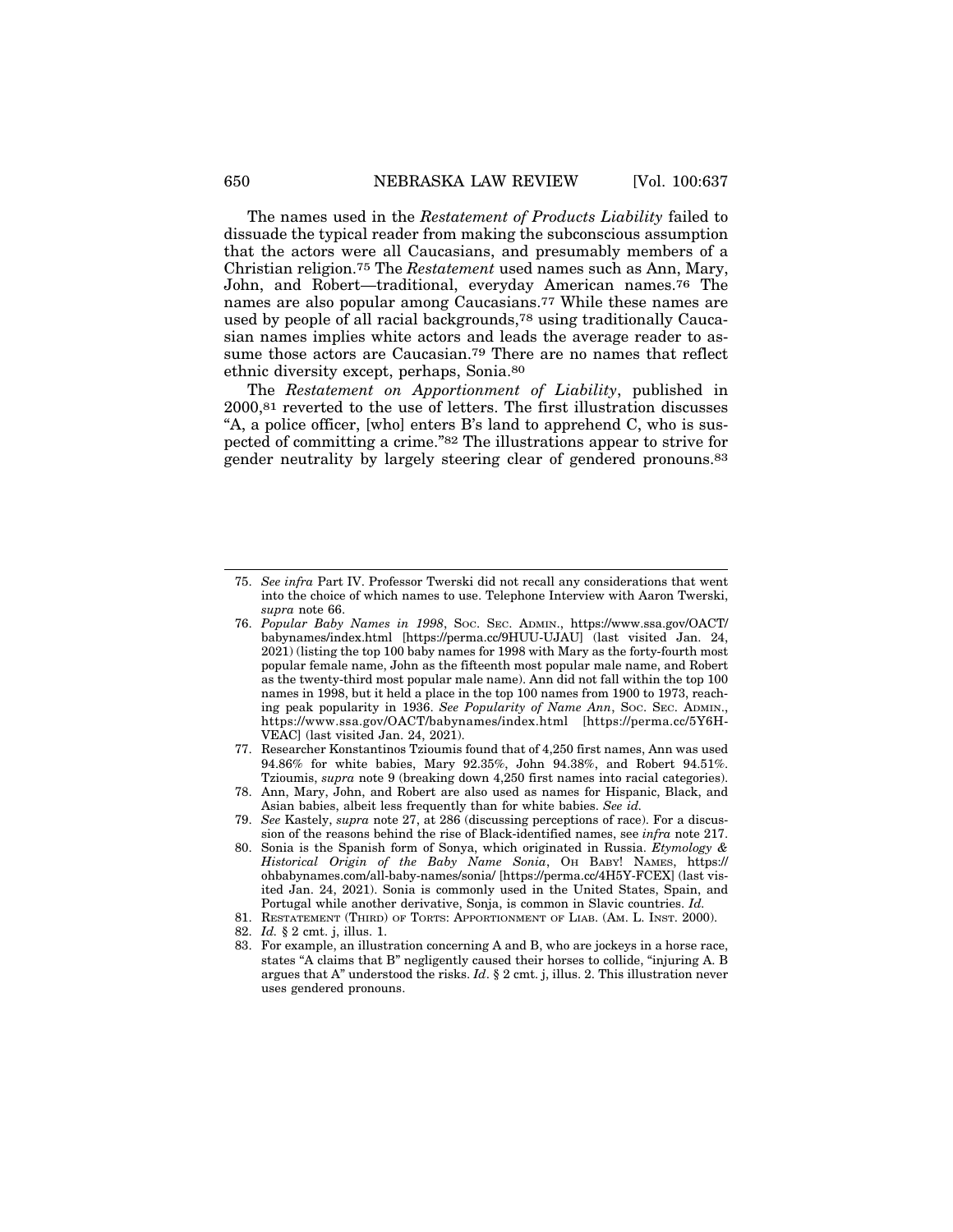Still, the gender-specific pronouns it does use are male,84 and the few references to women continued to reflect traditional roles.85

Things changed dramatically a decade later. *The Restatement (Third) of Torts: Liability for Physical and Emotional Harm*, published in 2010, reflects a conscious effort to portray a diverse society in its illustrations.86 The examples reflect diverse gender roles. Paula is a construction worker,87 Camille is a pilot,88 and Keith is a stay-athome father.89 It introduces a gay couple—Rick smells smoke while piloting a small plane with his spouse, Steve.90 While many of the actors retain common names such as Phil, Nancy, Sarah, and Richard, there are many names that are not traditionally Anglo-American. For example, there are Hispanic names such as Juan, Arabic names such as Ahmed, and the Slavic names Natasha and Raissa.91 Names that are predominantly African American are in short supply, but there is a Lakeesha and a Jamar.92

- 90. *Id.* § 43 cmt. e, illus. 1.
- 91. *See id.* § 4 cmt. d, illus. 2 (Juan negligently operates a vehicle); *id.* § 42 cmt. f, illus. 3 (Ahmed's neighbor fails to keep an eye on his pets); *id.* § 58 cmt. d, illus. 1 (Natasha is an investor); *id.* § 47 cmt. e, illus. 1 (Raissa is an airline passenger); *Ahmed*, BEHIND THE NAME, https://www.behindthename.com/name/ahmed [https://perma.cc/SB6X-9L8S] (Nov. 20, 2020) (noting Ahmed is an Arabic name); *Juan*, BEHIND THE NAME, https://www.behindthename.com/name/juan-1 [https:// perma.cc/K94U-KCJ2] (Dec. 14, 2019) (noting Juan is a Spanish name); *Natasha*, BEHIND THE NAME, https://www.behindthename.com/name/natasha [https:// perma.cc/DKR3-J5S3] (Nov. 16, 2019) (noting Natasha is a Russian name); *Raissa*, BEHIND THE NAME, https://www.behindthename.com/name/raissa/submitted [https://perma.cc/6H9W-SDNW] (last visited Jan. 24, 2021) (noting Raissa is a Belarusian name).
- 92. Professor Green, a reporter, did not recall any reason for using or failing to use more traditionally Black names. Telephone Interview with Michael Green, *supra* note 66.

The website Behind the Name identifies Jamar as a recent name, possibly a mix of Lamar and Jamal, which is of African American usage. *Jamar*, BEHIND THE NAME, https://www.behindthename.com/name/jamar [https://perma.cc/ D6HJ-CUQA] (Feb. 4, 2020). It is not on the Harvard Dataverse. Tzioumis, *supra*

<sup>84.</sup> *See id*. § 3 cmt. b, illus. 1 (A parks his automobile); *id.* illus. 4 (B fails to follow his doctor's instructions).

<sup>85.</sup> *See id*. § 6 cmt. c, illus. 1 (A drives negligently, injuring her husband and child); *id.* § A18 cmt. e, illus. 3 (A is a tenant assaulted by her former boyfriend).

<sup>86.</sup> RESTATEMENT (THIRD) OF TORTS: LIAB. FOR PHYSICAL & EMOTIONAL HARM (AM. L. INST. 2010). The reporter, Michael D. Green, explained that the original reporter, now-deceased Gary Schwartz, used names in early illustrations and when Green took over, he continued the practice. Green said that he did not remember if the original names were diverse, but he realized that there were "a lot more names than Dick and Jane" and made an effort to include diverse names himself. He did not recall if anything else spurred the decision. Telephone Interview with Michael Green, Rep., Am. L. Inst. (Feb. 3, 2021).

<sup>87.</sup> RESTATEMENT (THIRD) OF TORTS: LIAB. FOR PHYSICAL & EMOTIONAL HARM § 28 cmt. *l*, illus. 11 (AM. L. INST. 2010).

<sup>88.</sup> *Id.* § 32 cmt. b, illus. 2.

<sup>89.</sup> *Id.* § 42 cmt. h, illus. 6.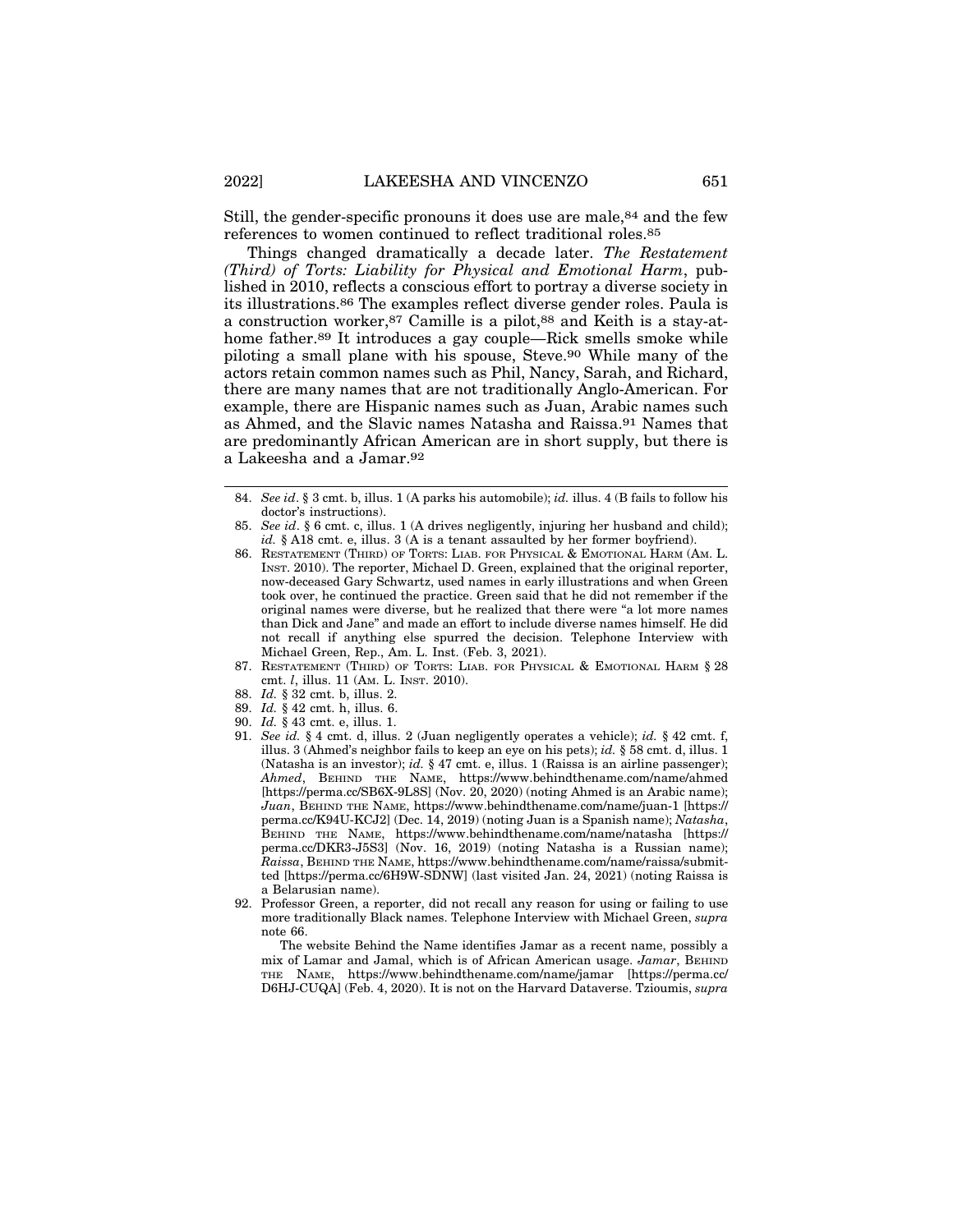The most recent installment of the *Third Restatement of Torts: Liability for Economic Harm*, and the installment furthest along in the drafting stage, *Intentional Torts*, do not reflect a consistent approach or focus on diversity. The *Restatement of Liability for Economic Harm*, published in 2020, takes a different approach than the prior *Torts Restatements*. It uses generic labels such as buyer and builder to refer to the actors in its examples.93 For example, the first illustration begins, "Lawyer prepares a will for Client."94 Gender is not often mentioned; the drafters generally repeat the nouns describing the actors instead of using pronouns.95 But when gender does appear, the roles are mostly traditional and almost all professionals are male.96 Women are generally described by relationship. They are wives, daughters, and mothers.97 There are no references to race, ethnicity, sexual orientation, or religion.98 Diversity is not a focus.

The most recent drafts of the sections on *Intentional Torts to Persons*, published in 2017 and 2019, do not yet reflect final decisions regarding names used in illustrations, although the most recent draft reflects great diversity.99 The current illustrations often switch from using letters to names. The first illustration of battery uses names, for

- 93. RESTATEMENT (THIRD) OF TORTS: LIAB. FOR ECON. HARM § 27 cmt. e, illus. 6 (AM. L. INST. 2020) (describing a business deal between Builder, Designer, and Investor); *see also id.* § 14 cmt. a, illus. 1 (describing a transaction for a used car using Buyer and Seller titles).
- 94. *Id.* § 1, cmt. e, illus. 1.
- 95. *See id.* § 26, cmt. c, illus. 1 ("Creditor sues Debtor and wins a judgment for damages. Creditor obtains a writ of garnishment . . . .").
- 96. *Id.* § 15 cmt. b, illus. 2 (male employee); *id.* § 17 cmt. d, illus. 2 (woman is a singer); *id.* § 21 cmt. e, illus. 12 (female shoplifter). *But see id.* § 22 cmt. d, illus. 13 (female business manager).
- 97. *Id.* § 1 cmt. e, illus. 1 (daughter); *id.* § 19 cmt. e, illus. 6 (mother).
- 98. While these traits are less relevant to liability for economic harm than to other areas of torts, race certainly could play a role in topics such as malicious prosecution and abuse of process, which are addressed in the draft. *Id.* §§ 21, 26.
- 99. The names in the drafts are not final. The reporter of the section on intentional torts, Professor Jonathan Cardi, explains that some early drafts use letters as placeholders and that other names are not final. Cardi stated that he is focused on using diverse names. E-mail from Jonathan Cardi, Rep., Am. L. Inst., to author (Feb. 1, 2021, 4:10 PM) (on file with author). The deputy director of the American Law Institute, Stephanie Middleton, says, "Sometimes we have a little fun with the names in early drafts—using names of people we know—but before we go to final we eliminate the fun." E-mail from Stephanie Middleton, Deputy Dir., Am. L. Inst., to author (Feb. 1, 2021, 7:13 PM) (on file with author).

note 9. That source says that over ninety percent of individuals with a variant spelling of Lakeesha were African American. *See supra* note 23. None of the names on a 2006 list of the "Blackest" male or female names appears in the illustrations except a variant spelling of the number twenty male name, Darryl. *See Top 20 'Whitest' and 'Blackest' Names*, ABC NEWS (May 1, 2015), https:// abcnews.go.com/2020/top-20-whitest-blackest-names/story?id=2470131 [https:// perma.cc/822Q-ACLG]. On the other hand, *Restatement* illustrations use five of the "whitest" female names and three of the "whitest" male names.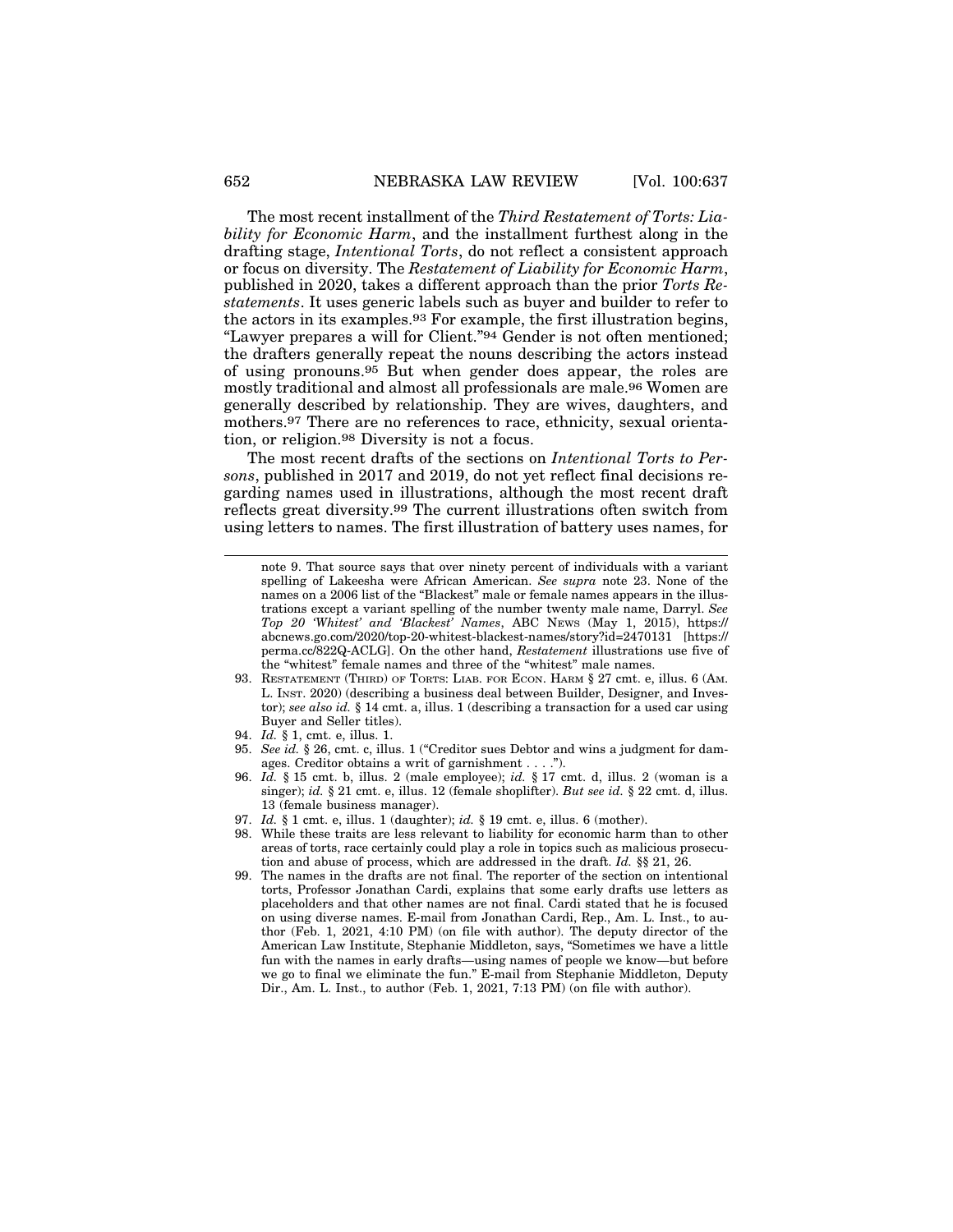instance, while the third uses letters.100 The actors appear in some non-traditional roles: Rhonda and Regina engage in a boxing match,101 and Miguel is a cheerleader.102 The first tentative draft includes an example that involves gay people, albeit not in the most favorable manner: oblivious Olivia fervently kisses Paula on their first date despite Paula's protests.103 Many of the sections that use names use diverse name reflecting a broad range of ethnicities. Seiji batters Ichiro, for example.104 There are various Hispanic names, such as Esperanza, Miguel, and Jorge.105 Some illustrations use names that are traditionally African American such as Kwame and Laticia.106 There are Asian names such as Hongju,107 Arabic names such as Ahmed and Rakim,108 and names from fiction such as T'Challa and Circe.109

- 103. RESTATEMENT (THIRD) OF TORTS: INTENTIONAL TORTS TO PERS. § 102 cmt. b, illus. 10, 11 (AM. L. INST., Tentative Draft No. 1, 2015).
- 104. *Id.* § 3 cmt. b, illus. 6.
- 105. *Id.* § 14 cmt. d, illus. 6 (Miguel); *id.* § 30 cmt. g, illus. 14 (Jorge); *id.* § 31 cmt. c, illus. 1 (Esperanza); *see Esperanza*, BEHIND THE NAME, https:// www.behindthename.com/name/esperanza [https://perma.cc/P2DM-XK62] (June 13, 2019) (listing Esperanza as a Spanish name); *Jorge*, BEHIND THE NAME, https://www.behindthename.com/name/jorge [https://perma.cc/Y68D-4V34] (Feb. 28, 2019) (listing Jorge as a Spanish name); *Miguel*, BEHIND THE NAME, https:// www.behindthename.com/name/miguel [https://perma.cc/S88R-AZUK] (Nov. 16, 2019) (listing Miguel as a Spanish name).
- 106. RESTATEMENT (THIRD) OF TORTS: INTENTIONAL TORTS TO PERS. § 30 cmt. d, illus. 4 (AM. L. INST., Tentative Draft No. 4, 2019) (Laticia); *id.* cmt. e, illus. 6 (Kwame); *Kwame*, BEHIND THE NAME, https://www.behindthename.com/name/kwame [https://perma.cc/2UJR-FZ5F] (Jan. 25, 2013) (listing Kwame as a Western African name); *Latisha*, BEHIND THE NAME, https://www.behindthename.com/name/ latisha [https://perma.cc/Z824-RFZ5] (Apr. 16, 2019) (listing Letitia and Leticia as variants, among others).
- 107. RESTATEMENT (THIRD) OF TORTS: INTENTIONAL TORTS TO PERS. § 32 cmt. g, illus. 8 (AM. L. INST., Tentative Draft No. 4, 2019); *see Hongju*, NAMES, https:// www.names.org/n/hongju/about [https://perma.cc/N6SW-GAJZ] (last visited Feb. 13, 2021) (indicating Hongju is of Korean origin).
- 108. RESTATEMENT (THIRD) OF TORTS: INTENTIONAL TORTS TO PERS. § 32 cmt. g, illus. 8 (AM. L. INST., Tentative Draft No. 4, 2019) (Rakim); *id.* § 30 cmt. d, illus. 5 (Ahmed); *see Ahmed*, BEHIND THE NAME, https://www.behindthename.com/name/ahmed [https://perma.cc/WA6Q-Y2KF] (Nov. 20, 2020) (listing Ahmed as an Arabic name); *Rakim*, BEHIND THE NAME, https://www.behindthename.com/name/rakim/ submitted [https://perma.cc/DV23-JJ5M] (last visited Feb. 13, 2021) (indicating Rakim is of Arabic origins, a variant of Rahim).
- 109. RESTATEMENT (THIRD) OF TORTS: INTENTIONAL TORTS TO PERS. § 30 cmt. h, illus. 20 (AM. L. INST., Tentative Draft No. 4, 2019) (T'Challa); *id.* illus. 22 (Circe). T'Challa is the given name of Marvel's Black Panther; Circe was a sorcerer in the *Odyssey*. *T'Challa Black Panther*, MARVEL, https://www.marvel.com/characters/ black-panther-t-challa [https://perma.cc/4MHL-CUDW] (last visited Feb. 14, 2021) (describing T'Challa's role as Black Panther); *Circe*, BRITANNICA, https:// www.britannica.com/topic/Circe-Greek-mythology [https://perma.cc/9TNJ-

<sup>100.</sup> RESTATEMENT (THIRD) OF TORTS: INTENTIONAL TORTS TO PERS. § 3 (AM. L. INST., Tentative Draft No. 4, 2019).

<sup>101.</sup> *Id*. § 14 cmt. d, illus. 7.

<sup>102.</sup> *Id*. illus. 6.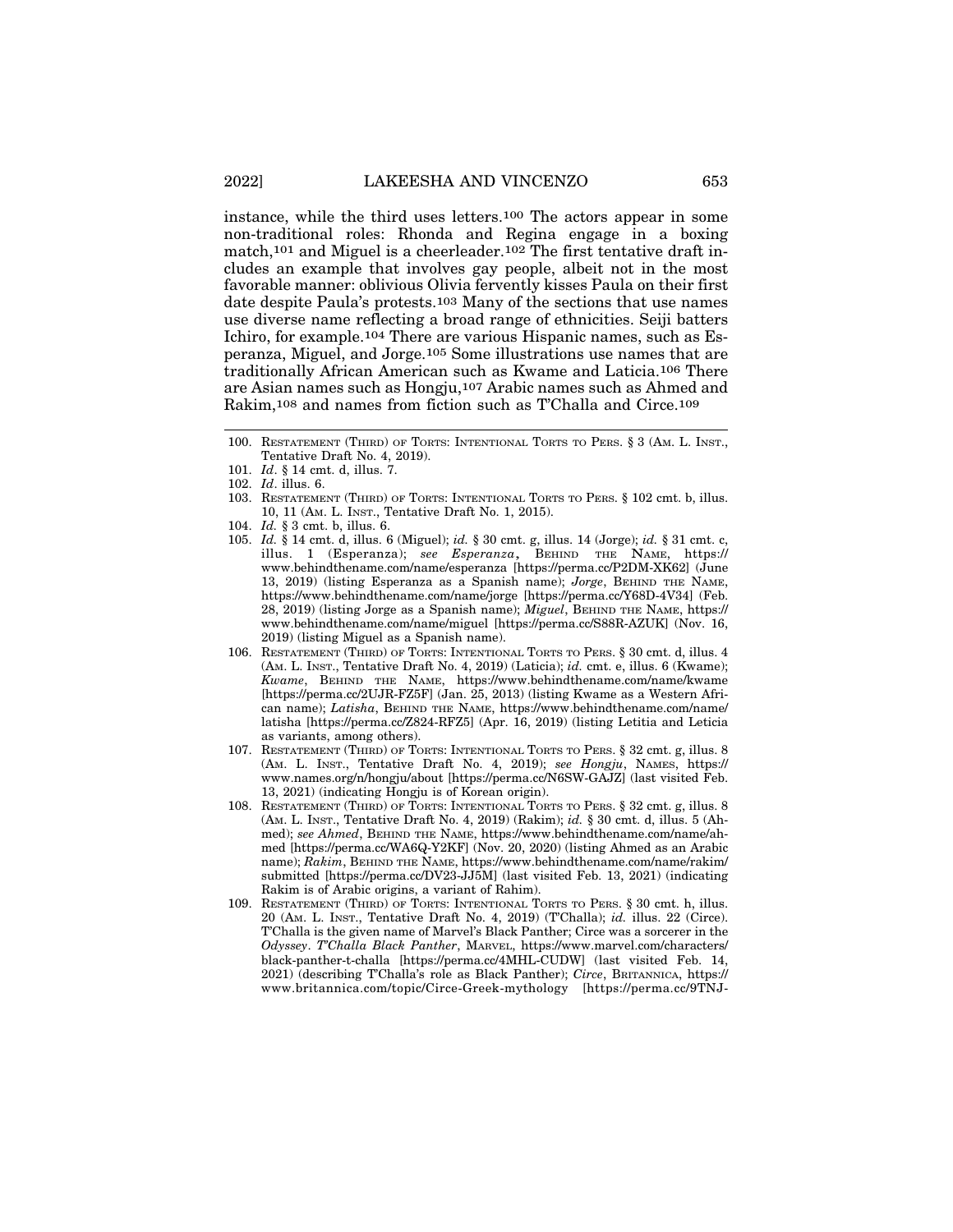Given the changes in naming conventions and increased diversity in the illustrations, it is surprising that there is no discussion of the reasons underlying the changes.110 The change was not mandated by the American Law Institute (ALI).111 The ALI provides a handbook for reporters drafting the *Restatements*, which includes a section on language and structure.112 The 2015 edition of the ALI Handbook directs the reporters to use gender-neutral language to avoid the appearance of sexism.113 It states that the ALI is committed to the elimination of gender bias and allows gendered language only where gender is relevant.114 It cautions reporters to avoid sexist language by avoiding gender-specific language. The Handbook notes that "one should not write of lawyers, for example, as if they consisted entirely of men or, for that matter, of women, and should not use gender-specific pronouns when referring to nonspecific but representative members of a group or class."115 Despite this attention to gender, the handbook does not refer to race, ethnicity, or sexual orientation.

It is noteworthy that there is virtually no published discussion of the benefits of using names in the *Restatements*. At the 2002 annual meeting, ALI member Professor Susan F. French warned against using letters to identify parties in the *Restatement (Third) of the Law of Agency*, noting that letters could cause confusion and explaining:

In all of your Illustrations, you are using letters to identify the parties, and I'd like to ask you to think about using short names or real words instead. It's a

- 110. Professor Green did not recall any discussion of the use of names, or of the names used, at any stage of the *Restatement* process. There was no pushback against an illustration with a gay couple or other naming choices. Telephone Interview with Michael Green, *supra* note 86. Similarly, Professor Twerski does not recall any questioning of the use of names in the *Restatement on Products Liability*. Telephone Interview with Aaron Twerski, *supra* note 66.
- 111. Professor Green did not recall that the ALI has ever intervened in response to the naming conventions in any of the *Restatements*. Telephone Interview with Michael Green, *supra* note 86.
- 112. HANDBOOK FOR ALI REPORTERS, *supra* note 46. The first version of this handbook was published in 2005.
- 113. *Id.* at 29.
- 114. *Id.* at 29–33. The use of names is in some tension with this dictate because most names indicate gender.
- 115. *Id.* at 30.

HKU3] (last visited Feb. 14, 2021) (describing Circe's role in the *Odyssey*). Neither is on the Social Security list of top 1,000 names for 2020. *Popular Names in 2020*, *supra* note 9 (listing the top and female names for 2020).

The reporter of the *Restatement of Intentional Torts to Persons*, Professor Jonathan Cardi, explained that he strived to include names from many cultures and roughly equal gender representation. He explained that he tried to use names that flout common stereotypes about race and gender. E-mail from Jonathan Cardi, *supra* note 99; *see infra* note 343 (elaborating on efforts to promote diversity).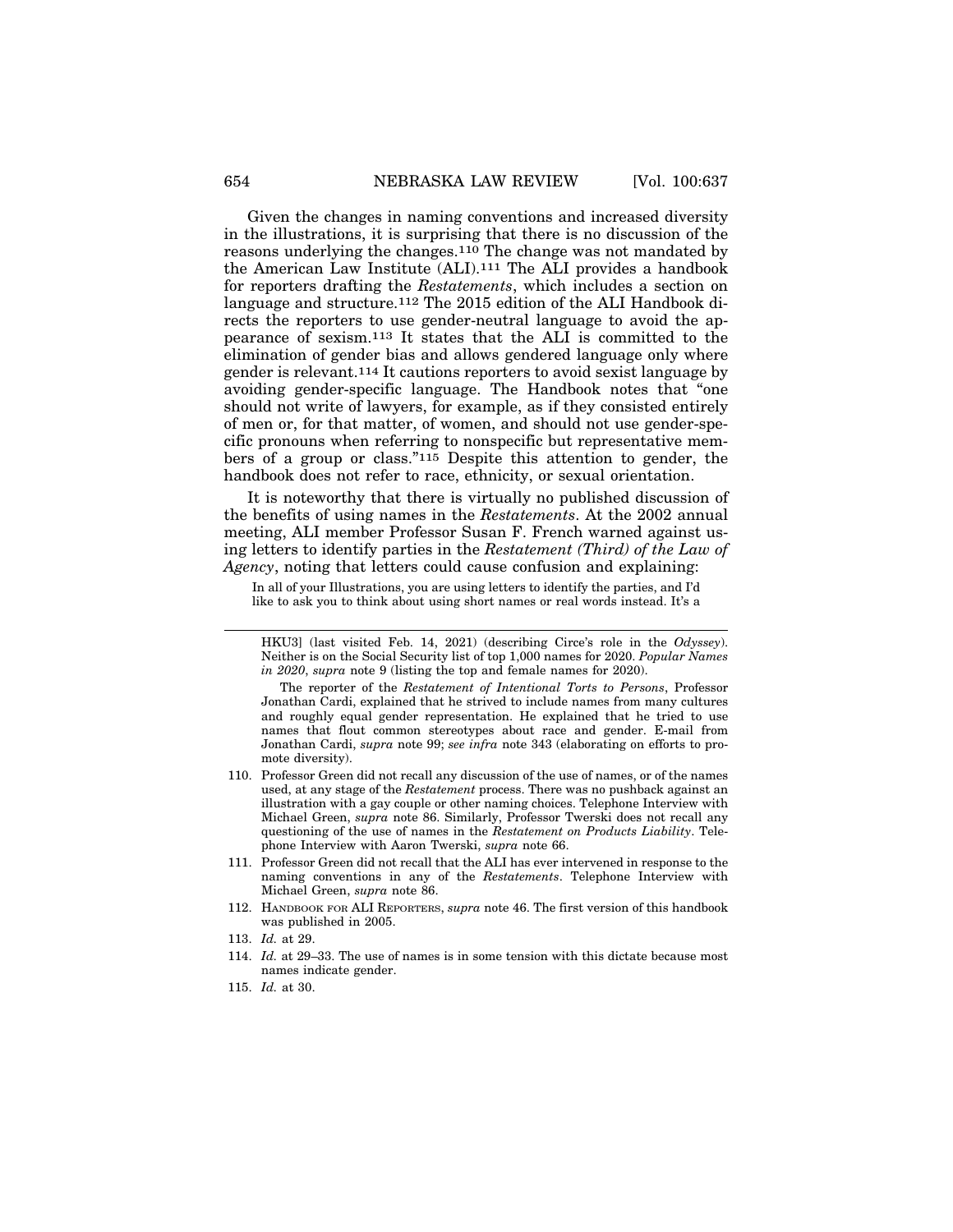little bit difficult to keep all these things straight as to who's who when you are dealing with P's, B's, A's, and whatnot.116

The ALI Handbook does caution against the use of letters, and it says to use either names or generic labels; for example, it says to refer to a married couple as either Arthur and Betty or Husband and Wife, not H and W.117 None of drafts of the *Third Restatement*, however, address the use of names.

The use of names in examples is consistent with general writing advice to use names in writing to tell stories and aid clarity. A significant amount of literature recommends that authors use names to refer to people to aid clarity and enliven the writing.118 In practice, attorneys work with and write about real people with real names.119 Drafters of examples and hypotheticals do not have an established set of names with which to work, and using names from cases only works for examples that track cases.120 So the choice to use names means that the writer must choose names. Absent a conscious effort, writers are necessarily going to use names with which they are familiar. Writers who are white men will then logically use names that are traditionally Caucasian. Regardless of the author, readers are likely to see names that do not reflect a specific ethnicity as Caucasian.121 The writer who consciously strives for diversity faces a wide universe of choices, given all the characteristics names reveal. Should the writer use names (and thus reveal the characteristics inherent in the choice of names) or hide as many identifying characteristics as possible behind letters and ge-

- 116. Susan Fletcher French, Professor of L. Emerita, UCLA L., Remarks at the ALI annual meeting (May 13–15, 2002), *in* AM. L. INST., 2002 ANNUAL MEETING PRO-CEEDINGS 101 (2003). This request did not carry the day, however. The illustrations in the *Restatement of Agency* use letters, primarily A and P. *See* RESTATEMENT (THIRD) OF AGENCY (AM. L. INST. 2006); *see also supra* note 66 (explaining that one reason behind the use of names in the products liability *Restatement* was to avoid the confusion that the use of letters could cause).
- 117. HANDBOOK FOR ALI REPORTERS, *supra* note 46, at 45 (2015). The assumption of a heterosexual couple is implicit in the designation husband and wife, but this was a fairer assumption in 2015 than today. *See* Obergefell v. Hodges, 576 U.S. 644, 674–75 (2015) (finding that the Due Process Clause guarantees same-sex couples the right to marry).
- 118. Trent M. Latta, *Don't Call Me Plaintiff, Call Me Ishmael,* NWSIDEBAR (Mar. 27, 2013), https://nwsidebar.wsba.org/2013/03/27/call-me-ishmael/ [https://perma.cc/ T5DM-X6H3] (explaining that good legal writing is not very different from good fiction writing because writers in both genres must tell a story that holds the reader's attention); *see also infra* notes 123–128 and accompanying text (noting that names engage human interest and bring actors to life).
- 119. While brief writers cannot make up names, they may nonetheless decide to substitute labels such as "appellant" for names. This is a practice that legal writing experts frown on. ANTONIN SCALIA & BRYAN A. GARNER, MAKING YOUR CASE: THE ART OF PERSUADING JUDGES 120–22 (2008); *see infra* text accompanying notes 123–128.
- 120. *See supra* note 53 and accompanying text.
- 121. *See infra* Part IV.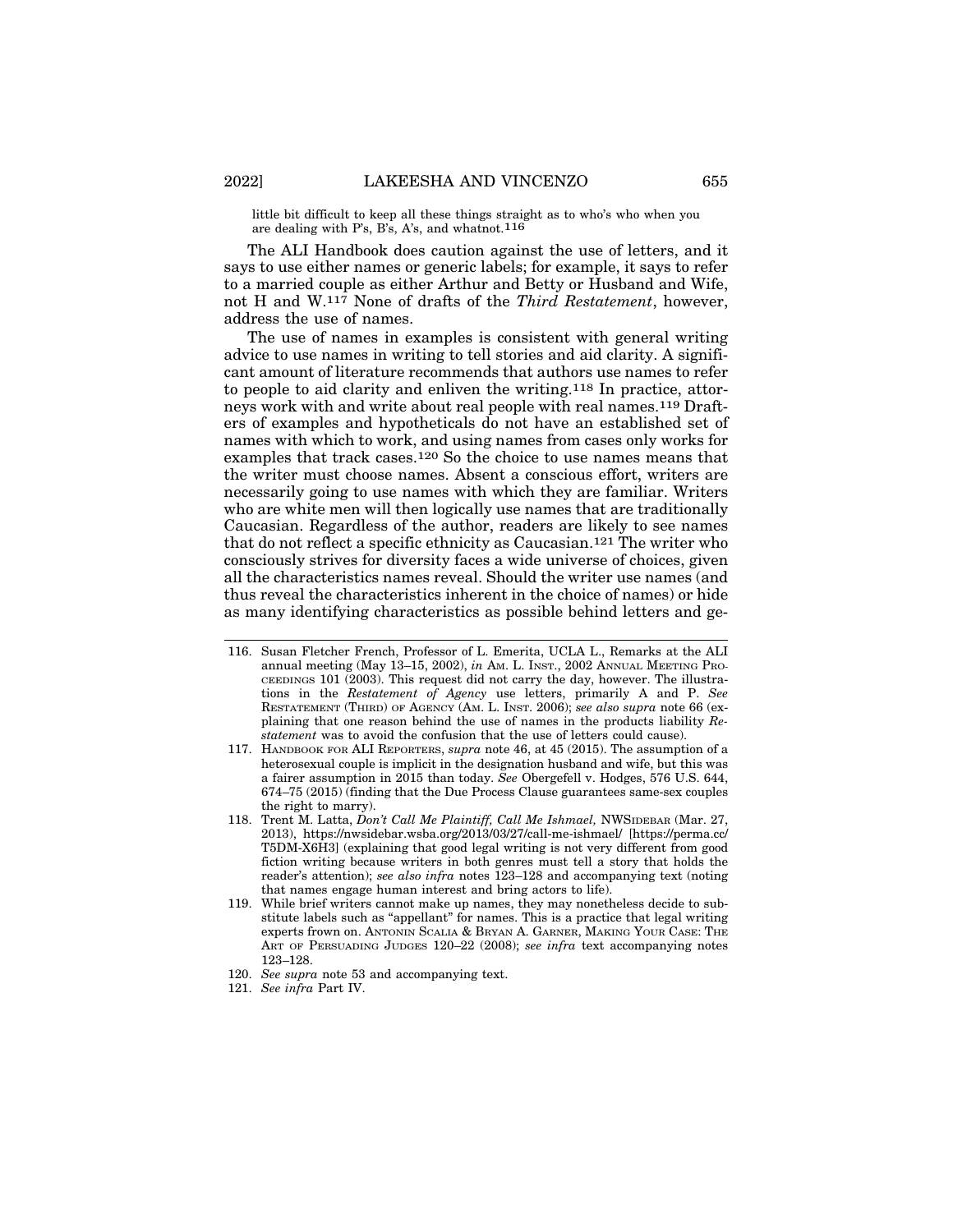neric labels? Are the drafters of the *Third Restatement of Torts* on the right track in using names or should the *Restatements* follow the lead of the drafters of the Multistate Bar Examination and move from names to generic identifiers?

#### **B. Naming Actors in Other Legal Writing**

The use of names finds support in advice about legal writing generally.122 The struggle to identify actors is by no means exclusive to the *Restatements*, as all legal writing is at some level about human choice and human interaction. The question of how to refer to the humans whose actions give rise to legal disputes is fundamental to legal writing.

The issue of how to refer to people is crucial in brief writing, where writers must choose between referring to clients and opposing parties by names or labels. Names add human interest—no one would want to read a novel about "Lover No. 1 and Lover No. 2."123 Labels are generic and, by stripping individuals of their identities, make those individuals indistinct and to some extent unreal.124 Court rules, including the *Federal Rules of Appellate Procedure*, caution against use of litigation labels such as "appellant" and "appellee."125 But even those rules provide that such generic terms as "the stevedore" are appropriate substitutes for names.126 Bryan Garner and other well-known experts on brief-writing also advise using names instead of litigation labels.127 In their co-authored book, Garner and Justice Antonin Scalia counter the oft-heard advice that writers should refer to individual defendants as "defendant" to dehumanize them by explaining that clarity should take precedence over gamesmanship.128

The use of names adds clarity, but names can also generate emotional reactions that brief writers may want to avoid. The use of names can evoke prejudices that should not influence the decision of a dispute.129 One opponent of the use of names states that "judges are

<sup>122.</sup> *See* Latta, *supra* note 118; SCALIA & GARNER, *supra* note 119.

<sup>123.</sup> Bryan A. Garner, *Are Legalistic Labels a Bad Habit or a Necessity?*, AM. BAR ASS'N J. (Apr. 1, 2015, 6:06 AM), https://www.abajournal.com/magazine/article/ are\_legalistic\_labels\_a\_bad\_habit\_or\_a\_necessity [https://perma.cc/4B33-XRN7]. 124. *Id.*

<sup>125.</sup> FED. R. APP. P. 28(d) (suggesting instead that counsel should use the parties' names or descriptive labels such as the employee for clarity).

<sup>126.</sup> *Id.*

<sup>127.</sup> *See* BRYAN A. GARNER, THE WINNING BRIEF (3d ed. 2014); Garner, *supra* note 123.

<sup>128.</sup> SCALIA & GARNER, *supra* note 119, at 121. Justice Scalia and Garner also emphasize the importance of controlling "the semantic playing field." *Id.* at 35. A lawyer representing American Airlines should refer to the client as "American," not "AA." *Id.* at 35–36. The opponent, however, should refer to the business as "the Company" or "the Corporation." *Id.* at 36.

<sup>129.</sup> Garner, *supra* note 123 (quoting judges who emphasize that acts are judged, not individuals). Garner quotes Judge Jim Rosenbaum (retired), who explains that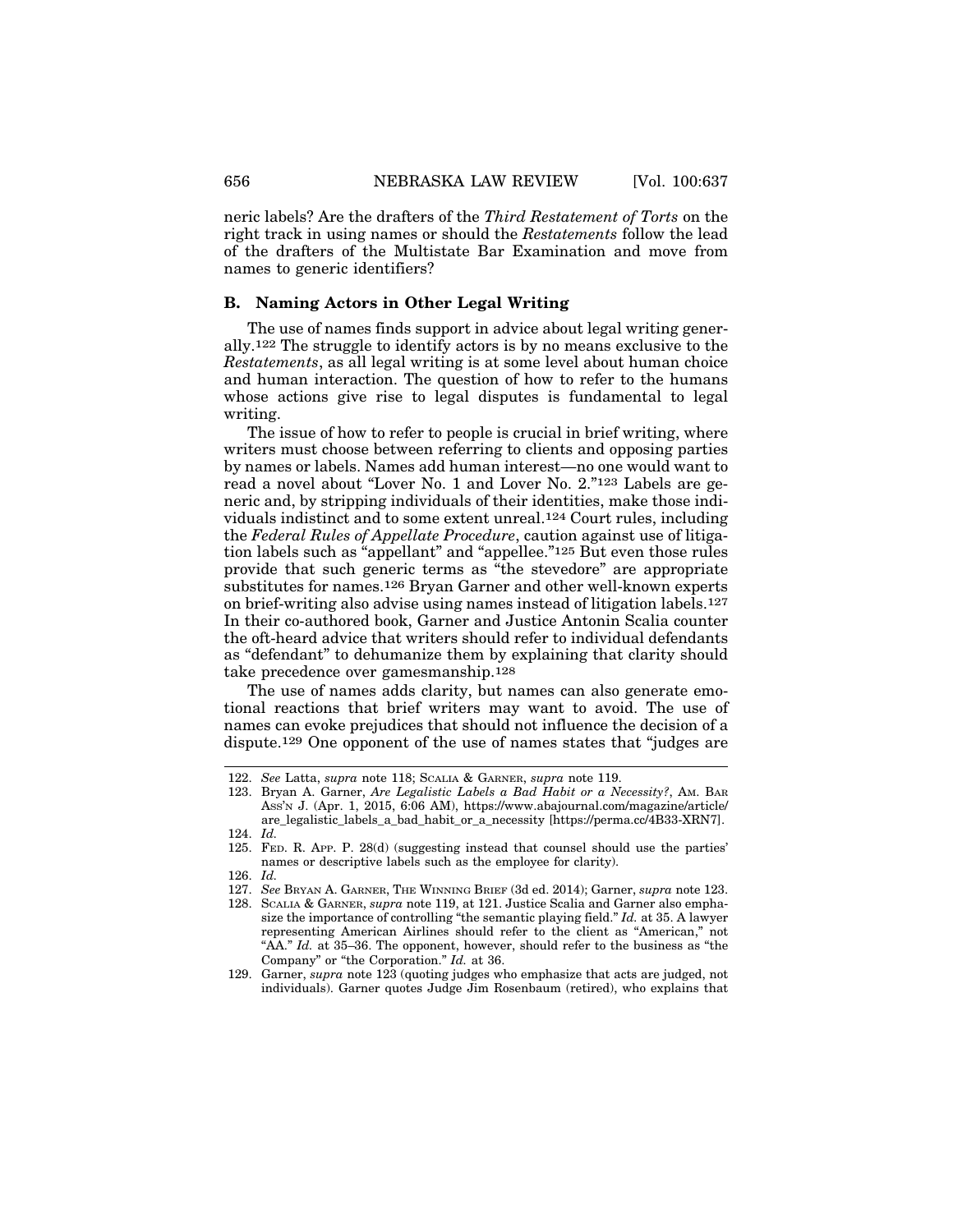supposed to see the legal issue and decide that objectively. It should not matter if the defendant has a WASP name or an ethnic name."<sup>130</sup> Retired Judge James M. Rosenbaum is more overt, explaining that the use of names is not as fair as the advocates imply: "Names like Goldberg, Latricia, Yellow Feather, Marciano, Johnson-Smith, X (as in Malcolm), or many others you can easily—but probably uncharmingly—think of, can carry a lot of baggage that may well infect impartial decision-making."131 The use of names may trigger bias, leading some to counsel against the practice. Lawyers should look to the best interests of the client in deciding whether to use names. The choice can have high stakes for the client.

Other forms of legal writing carry high stakes, notably exams. Bar exams are one of the highest-stakes examples, since admission to the legal profession in almost all states depends on successful completion of four exams: the Multistate Bar Exam (MBE), the Multistate Professional Responsibility Exam (MPRE), the Multistate Performance Test (MPT), and the Multistate Essay Exam (MEE).132 Over half the states use the Uniform Bar Exam (UBE), made up of the MBE, MEE, and MPT.133 All of the exams rest on hypothetical legal situations involving human actors who must somehow be identified. Published exams and study aids reflect a move away from names to generic labels, especially for multiple choice exams.134

Virtually all states give the MPRE, a multiple-choice exam.135 The available practice questions use generic identifiers to refer to the parties. Sample test questions available on the MPRE website deal with

criminal charges are impersonal, and the *Federal Rules of Evidence* limit the extent to which personalizing information can enter in trial. *Id.* Avoiding names can minimize the introduction of irrelevant considerations into judging. *Id.* A lawyer can also refer to a client in a way designed to convey favorable associations. *See supra* note 128 and accompanying text.

<sup>130.</sup> Garner, *supra* note 123 (quoting Professor Ronald Rotunda).

<sup>131.</sup> *Id.* (quoting Judge Jim Rosenbaum).

<sup>132.</sup> NAT'L CONF. OF BAR EXAM'RS, UNDERSTANDING THE UNIFORM BAR EXAMINATION 5 (July 2017), https://www.ncbex.org/pdfviewer/?file=%2Fdmsdocument%2F209 [https://perma.cc/PP79-HPQ7].

<sup>133.</sup> *See id.* at 2 (showing that all but thirteen states have adopted the UBE as of 2021).

<sup>134.</sup> *See* CASE & DONAHUE, *supra* note 30 (recommending drafters "use[ ] common nouns to describe actors" and "avoid[ ] gender, ideological, racial/ethnic, or rural/ urban biases"); *see also* NAT'L CONF. OF BAR EXAM'RS, NEW YORK STATE BAR EX-AMINATION MME & MPT QUESTIONS (Feb. 2018), https://www.nybarexam.org/examquestions/FEB2018QA.pdf [https://perma.cc/QM4R-QYUP] (using questions including "[a] woman whose hobby was making pottery," a "defendant," and "a developer"). For further discussion of the use of names on the MBE, see *infra* text accompanying notes 143–72.

<sup>135.</sup> *Jurisdictions Requiring the MPRE*, NAT'L CONF. OF BAR EXAM'RS, https:// www.ncbex.org/exams/mpre/ [https://perma.cc/USR9-HRQ2] (last visited Jan. 24, 2021) (noting that every state but Wisconsin requires passage of the MPRE for admission to the bar).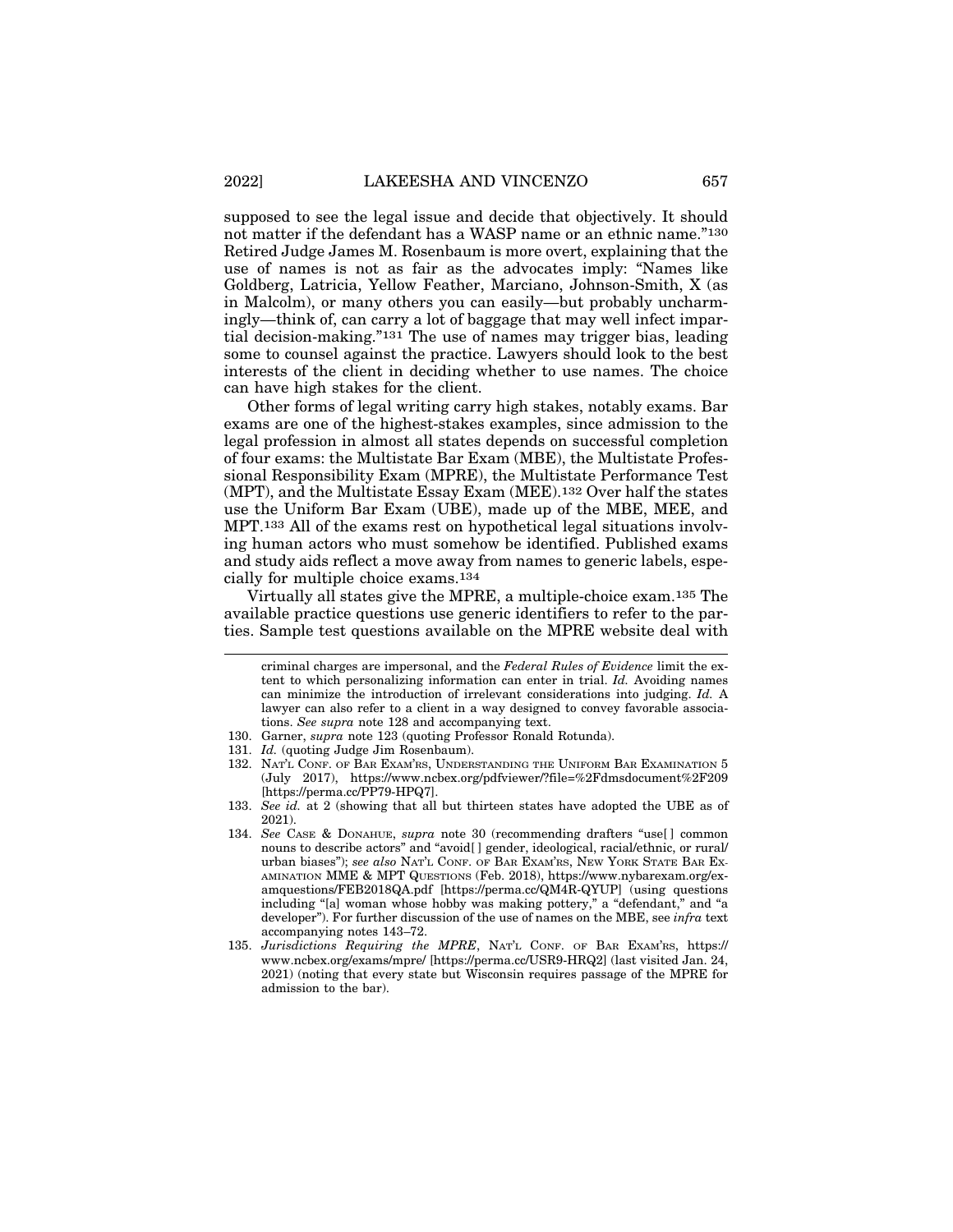an attorney who represents a wife in an acrimonious divorce, an oil and gas developer who seeks legal representation, and a law firm with 300 lawyers in ten states.136 The only identifiers are generic terms like "attorney," "client," "wife."137

The major exam is the MBE, given in every state and territory except for Louisiana and Puerto Rico.138 The MBE has shifted from using names to generic identifiers in its questions. Retired exams from the 1990s use proper names in the questions, mostly common American names such as Beth and Albert. For example, a question on the 1998 bar exam asks about Beth, who solicited Albert for cocaine that she resold to Carol, an undercover police officer.139 The MBE now uses generic identifiers such as driver and pedestrian.140 Sample questions on the MBE website involve a father shot by his alcoholic son, a woman in State A who sues a retailer in State B, and a young man who suggests to a friend that they steal a neighbor's television.141 None of these persons has a name. Using generic identifiers does not avoid the need to indicate gender, however. The examiners describe some actors as "a man" or "a woman" and use gender-specific pronouns, in one case to counter gender stereotypes.142

Exams that require essay responses appear more likely to use names. The MPT, which asks the examinee to perform a task that a

- 137. *Id.* The use of generic labels does not avoid references to gender. The sample questions use both male and female pronouns. For example, the attorney in question one informed the board that "he" may withdraw and the attorney in question three informed the president that "she" was withdrawing. *Id.*
- 138. *See Jurisdictions Administering the MBE*, NAT'L CONF. OF BAR EXAM'RS, https:// www.ncbex.org/exams/mbe/ [https://perma.cc/K6WB-LTNN] (last visited Jan. 24, 2021) (showing Louisiana and Puerto Rico as the only jurisdictions that do not administer the MBE).
- 139. *See* Nat'l Conf. of Bar Exam'rs, Sample MBE III, at 2 (1998), https:// www.ncbex.org/pdfviewer/?file=%2Fdmsdocument%2F18 [https://perma.cc/ KHJ6-3YD3].
- 140. *See, e.g.*, NAT'L CONF. OF BAR EXAM'RS, MBE SAMPLE TEST QUESTIONS 1 (2016), https://www.ncbex.org/pdfviewer/?file=%2Fdmsdocument%2F17 [https:// perma.cc/785E-GAE7] ("A woman from State A filed an action against a retailer . . . in State B.").
- 141. *Id.* at 1–2.
- 142. *Id.* Question two involves a man who sues a railroad, and question eight involves a woman who borrows a large sum from a bank. *Id.* at 1. Question ten involves a nurse who tells his attorney that he was fired because of his age. *Id.* at 3. Other questions carefully avoid indications of gender. Nothing in question sixteen reveals the gender of a protestor or police officer, for instance. *Id.* at 4. The reference to a male nurse counters the stereotypes that nurses are female. *See infra* text accompanying notes 326–333.

<sup>136.</sup> NAT'L CONF. OF BAR EXAM'RS, MPRE SAMPLE TEST QUESTIONS, https:// www.ncbex.org/pdfviewer/?file=%2Fdmsdocument%2F3 [https://perma.cc/YH72- HHS5] (last visited Aug. 21, 2021).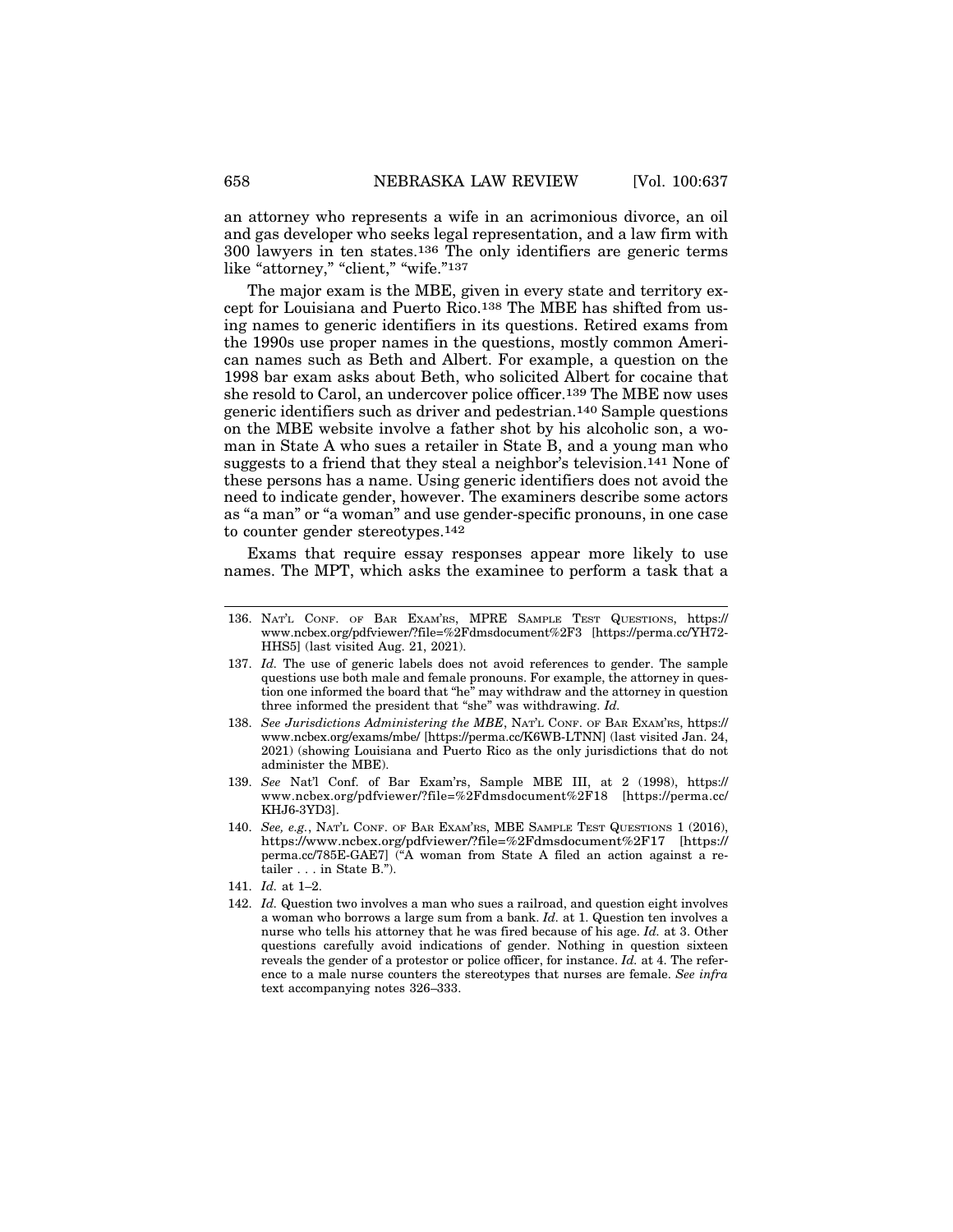junior attorney might have to perform, uses names.143 Recent test summaries on the MPT website involve the law firm Betts & Flores and Carol Richards, the niece and legal guardian of Eli Doran.144 MEE questions appear to be moving away from names, however. The MEE website provides six October 2020 questions. Four of the questions refer to people only by generic identifiers such as woman, father, and bartender.145 Two of the questions use names. One uses the everyday names Amy, Bob, and David, and the names in the other—Aldo, Belinda, and Carlos—reflect some diversity.146 Study questions from September 2020 use only generic terms,147 while older study questions used both names and generic labels.148 The names are chiefly generic ones such as Fran, Gina, and Hank, but Ivan does appear in one.149 Texas is one state that uses names to reflect ethnic diversity. Exams over the past ten years have used names such as Juan, Dante, and Yaz.150

To a large extent though, any discussion of the bar exam necessarily focuses on the MBE and the choices the National Conference of Bar Examiners (NCBE) makes in drafting it.151 The switch from names to descriptive terms in the MBE was not made quickly, and the surrounding debate illustrates how fraught naming decisions are. It is

- 144. *See id.* at 1. While the firm name Flores appears Hispanic, none of the first names in the available summaries carries a strong racial, religious, or ethnic association.
- 145. NAT'L CONF. OF BAR EXAM'RS, OCTOBER 2020 MEE SAMPLE QUESTIONS (2020), https://www.ncbex.org/pdfviewer/?file=%2Fdmsdocument%2F291 [https:// perma.cc/YUV2-UG69].
- 146. *Compare id.* at 4 (question two), *with id.* at 9–10 (question four).
- 147. *See* NAT'L CONF. OF BAR EXAM'RS, SEPTEMBER 2020 MEE QUESTION 1 CRIMINAL LAW & PROCEDURE (2020), https://www.ncbex.org/pdfviewer/?file=%2Fdmsdocument%2F287 [https://perma.cc/N2SX-ULMQ] (involving four questions using generic labels and another two using the common names Barbara, Carrie, Aaron, Adele, and Ben).
- 148. Three of the nine July 2010 questions used names. *See* NAT'L CONF. OF BAR EXAM'RS, JULY 2010 MEE QUESTIONS AND ANALYSES (2010), https:// www.ncbex.org/pdfviewer/?file=%2Fdmsdocument%2F187 [https://perma.cc/ UY6L-UUQ5].
- 149. *Id.* at 3. The names are from question one.
- 150. TEX. BD. OF L. EXAM'RS, OCTOBER 2020 PROCEDURE AND EVIDENCE QUESTIONS 4 (2020), https://ble.texas.gov/2020\_Oct\_Civ\_Crim [https://perma.cc/9JRZ-Q3JJ] (describing lawyers Juan and Dante, who represent Claire and Aaron, respectively); TEX. BD. OF L. EXAM'RS, FEBRUARY 2020 PROCEDURE AND EVIDENCE QUES-TIONS 6 (2020), https://ble.texas.gov/2020\_Feb\_Civ\_Crim [https://perma.cc/9ZHQ-FARZ] (including Yaz and Zane, who rob a convenience store, and the elderly witness, Xavier).
- 151. As discussed above, almost all states use the MPRE and MBE. *See* NAT'L CONF. OF BAR EXAM'RS, *supra* notes 135, 138. The MPT and MEE are also in wide use. *See* NAT'L CONF. OF BAR EXAM'RS *supra* notes 132–33.

<sup>143.</sup> *See, e.g.*, NAT'L CONF. OF BAR EXAM'RS, FEBRUARY 2020 MPT SUMMARIES (2020), https://www.ncbex.org/pdfviewer/?file=%2Fdmsdocument%2F285 [https:// perma.cc/LJU3-RGJY] (using names including Alice, Quinn, William, and Janet).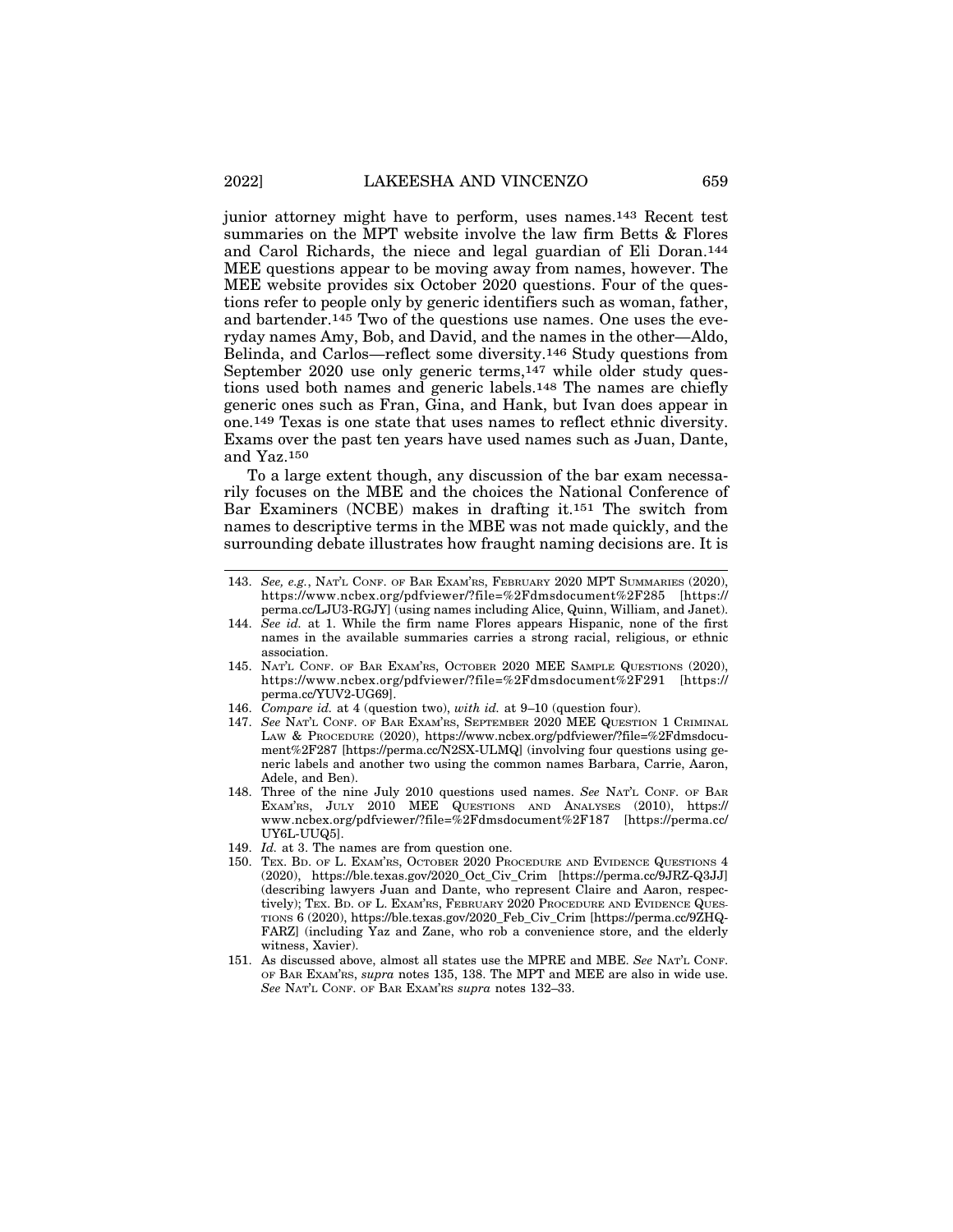evident that the NCBE wants unbiased exams. Its guide to writing multiple choice questions supports this, directing drafters to "avoid[ ] gender, ideological, racial/ethnic, or rural/urban biases."152 The switch to labels aimed to help reduce these biases.153

The move away from names comes in light of studies showing disparate bar exam pass rates along racial lines.154 The bar examiners say the disparity is not a result of exam bias but a corollary of lower Law School Admission Test (LSAT) scores and law school grade point averages.155 And while the examiners officially do not acknowledge a link between the disparity and exam content, "[i]n 1994, the NCBE commissioned a study of 'the gender, ethnicity, and naming conventions used in the MBE as a whole.'"156 The study found a definite gender bias. Male characters outnumbered women three to one and many of the women were in stereotypical roles.157 The bar examiners determined it should eliminate bias, not because such bias affected exam takers, but because it is "the right thing to do."158

- 153. While the bar examiners apparently have not given this reason explicitly, the debate underlying that switch strongly supports that conclusion and that is the understanding of bar exam specialists. E-mail from Mike Sims, President of Barbri, to author (Jan. 25, 2021, 16:59 CST) (on file with author) (stating that he recalled hearing that explanation in presentations).
- 154. *See* Christina Shu Jien Chong, *Battling Biases: How Can Diverse Students Overcome Test Bias on the Multistate Bar Examination*, 18 U. MD. L.J. RACE, RELIG-ION, GENDER & CLASS 31, 36–40 (2018) (discussing performance statistics); Joan Howarth, *Teaching in the Shadow of the Bar*, 31 U.S.F. L. REV. 927, 931–33 (1997) (same).
- 155. Howarth, *supra* note 154, at 933 ("In other words, the testing validates itself."); *see also* Joan W. Howarth, *The Professional Responsibility Case for Valid and Nondiscriminatory Bar Exams*, 33 GEO. J. LEGAL ETHICS 931 (2020) (contending that professional ethical duties require less discriminatory attorney licensing mechanisms, borrowing from Title VII's framework for reducing disparate impact).
- 156. Howarth, *supra* note 154, at 933–34 (quoting Lynda Leidiger & Mary M. Sandifer, *Names, Gender, and Ethnicity in the MBE*, BAR EXAM'R, Aug. 1996, at 21, 22). Leidiger and Sandifer's study gave way to recommendations that were implemented in the 1997 MBE.
- 157. Leidiger & Sandifer, *supra* note 156, at 23. There were 208 men, 76 women, and 44 of unspecified gender in the 200 questions. *Id.* Men were more likely to be police officers, property owners, and perpetrators. Women were more likely to be victims, patients, and fill stereotypical roles like nurses. *Id.*
- 158. *Id.* at 22. Leidiger & Sandifer said that there was no empirical evidence of a link between test content and racial disparities in exam performance. *Id.* They did note, however, that a study showed that Black examinees performed better on National Teachers Examination questions with Black content. *Id.*

<sup>152.</sup> CASE & DONAHUE, *supra* note 30. Similar guides were in use before the switch, when the guide encouraged question drafters to avoid proper nouns. *See* Beth E. Donahue, *Recent Changes in NCBE'S Multiple-Choice Examination Programs,* BAR EXAM'R, Aug. 2008, at 25, 26, https://thebarexaminer.org/wp-content/ uploads/PDFs/770308\_donahue.pdf [https://perma.cc/5NSY-QQE4] (explaining that common nouns should be used in lieu of proper nouns when at all practicable).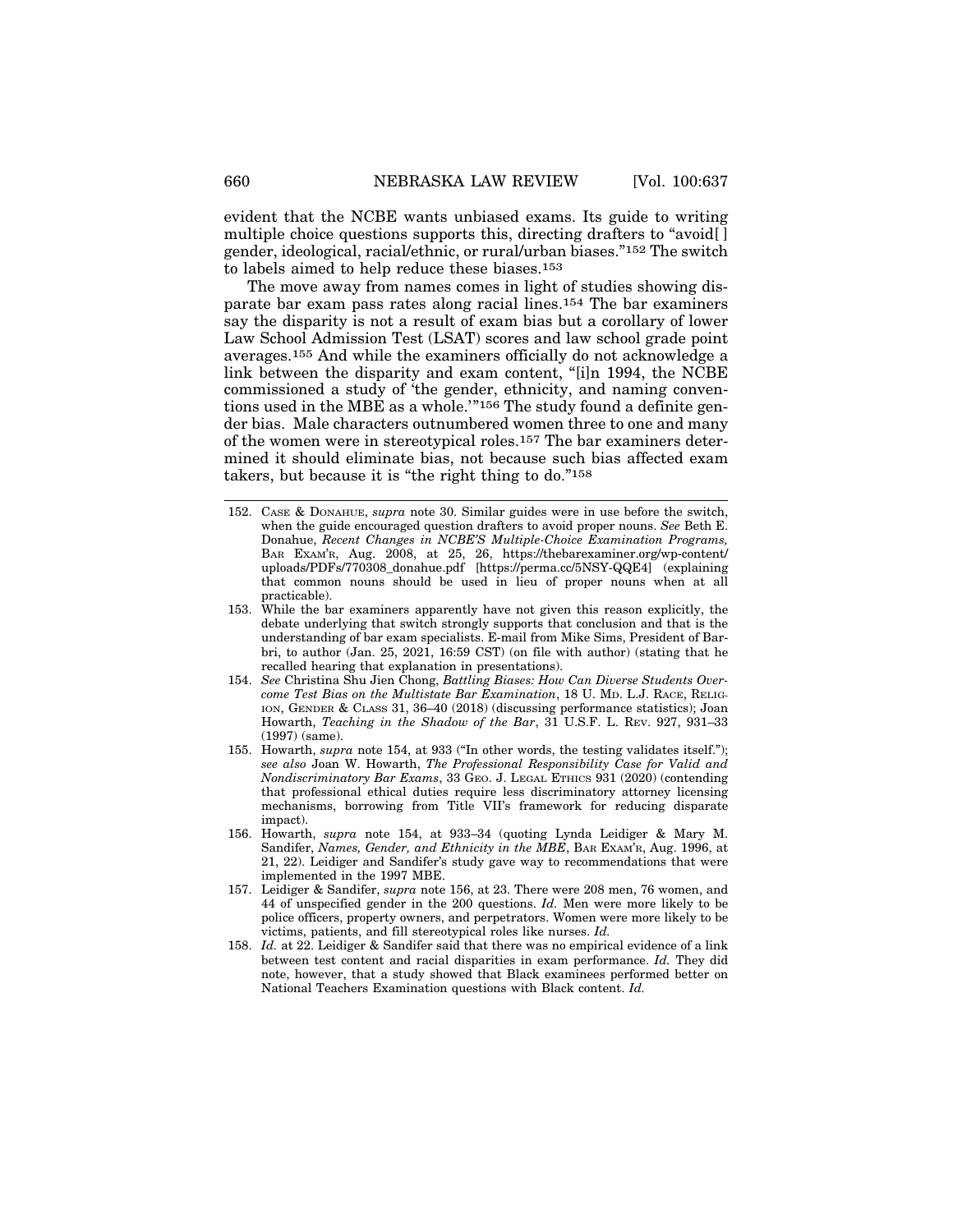But how can the examiners eliminate bias? The examiners aimed to eliminate bias first by eliminating names when possible and using names without racial or ethnic connotations if not.159 Functional names were preferable "because they do not connote gender or ethnicity, or otherwise introduce elements that could distract or provoke an examinee."160 Functional terms were not possible in all cases, such as in a problem with three grandchildren.161 In those cases, the examiners would use "common first names."162 In short, the effort to eliminate bias prioritizes anonymity over diversity.163

This approach was met with criticism because it mistakes anonymity for neutrality. Professor Joan Howarth, scholar and leader in legal education, among other areas, stated: "Such efforts are often more of a whitewashing, where the 'un-raced' subject is white and where the only race not noticed is whiteness."164 A policy of eliminating names with "racial, political, or sociological overtones" in effect is likely to be a policy that eliminates names that are not familiar to "white, middleclass psychometricians."165 Using names that have no racial or cultural identification results in names that reflect a "WASP sensibility."166 The bar examiners' response to this criticism was an argument that diversity would be practically impossible to achieve.167 The argument goes that diversity would be too unwieldy given test-takers' myriad nationalities;168 for instance, representation of Asian names would require representation of Thai, Filipino, Japanese, and Korean

168. *Id.*

<sup>159.</sup> *Id.* at 23; Howarth, *supra* note 154, at 935 (saying that the examiners meant to make the examination color-blind, mentioning race only when essential to a question, and questioning how race can be eliminated from the law); *Checklist for the Preparation of Essay Questions*, 64, THE BAR EXAM'R, Aug. 1995, at 36, 37 (counseling against use of names with racial, political, or sociological overtones).

<sup>160.</sup> Leidiger & Sandifer, *supra* note 156, at 23. The recommendation also said that functional terms can make an item more straightforward. *Id.*

<sup>161.</sup> *Id.*

<sup>162.</sup> *Id.*

<sup>163.</sup> Howarth, *supra* note 154, at 935 (commenting on Leidiger & Sandifer, *supra* note 156, at 24).

<sup>164.</sup> *Id.* (quoting STEPHANIE M. WILDMAN ET AL., PRIVILEGE REVEALED: HOW INVISIBLE PREFERENCE UNDERMINES AMERICA 1-4 (1996)).

<sup>165.</sup> *Id.* (quoting *Checklist for Preparation of Essay Questions*, *supra* note 159, at 37); *see supra* text accompanying note 160 (explaining preference for labels).

<sup>166.</sup> Leidiger & Sandifer, *supra* note 156, at 24 (noting that reflecting such a sensibility was not the examiners' intent).

<sup>167.</sup> *Id.*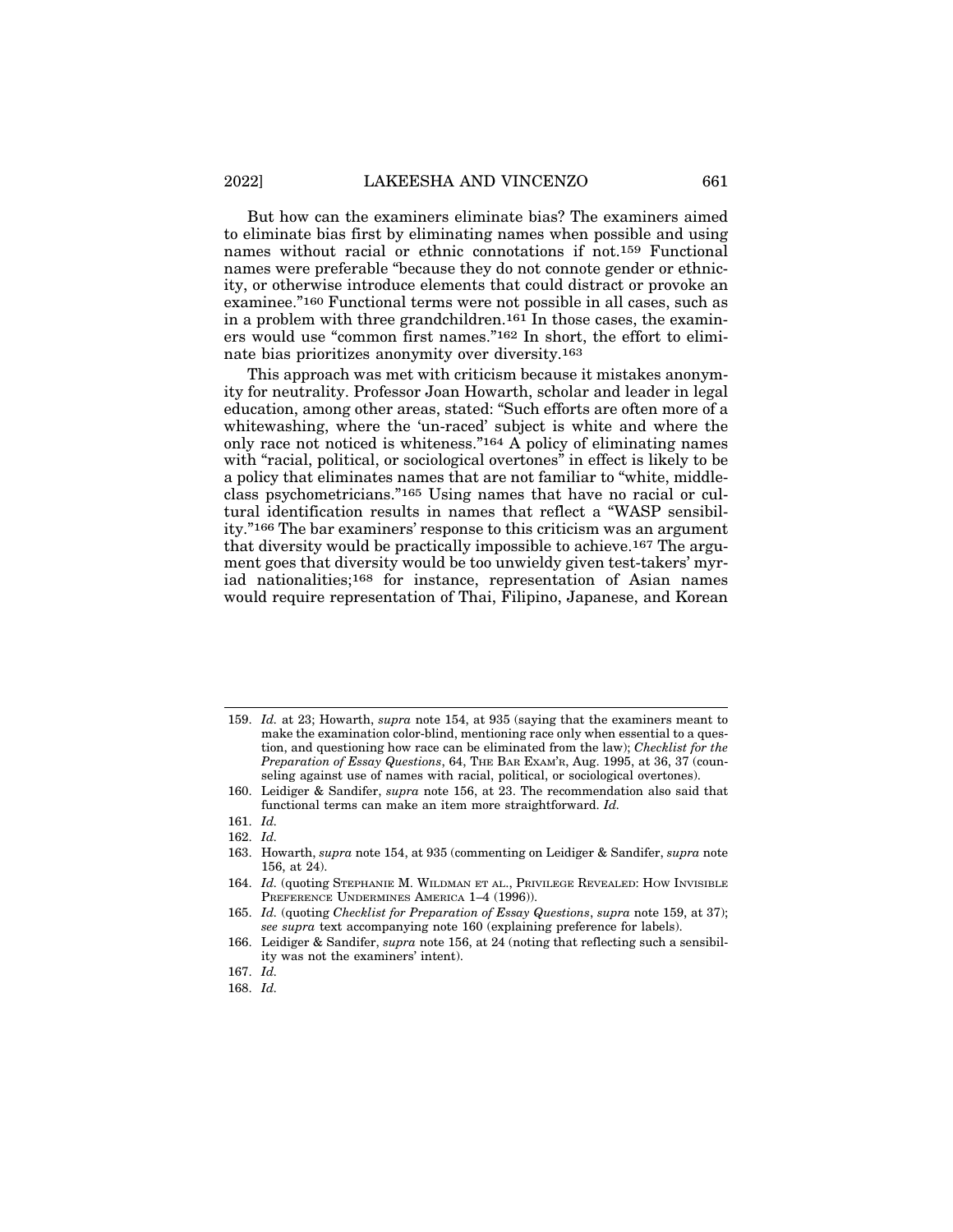names, among others.169 The relative ease of facial neutrality supersedes the tumult of diversity.170

The switch to descriptive terms in the MBE is likely to grant the examiners merely a temporary reprieve. The issue of names and telling stories in a non-biased manner will likely become more of a focus in the years ahead as testers back away from multiple choice exams. Even the NCBE recently announced recommendations including a decreased emphasis on multiple choice bar exams.171 Instead, they suggest an integrated exam consisting of a variety of question formats that tests practical skills and that looks more like the current MPT.172 The individuals in the problems will need names.<sup>173</sup>

#### III. WE'VE BEEN HERE BEFORE: LESSONS FROM THE STRUGGLES FOR GENDER EQUALITY

Power in Western civilization has historically rested in the hands of white men. They have social, economic, and political power.174 Soci-

- 170. Howarth, *supra* note 154, at 935. Professor Howarth criticizes the examiners' "false claim of universality." *Id.* at 936. Howarth points to the non-associative names approved for the 1994 MBE, which included Horace and Mavis, and asks how "is 'Mavis' more universal than José—the fourth most common name given to Californian boys in recent years?" *Id.* (footnote omitted).
- 171. NAT'L CONF. OF BAR EXAM'RS, OVERVIEW OF RECOMMENDATIONS FOR THE NEXT GENERATION OF THE BAR EXAMINATION 3 (2021), https://nextgenbarexam.ncbex. org/wp-content/uploads/TTF-Next-Gen-Bar-Exam-Recommendations.pdf [https:// perma.cc/97K9-MGJX].
- 172. *Id.*
- 173. Advice on legal writing explains how using names increases reader interest and helps clarity. *See supra* text accompanying notes 118–28. Clarity is certainly important in a bar exam. Time constraints are also paramount, favoring simple naming conventions. The use of names in the MPT and essay questions suggests that the use of descriptive terms becomes increasingly difficult and unrealistic when questions seek to replicate real-life scenarios. It certainly seems impossible to test letter writing or client counseling when the clients lack names.
- 174. Leslie Bender, *A Lawyer's Primer on Feminist Theory and Tort*, 38 J. LEGAL EDUC. 3, 6 (1989). In 2019, sixty-two percent of elected officials were white men, despite making up only thirty percent of the population. REFLECTIVE DEMOCRACY CAMPAIGN, THE ELECTABILITY MYTH: THE SHIFTING DEMOGRAPHICS OF POLITICAL POWER IN AMERICA 2 (2019), https://wholeads.us/research/the-electability-myth/ [https://perma.cc/YJL4-4D39]. Women of all races earn less than white men, with the greatest disparity occurring for Black women and Hispanic women. Valerie Lacarte & Jeff Hayes, *Women's Median Earnings as a Percent of Men's, 1985–2019 (Full-Time, Year-Round Workers) with Projections for Pay Equity, by Race/Ethnicity*, INST. FOR WOMEN'S POL'Y RSCH. (Sept. 28, 2020), https://iwpr.org/

<sup>169.</sup> *Id.* There was also the concern that in the bar exam, where many questions involve wrongdoing, it would be difficult to apportion the roles fairly without giving offense. *Id.* There was also a claim that it was potentially offensive to reflect ethnicity only through first names because "increasingly" American parents were choosing names that were not representative of cultural roots and that there was more "homogeneity" in naming. *Id.* This claim does not seem accurate today*. See supra* note 79; *infra* notes 312–19.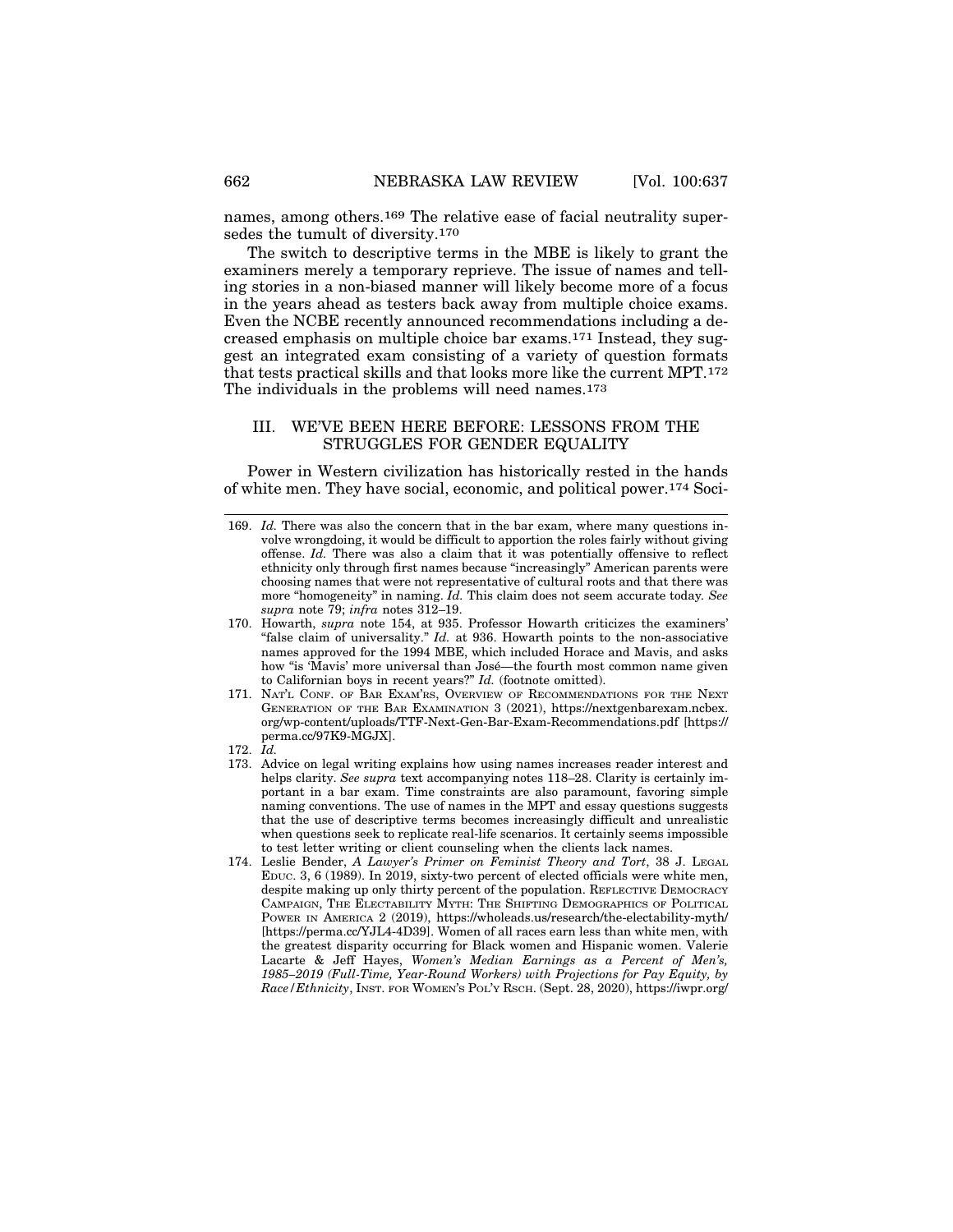etal power allowed men to dictate the language of the public forum.175 Language reflects this androcentric view. The word "man," for instance, is used as a generic term that in theory includes women.176 Men would, however, be unlikely to assume that a generic use of "woman" included them.177 The use of gender-neutral generic terms such as "person" is relatively recent.

This question of terminology has been central to the law of torts, where negligence law depends on the actions of a hypothetical reasonable human being. Tort law has long judged actions by comparing them to the actions of a mythical "reasonable man." That term reflected a distinctly male viewpoint—the reasonable man, while theoretically generic, was in actuality male (and white).178 White male judges and attorneys viewed themselves as the norm;179 the actions of the reasonable man were actions that they found appropriate.180 The reasonable man terminology made the gender imbalance overt while the racial imbalance remained hidden, and the gender disparity generated the first attacks. The diversity issues that names in the *Restatements* raise build on the struggles for gender parity in law and legal writing.

Gender concerns have long played a role in the substantive law of torts. Many scholars have criticized some areas of tort law, such as the law on infliction of emotional distress, as reflecting sexist view-

ott\_%26\_Smith\_Race\_Gender\_%26\_Workplace\_Power\_ASR\_2004.pdf [https:// perma.cc/288Y-6VJH].

- 175. Bender, *supra* note 174, at 6.
- 176. *Id.* Male-centered language reaches far beyond the use of a male term as the generic. For instance, fundamental works are "seminal," not "ovular." *Id.* at 16.

- 178. *Id.* at 20–21.
- 179. *Id.* at 18. Indeed, states could ensure that law was an exclusively male profession at the time the law of torts developed in this country. *See* Bradwell v. State, 83 U.S. (16 Wall.) 130 (1872) (finding that a state's refusal to grant women law licenses did not violate the Constitution).
- 180. Bender, *supra* note 174, at 22. "Our legal system rests on an ethnocentric, androcentric, racist, Christian, and class-based vision of reality and human nature . . . ." *Id.* at 10. Bender explains that the "legal world that generated the 'reasonable man' was predominantly, if not wholly, male," but was also "a white, educated, and empowered world." *Id.* at 22 & n.75; *see* Brian Owsley, Comment, *Racist Speech and "Reasonable People:" A Proposal for a Tort Remedy,* 24 COLUM. HUM. RTS. L. REV. 323, 357 (1993) (arguing for a "reasonable African-American" standard in torts that involve racist speech because the reasonable person standard does not recognize the harm speech can cause to minorities).

iwpr-publications/quick-figure/pay-equity-projection-race-ethnicity-2020/ [https:// perma.cc/EP3Z-NVLV]. Compared with white men, women and minorities face lower odds of achieving higher levels of workplace power, defined as "authority and control over others in the workplace." James R. Elliott & Ryan A. Smith, *Race, Gender, and Workplace Power*, 69 AM. SOCIO. REV. 365 (2004), http:// www.tulane.edu/~jre/Elli-

<sup>177.</sup> *Id.* at 6.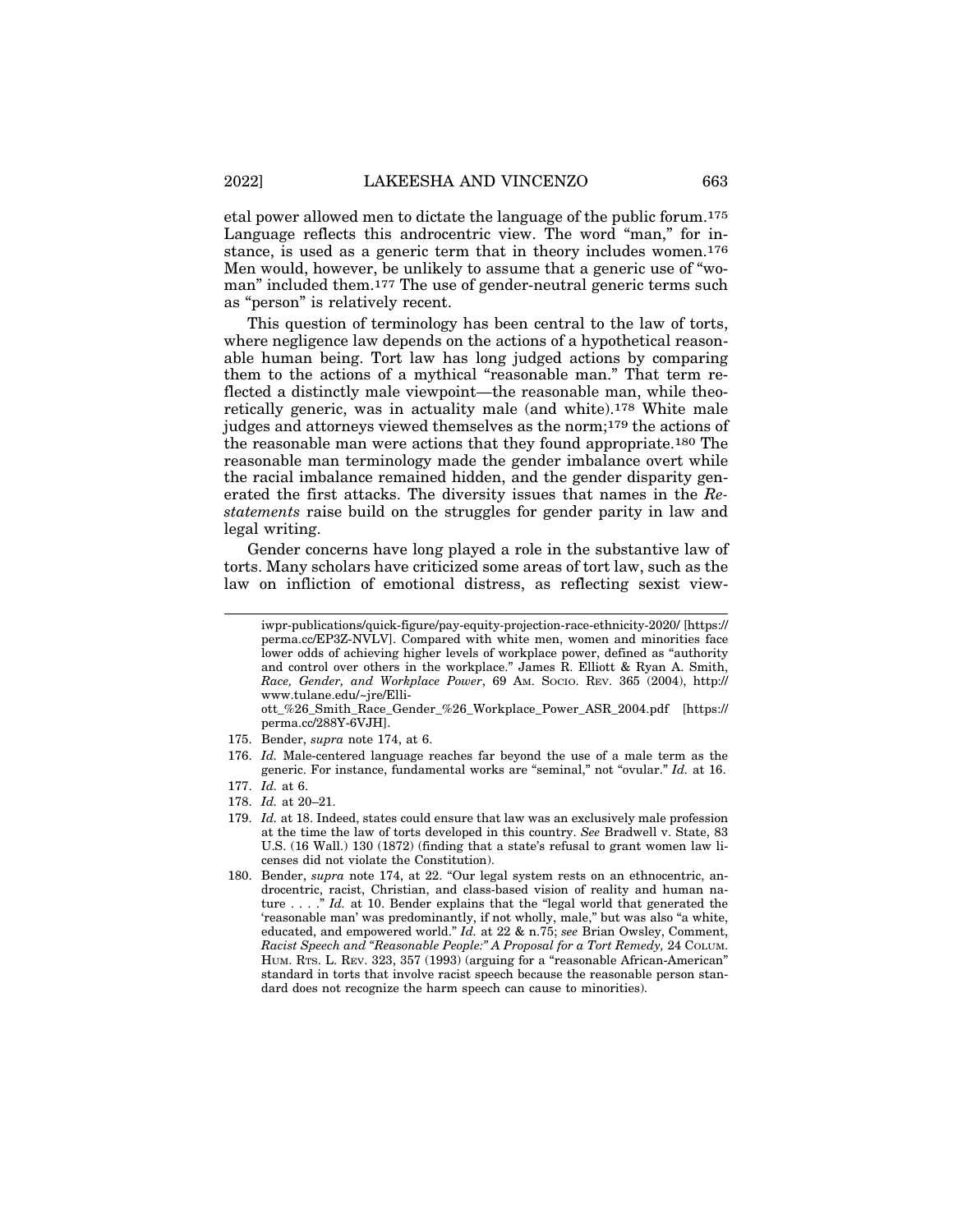points.181 Writers on torts such as negligent infliction of emotional distress often discuss the sexual politics that the cases reflect.182 A broader feminist critique addresses the whole concept of reasonableness in negligence law, suggesting that the concept reflects a distinctively male concept of appropriate conduct.183 The reasonable man terminology made this male concept of reasonable conduct explicit.184 Law students learned "the reasonable man" standard until some forty years ago185 and the *Second Restatement of Torts* speaks of the "reasonable man."<sup>186</sup>

The change to the "reasonable person" standard emerged as the work of feminist legal scholars made an impact. Scholars critiqued le-

- 183. *See* Caroline Forell, *Essentialism, Empathy, and the Reasonable Woman*, 1994 U. ILL. L. REV. 769; Bender, *supra* note 174, at 20–25; *see also* Robert Unikel, Comment, *"Reasonable" Doubts: A Critique of the Reasonable Woman Standard in American Jurisprudence*, 87 NW. U. L. REV. 326, 330–33 (1992) (noting that while "reasonable man" was supposedly generic, "the standard reflected a society in which women were not considered equal to men"); Schlanger, *supra* note 181 (discussing how the external structure and internal categories of negligence has been skewed by implicit male norms); Robyn Martin, *A Feminist View of the Reasonable Man: An Alternative Approach to Liability in Negligence for Personal Injury*, 23 ANGLO-AM. L. REV. 334, 338–41 (1994) (examining the jurisprudence of the "reasonable man" test and its inherently patriarchal positivist approach). The standard also reflects a distinctly white viewpoint. *See* Owsley, *supra* note 180.
- 184. Early examples of the reasonable man standard were explicitly male. In two oftcited formulations, the reasonable man was "the man who takes the magazines at home and in the evening pushes the lawn mower in his shirt sleeves," GUIDO CALABRESI, IDEALS, BELIEFS, ATTITUDES, AND THE LAW: PRIVATE LAW PERSPEC-TIVES ON A PUBLIC LAW PROBLEM 23, 139 n.94 (1985) (quoting Hall v. Brooklands Auto Racing Club [1933] 1 KB 205, 224 (U.K.)), and the "man on the Clapham Omnibus," the British historical predecessor to the reasonable man.); *see* Kevin P. Tobia, *How People Judge What Is Reasonable*, 70 ALA. L. REV. 293, 333–35 (2018); *see also* WALTER BAGEHOT, THE ENGLISH CONSTITUTION 325–26 (2d ed. 1873) (discussing the "bald-headed man at the back of the omnibus" as "commonplace mankind" in a treatise on the English Constitution).
- 185. The term reasonable person began to emerge as an alternative to the reasonable man in the late 1970s. Forell, *supra* note 183, at 770. For example, in federal cases, over three-quarters of legal writers (seventy-eight percent) between 1964 and 1966 refer to a reasonable *man*. Between 2004 and 2006, however, almost all writers (ninety-six percent) refer to a reasonable *person*. Chew & Kelley-Chew, *supra* note 25, at 672.
- 186. RESTATEMENT (SECOND) OF TORTS § 283 (AM. L. INST. 1965). Additionally, section 282 describes an actor's negligent behavior as "*his* conduct." *Id.* § 282 cmt. c (emphasis added); *see supra* note 65 (discussing the "reasonable man" in the *Second Restatement*).

<sup>181.</sup> *See generally* Margo Schlanger, *Gender Matters: Teaching a Reasonable Woman Standard in Personal Injury Law*, 45 ST. LOUIS U. L.J. 769 (2001); Martha Chamallas & Linda K. Kerber, *Women, Mothers, and the Law of Fright: A History*, 88 MICH. L. REV. 814 (1990).

<sup>182.</sup> *See* sources cited *supra* note 181; Lucinda M. Finley, *A Break in the Silence: Including Women's Issues in a Torts Course*, 1 YALE J.L. & FEMINISM 41 (1989) (critiquing traditional standards).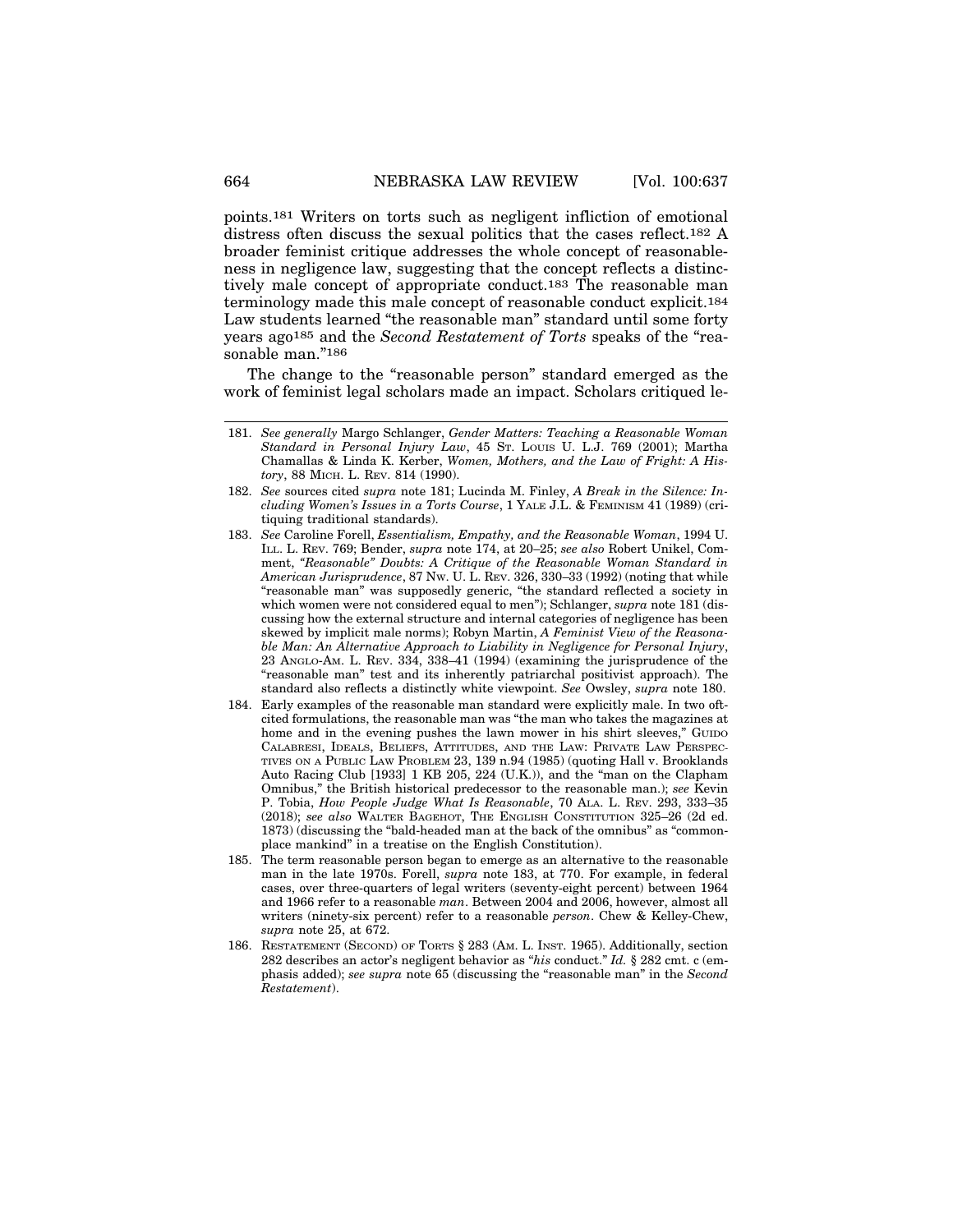gal casebooks and texts from a feminist viewpoint,187 and law schools began to offer courses in gender and the law.188 While scholars recognized that the reasonable person terminology did not eliminate the gendered assumptions underlying the reasonableness standard,189 it does signal tort law's movement away from explicitly gendered language. The change to the "reasonable person" permeates the law of torts, and the *Third Restatement* reflects these advances. While the substantive law of the *Third Restatement* is still subject to criticism from a feminist viewpoint,190 the *Third Restatement* uses the reasonable person terminology191 and illustrations that reflect women in nonstereotypical roles.

- 188. The first casebook on gender and the law was published in 1974. KENNETH M. DAVIDSON, RUTH BADER GINSBURG & HERMA HILL KAY, TEXT, CASES AND MATERI-ALS ON SEX-BASED DISCRIMINATION (1974) (first gender and the law casebook). It was around this time that law schools began to hire female law professors. *See* HERMA HILL KAY, PAVING THE WAY: THE FIRST AMERICAN WOMEN LAW PROFES-SORS (Patricia A. Cain ed., 2020); CYNTHIA FUCHS EPSTEIN, WOMEN IN LAW, (2d. ed. 2012); Erika Lovley, *Study: Women Lawmakers Best Men*, POLITICO (Sept. 15, 2009, 4:46 AM), www.politico.com/news/stories/0909/27152.html [https:// perma.cc/29V3-D3QZ]; JEFFREY TOOBIN, THE NINE: INSIDE THE SECRET WORLD OF THE SUPREME COURT (2007); ROBERT STEVENS, LAW SCHOOL: LEGAL EDUCATION IN AMERICA FROM THE 1850S TO THE 1980S (1983); Professor Cunnea, *A Timeline of Women's Legal History in the United States and at Georgetown University*, STAN. L. SCH. (Mar. 1998), http://wlh-static.law.stanford.edu/articles/cunnea-timeline2.pdf [https://perma.cc/LD9W-26AP].
- 189. Alan D. Miller & Ronen Perry, *The Reasonable Person*, 87 N.Y.U. L. REV. 323, 361–62 (2012) (explaining that the reasonable person standard used male experiences to assess skills and strengths); Finley, *supra* note 182, at 57–58 (the reasonable person standard reflects a gendered understanding of reasonableness); Naomi R. Cahn, *The Looseness of Legal Language: The Reasonable Woman Standard in Theory and in Practice*, 77 CORNELL L. REV. 1398, 1404 (1992) ("The male bias inherent in a standard that explicitly excludes consideration of women as reasonable actors is obvious." (footnote omitted)); CAROLINE A. FORELL & DONNA M. MATTHEWS, A LAW OF HER OWN: THE REASONABLE WOMAN AS A MEASURE OF MAN (2000) (arguing that the reasonable person standard is anything but gender neutral).
- 190. *See* Anita Bernstein, Restatement (Third) of Torts: *General Principles and the Prescription of Masculine Order*, 54 VAND. L. REV. 1367 (2001) (criticizing the general principles section of the *Third Restatement* for looking at torts from a male perspective); Diane Klein, *Dis*tort*ed Reasoning: Gender, Risk-Aversion, and Negligence Law*, 30 SUFFOLK U. L. REV. 629, 643–44 (1997) (explaining that the switch to reasonable *person* simply removes a linguistic bias).
- 191. *See* Martha Chamallas, *Gaining Some Perspective in Tort Law: A New Take on Third-Party Criminal Attack Cases*, 14 LEWIS & CLARK L. REV. 1351, 1357–58 (2010) (noting that the *Third Restatement*'s switch to non-gendered terminology does not signal a change in the substantive law and, moreover, that the failure to address the switch in the terminology section implied the change was unimportant).

<sup>187.</sup> Mary Joe Frug*, Re-Reading Contracts: A Feminist Analysis of a Contracts Casebook*, 34 AM. U. L. REV. 1065 (1985); Mary Irene Coombs, *Crime in the Stacks, or a Tale of a Text: A Feminist Response to a Criminal Law Textbook*, 38 J. LEGAL EDUC. 117 (1988).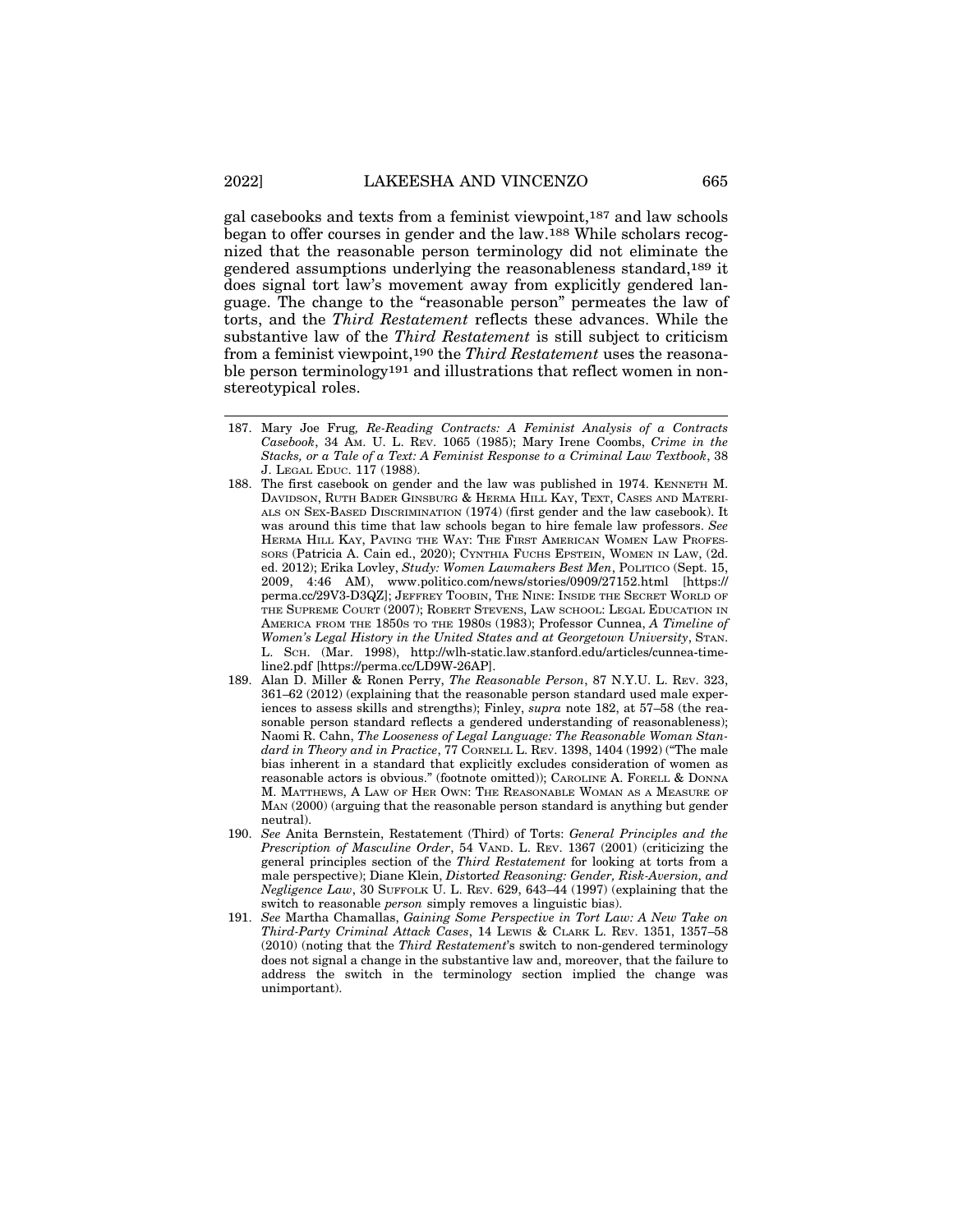These changes in tort law did not take place in a vacuum. American society was grappling with issues of gender equality in the 1960s, 1970s, and 1980s. The 1964 enactment of Title VII of the Civil Rights Act paved the way for women to enter what were historically men's jobs.192 The proposed Equal Rights Amendment (ERA), which would have amended the Constitution to provide that "[e]quality of rights under the law shall not be denied . . . by the United States or by any state on account of sex," was at the forefront of political debate through the 1970s.193 Supreme Court cases in the 1970s began recognizing that disparate treatment of women violated equal protection,194 another step in the march toward gender equality.

This fight for change extended to issues of naming: both what names said about people and how the choice of names could reveal stereotypical assumptions. One major issue dealt with honorifics. The push for replacing Miss and Mrs. with Ms. began around 1970 out of

<sup>192.</sup> Civil Rights Act of 1964, 42 U.S.C. § 2000e; Gillian Thomas, *This Women's History Month, Celebrate Title VII for Banning Sex Discrimination in the Workplace*, ACLU (Mar. 9, 2016, 2:30 PM), https://www.aclu.org/blog/womens-rights/ womens-rights-workplace/womens-history-month-celebrate-title-vii-banning-sex [https://perma.cc/4YDP-R23X].

<sup>193.</sup> Alex Cohen & Wilfred U. Codrington III, *The Equal Rights Amendment Explained*, BRENNAN CTR. FOR JUST. (Jan. 23, 2020), https://www.brennancenter.org /our-work/research-reports/equal-rights-amendment-explained [https://perma.cc/ 7WWQ-TEZ4]. Women's suffrage leaders Alice Paul and Crystal Eastman first introduced the ERA in 1923. *Id.* The ERA made little progress for nearly fifty years, until the amendment passed both chambers of Congress in 1972. *Id.* Congress issued a seven-year deadline for the requisite ratification by a minimum of thirty-eight states. *Id.* Only thirty-five states had accepted the ERA by 1982, despite Congress extending the ratification deadline by three years. *Id.* Recent years have seen a renewed push to adopt the ERA, including ratification by Nevada and Illinois. *Id.* Virginia became the thirty-eighth and final State to ratify the ERA, but there remains an open question as to whether the ERA will be adopted as the Twenty-Eighth Amendment to the Constitution. *Id.* The key issues are whether Congress can lift the ratification deadline and whether states can rescind their support before ratification. *Id.*; *see also* Ruth Bader Ginsburg, *Sexual Equality Under the Fourteenth and Equal Rights Amendments*, 1979 WASH. U. L. REV. Q. 161 (arguing that the ERA is necessary to protect against discrimination based on sex despite the equal protection guarantee).

<sup>194.</sup> Wendy W. Williams, *Ruth Bader Ginsburg's Equal Protection Clause: 1970–80*, 25 COLUM. J. GENDER & L. 41, 42 (2013) (noting that then-Professor Ginsburg "was the first lawyer to argue to the United States Supreme Court that sex classifications should, like race classifications, be subjected to the highest standard of review" under the Equal Protection Clause). Prior to Justice Ginsburg's career, "the Court had never encountered a sex classification that it did not consider perfectly reasonable and constitutionally sound." *Id.*; *see also* Lenora M. Lapidus, *Ruth Bader Ginsburg and the Development of Gender Equality Jurisprudence Under the Fourteenth Amendment*, 43 HARBINGER 149 (2019), https:// socialchangenyu.com/wp-content/uploads/2019/06/Lenora-Lapidus\_RLSC-The-Harbinger\_43.2-1.pdf [http://perma.cc/8FDR-ESYN] (detailing landmark cases litigated by Ruth Bader Ginsburg during the 1970s to establish equal rights for women under the Equal Protection Clause).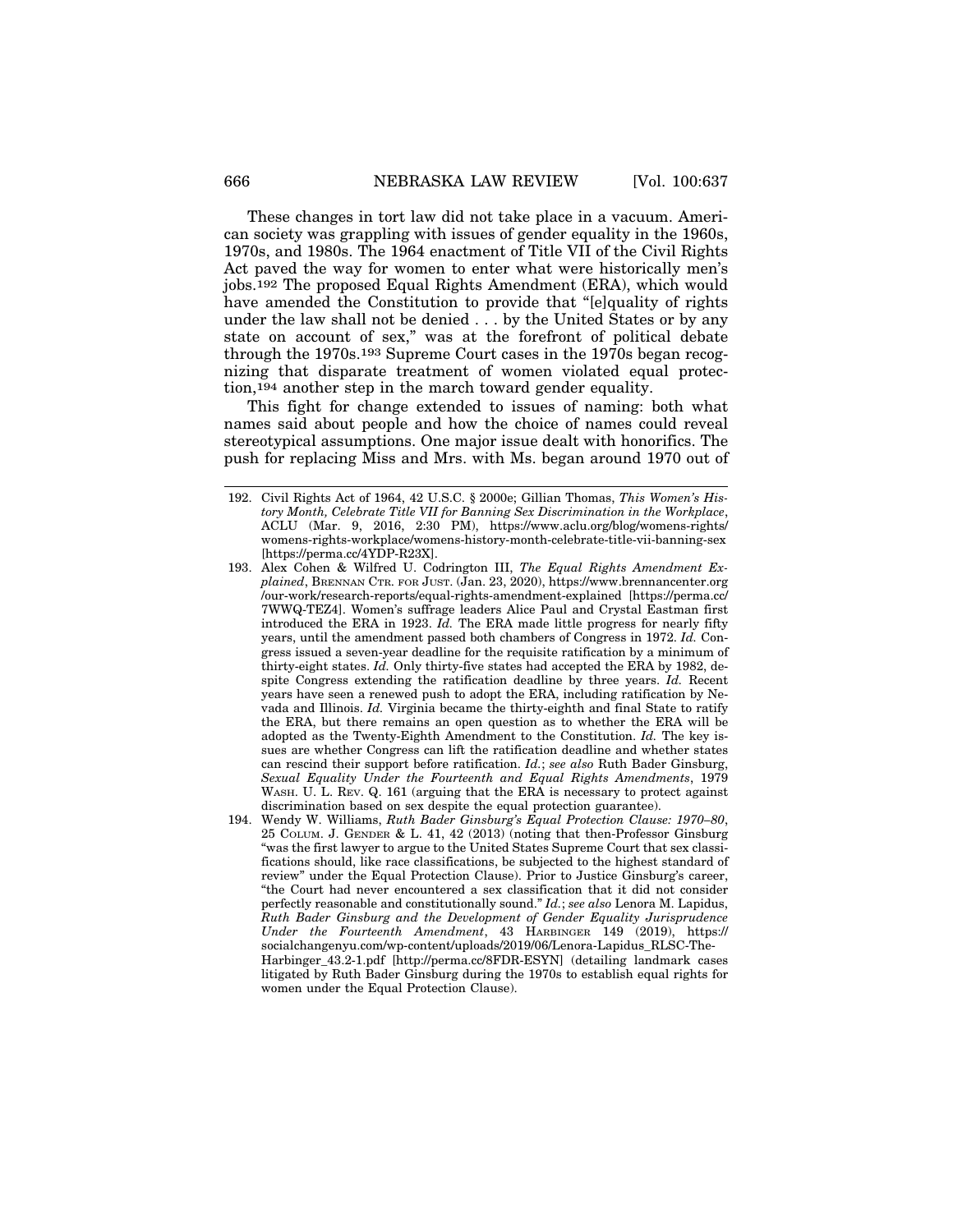an insistence that references to women should not focus on their marital status.195 *Ms. Magazine* began publishing in 1971,196 popularizing the term. Acceptance did not come quickly, however, and the *New York Times* did not embrace the honorific until 1986.197

Another battle—the fight over hurricane names—attacked using women's names to reflect derogatory stereotypes and revealed the complexities of any naming debate. The United States' practice of giving female names to Atlantic hurricanes began in 1953 because meteorologists could provide clearer and more helpful information on the location and danger of storms by using names as opposed to longitudinal coordinates or other descriptions.198 And the names were all female, evidently because military meteorologists named storms after their girlfriends.199 This practice came under attack in the early

- 196. Zimmer, *Ms.*, *supra* note 195.
- 197. *Id.*; David W. Dunlap, *1986—'Ms.' Joins the* Times*'s Vocabulary*, N.Y. TIMES (Apr. 6, 2017), https://www.nytimes.com/2017/04/06/insider/1986-ms-joins-thetimess-vocabulary.html [https://perma.cc/3PJH-VXER].
- 198. Nat'l Oceanic & Atmospheric Admin., *Tropical Cyclone Naming History and Retired Names*, NAT'L HURRICANE CTR. & CENT. PAC. HURRICANE CTR., https:// www.nhc.noaa.gov/aboutnames\_history.shtml [https://perma.cc/Y6G5-XVT8] (last visited Jan. 1, 2021); *Hurricane Names—How Are Hurricanes Named?*, GE-OLOGY, https://geology.com/hurricanes/hurricane-names-shtml [https://perma.cc/ 42H6-UF65] (last visited Aug. 8, 2021) (noting that hurricane names are easier to understand than using latitude and longitude coordinates, which are "difficult to remember, difficult to communicate and subject to errors").
- 199. Jack Williams, *The Reasoning for Hurricane Names and Their History (Keep Suggestions to Yourself)*, WASH. POST (May 14, 2013), https://www.washingtonpost. com/news/capital-weather-gang/wp/2013/05/14/the-reasoning-for-hurricanenames-and-their-history-keep-suggestions-to-yourself/ [https://perma.cc/RK6C-44DF].

<sup>195.</sup> Ben Zimmer traces the push to an appearance by feminist activist Sheila Michaels on a New York radio program "Womankind" in late 1969 or early 1970. Ben Zimmer, *Ms.*, N.Y. TIMES MAG. (Oct. 23, 2009), https://www.nytimes.com/ 2009/10/25/magazine/25FOB-onlanguage-t.html [https://perma.cc/SCN4-HFH8]. Recognition of the term became a focus of the women's movement when Gloria Steinem advocated for the term in *New York Magazine*. *Id.* The term was not of recent coinage. In a 1901 edition of the *Springfield Sunday Republican* (Massachusetts), an anonymous writer proposed Ms. to satisfy the need for an honorific to avoid the potential embarrassment of mistaking a woman's marital status. *Id.* The word dates back further, originating as early as the 1700s. Ben Zimmer, *Hunting the Elusive First "Ms.,"* VISUAL THESAURUS, (June 23, 2009), https:// www.visualthesaurus.com/cm/wordroutes/hunting-the-elusive-first-ms/ [https:// perma.cc/5RSY-6CBM] (reporting on the origins of the title Ms.). The *Oxford English Dictionary* more recently proposed the gender-neutral honorific Mx. for members of the gender nonconforming community. Rachel Martin, Oxford Dictionary *Proposes Gender Neutral Title*, NAT'L PUB. RADIO (May 10, 2015, 7:39 AM), https://www.npr.org/2015/05/10/405624481/oxford-dictionary-proposes-gender-neutral-title [https://perma.cc/5QSC-RZSK].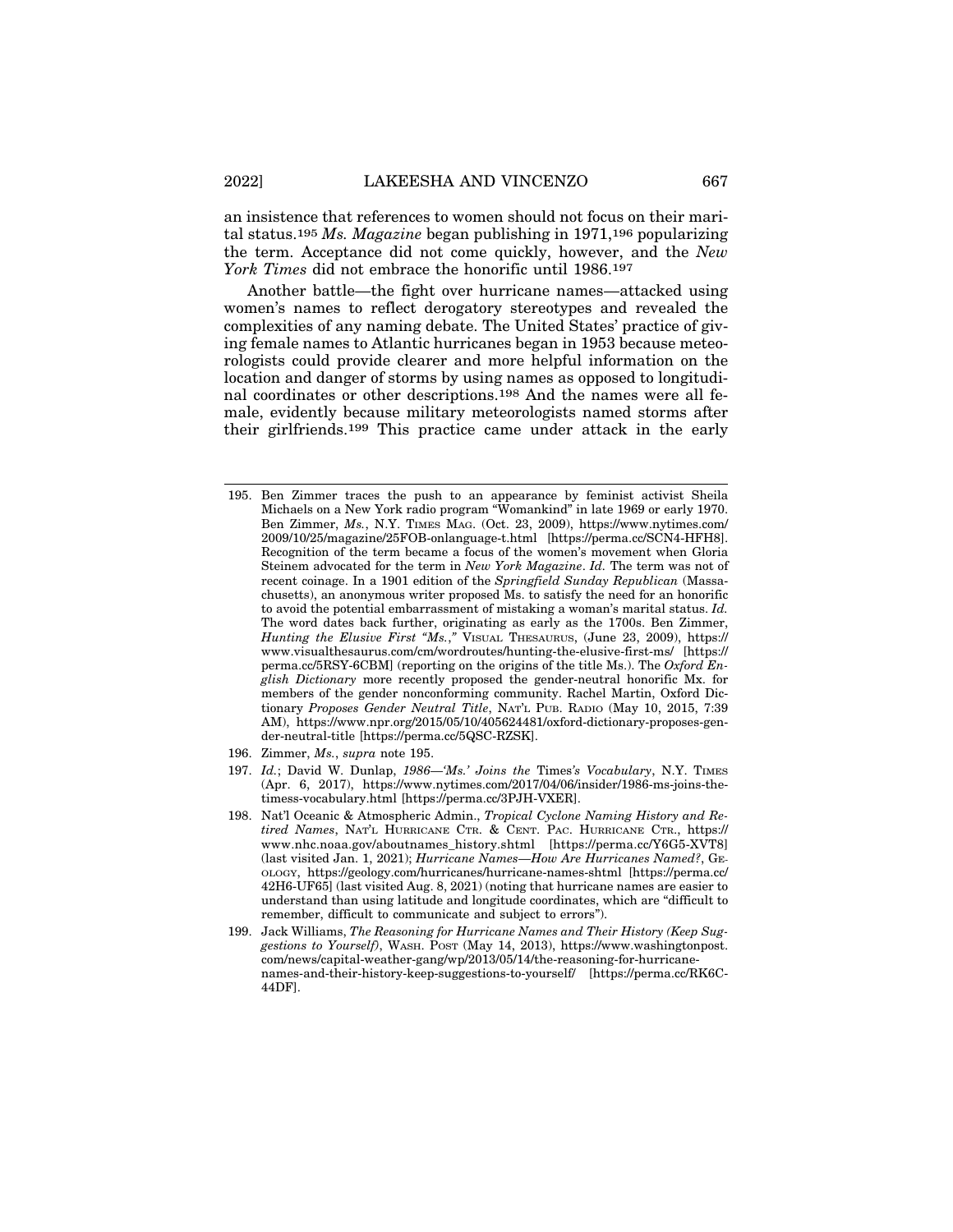1970s.200 It was, people argued, sexist to equate capricious, destructive forces exclusively with women.201 The debate heightened as the drive to use male names grew. Commentators feared individuals would not take storms bearing men's names seriously and lamented caving to feminist pressure.202 Despite the objections, the push paid off in 1978, when the United States Commerce Department announced that it would alternate male and female names.203

Rules now govern the naming process. An international committee of the World Meteorological Organization specifically governs the naming process.204 Names are given according to six lists of alternating male and female names205 of English, French, and Spanish origin, reflecting the languages of the countries in the Atlantic hurricane region.206 Names of very destructive storms are retired.207

The addition of male hurricane names by no means ended the debate. One study argues that storms named after women are more dangerous208 because gender-based assumptions lead people to take

- 202. Samenow, *supra* note 201.
- 203. Richard D. Lyons, *Another Sexist Bastion Falls: Hurricanes Renamed*, N.Y. TIMES (May 13, 1978), https://www.nytimes.com/1978/05/13/archives/another-sexistbastion-falls-hurricanes-renamed-pressure-was.html [https://perma.cc/N5GP-PCXE].
- 204. Nat'l Oceanic & Atmospheric Admin., *supra* note 198.
- 205. *Id.*; *see* Nat'l Oceanic & Atmospheric Admin., *Tropical Cyclone Names*, NAT'L HURRICANE CTR. & CENT. PAC. HURRICANE CTR. [hereinafter *Tropical Cyclone Names*], https://www.nhc.noaa.gov/aboutnames.shtml#atl [https://perma.cc/ 2NTY-6FEZ] (last visited Jan. 1, 2021).
- 206. *See Tropical Cyclone Names*, *supra* note 205.
- 207. Nat'l Oceanic & Atmospheric Admin., *supra* note 198.
- 208. Kiju Jung et. al., *Female Hurricanes Are Deadlier than Male Hurricanes*, 111 PROC. NAT'L ACAD. SCIS. 8782 (2014); *see also Why We Respect a Man More—Even If It's a Hurricane*, DECODED SCI., https://decodedscience.org/why-we-respect-a-

<sup>200.</sup> Letter from Roxcy Bolton, Vice-President, Nat'l Org. of Women, to Dir. of the Hurricane Ctr., U.S. Weather Bureau (1970), https://www.floridamemory.com/ items/show/346050 [https://perma.cc/Q5DY-6DAC] (criticizing the use of women's names for hurricanes).

<sup>201.</sup> *Id.* Then-Vice President of the National Organization of Women Roxcy Bolton wrote to the Director of the Hurricane Center of the U.S. Weather Bureau asking that it stop using women's names for hurricanes beginning with the 1970 season. *Id.* Women, she explained, resented being associated with arbitrary, destructive forces. *Id.* Bolton told the press that storms should be called himicanes and that it was demeaning to read comments like "Cheryl was no lady as she devastated such and such a town." Olivia B. Waxman, *The Woman Who Helped Change How Hurricanes Are Named*, TIME (Sept. 6, 2017, 12:38 PM), https://time.com/ 4927889/hurricane-names-history/. Twiss Butler, another woman who lobbied for the name change, argued that using female names perpetuated the stereotype that women were erratic, unreliable, and destructive. Jason Samenow, *Himicanes and Hericanes: In 1970s, Some Argued Male-Named Hurricanes Would Not Be Respected*, WASH. POST (June 6, 2014), https://www.washingtonpost.com/news/ capital-weather-gang/wp/2014/06/06/himicanes-and-hericanes-in-1970s-some-argued-male-named-storms-would-not-be-respected/ [https://perma.cc/7DMX-59ZL].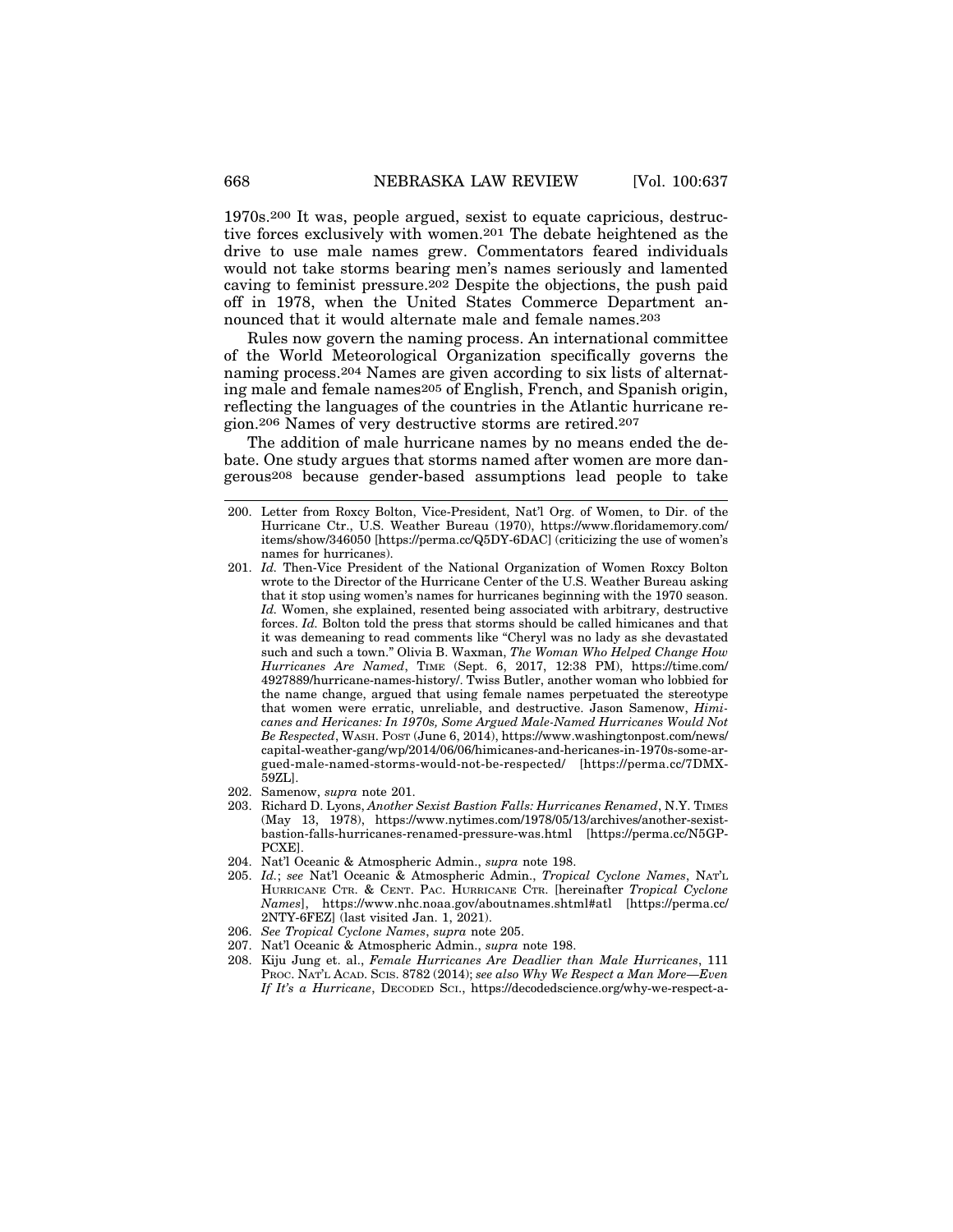storms named after men more seriously and thus take greater precautions.209 And the choice of names raised the objection that the naming process reflected racial bias. Texas Congressperson Sheila Jackson-Lee, for instance, criticizes the names as "too white" and argues that the names should be more representative of all races.210 Others argue that the names reflect the preferences of white men and that the naming process has been fraught with racism.211

The hurricane-naming debate reinforces the conclusion that the use of names for any purpose raises its own set of issues. Using names to reflect gender diversity raises questions of what sort of names are used. Sensitivity to gender issues can highlight a lack of sensitivity to racial and ethnic diversity.212

The racial and ethnic implications of names are likely to grow in importance as names are increasingly unreliable indications of gender. People seek naming inspiration from sources such as places,  $2^{13}$ and many names that are now common are considered gender neutral,

man-more-even-if-its-a-hurricane/ [https://perma.cc/F439-QKRZ] (last visited Jan. 20, 2021) (discussing the impact of implicit gender bias on hurricane responses); Ed Yong, *Why Have Female Hurricanes Killed More People Than Male Ones?*, NAT'L GEOGRAPHIC (June 2, 2014), https://www.nationalgeographic.com/ science/phenomena/2014/06/02/why-have-female-hurricanes-killed-more-peoplethan-male-ones/#close [https://perma.cc/RY6R-9QM4] (discussing various arguments over why hurricanes with female names kill more people than hurricanes with male names).

<sup>209.</sup> Jung et al., *supra* note 208. Other scholars have disputed these findings and highlighted the study's flawed methodology. See Björn Christensen & Sören Christensen, *Are Female Hurricanes Really Deadlier Than Male Hurricanes?*, 111 PROC. NAT'L ACAD. SCIS. E3497 (Aug. 26, 2014); Eric Holthaus, *Hurricanes Named After Women Are More Dangerous? Not So Fast.*, RICHARD DAWKINS FOUND. FOR REASON & SCI. (June 6, 2014), https://www.richarddawkins.net/2014/ 06/hurricanes-named-after-women-are-more-dangerous-not-so-fast/ [https:// perma.cc/SUK7-ZGKB] (identifying major flaws underlying the study).

<sup>210.</sup> Brandon Keim, *What's in a Hurricane Name?*, WIRED, (Aug. 26, 2009, 5:18 PM), https://www.wired.com/2009/08/hurricanename/ [https://perma.cc/6A6J-U35G].

<sup>211.</sup> Tao Tao Holmes, *Tropical Storms Were Once Named After Wives, Girlfriends, and Disliked Politicians*, ATLAS OBSCURA (Mar. 23, 2016), https://www.atlasobscura. com/articles/tropical-storms-were-once-named-after-wives-girlfriends-and-disliked-politicians [https://perma.cc/J2CW-8QPS] (noting that "the folks in charge of naming these storms [were] generally white, western men" and that "[n]aming choices have been fraught with racism and sexism, personal preferences and vendettas"); Jessie Daniels, *Is (Hurricane) "Sandy" a White Name?*, RACISM REV. (Oct. 29, 2012), http://www.racismreview.com/blog/2012/10/29/hurricane-sandy-awhite-name/ [https://perma.cc/N4SR-AS9B] ("The fact is that naming storms is a process that's steeped in both racism and sexism.").

<sup>212.</sup> *See supra* notes 77–79 and accompanying text.

<sup>213.</sup> *See Place Names for Babies*, NAMEBERRY (Oct. 21, 2020), https://nameberry.com/ list/334/Place-Names-for-Babies [https://perma.cc/6FA7-HMJW] (noting that the practice is so popular that place names represents a separate naming category); Karen Ruffini, *20 Gender Neutral Names Inspired by Places in the World*, TRAVEL & LEISURE (Sept. 25, 2017), https://www.travelandleisure.com/culture-design/ gender-neutral-baby-names-inspired-by-places [https://perma.cc/LS5B-H4RC]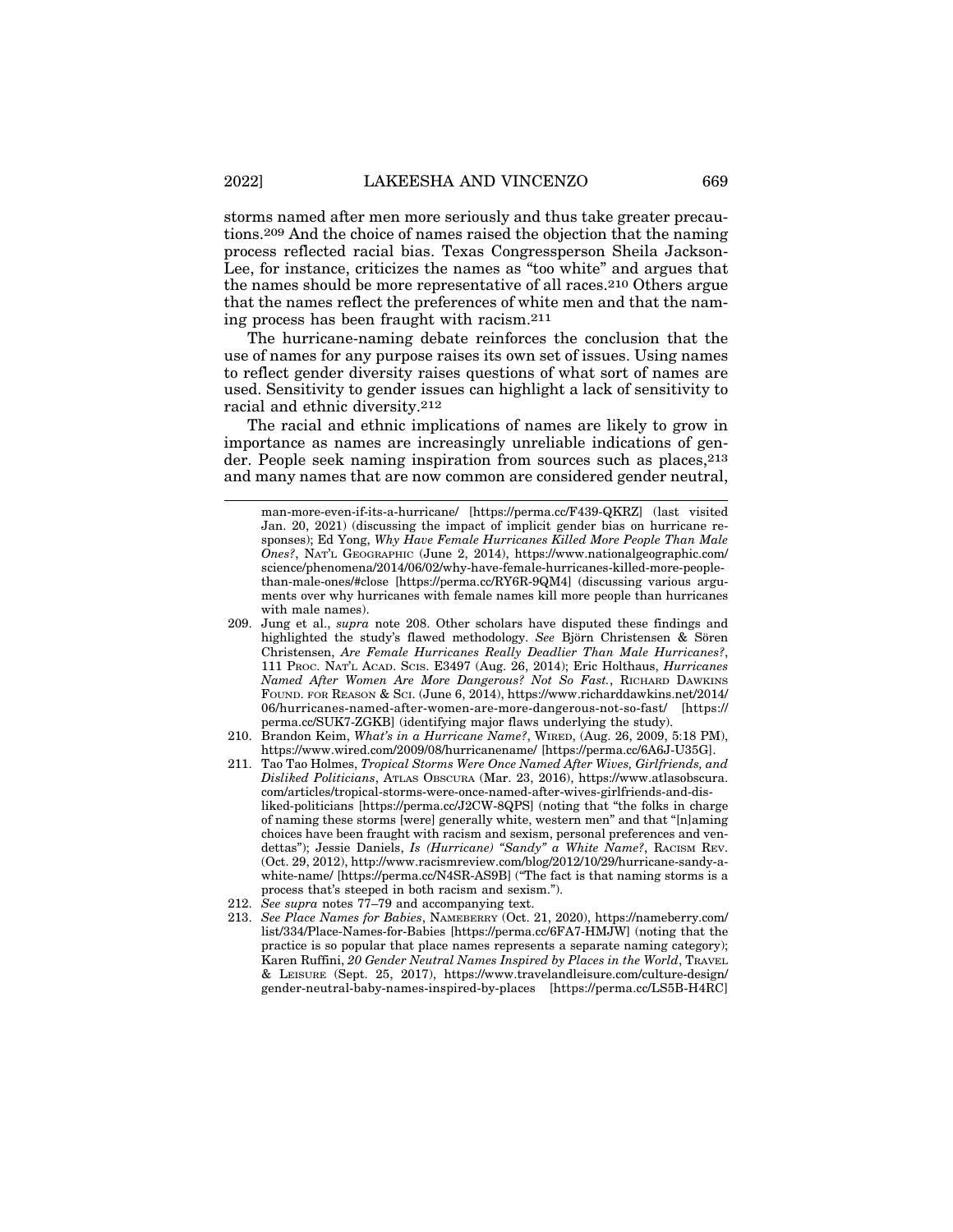although studies show that few people perceive most of those names as truly unisex.214 Names will assume a more neutral association as more people of both genders use them. Trends in baby naming—choosing place names and names that are intentionally ambiguous—will likely make more common names gender neutral.215 Indeed, the idea that gender is a binary is debatable and likely will be outdated by the time a fourth *Restatement of Torts* goes to print.216 The link between names and ethnicity, however, is unlikely to fade. The ongoing societal reckoning with endemic racism highlights the need to hear Black and other non-white voices and is likely to increase the use of names that reflect ethnic background and pride.217

Language itself is becoming more gender neutral. Gender-neutral identifiers are becoming increasingly accepted worldwide. *See* Miriam Berger, *A Guide to How Gender-Neutral Language Is Developing Around the World*, WASH. POST (Dec. 15, 2019), https://www.washingtonpost.com/world/2019/12/15/guide-howgender-neutral-language-is-developing-around-world/ (describing the development of gender-neutral language in seven languages, including English, Spanish, Arabic, Hebrew, and German). Evidencing this shift, Merriam-Webster's 2019 Word of the Year was "they," reflecting the need for a gender-neutral singular pronoun. *'They' Is Merriam-Webster's Word of the Year 2019*, MERRIAM-WEBSTER, https://www.merriam-webster.com/words-at-play/woty2019-top-looked-up-wordsthey [https://perma.cc/D53L-A82Q] (last visited Jan. 20, 2021) (explaining how "they" became a word of the year). The American Psychological Association officially stated a preference for the use of they in professional writing to refer to a person of unknown gender. *See* Chelsea Lee, *Welcome, Singular "They,"* APA STYLE (Oct. 31, 2019), https://apastyle.apa.org/blog/singular-they [https:// perma.cc/UL4F-68AT] (explaining the APA's endorsement of they as a singular pronoun in the seventh edition of the *Publication Manual of the American Psychological Association*).

- 216. *See supra* note 16 (on non-binary identities). The *Restatement* process is a lengthy one, so a new *Restatement* that begins now is unlikely to be finalized for many years. *See supra* note 54.
- 217. Such a pattern followed the 1970s rise of the Black Power movement. The shift toward Black pride and resistance in response to claims of Black inferiority are believed to have sparked the sharp rise in distinct Black names during that time. *See* Fryer & Levitt, *supra* note 23, at 790 (explaining the shift from the 1960s, where Blacks and whites had relatively similar first-name naming conventions, to the 1970s, when distinctive Black names sharply increased); *see also* Tracy N. Anderson-Clark & Raymond J. Green, *Basking in Reflected Glory: The Election of President Obama and Naming Behaviour*, 40 ETHNIC & RACIAL STUD. 63, 64 (2017) ("African Americans have attempted to use the naming process to preserve their cultural heritage . . . ."). Research indicates that names given to Black and white children began to diverge in the early 1970s, when a profound shift in naming conventions took place, especially among parents living in segregated neighborhoods. Fryer & Levitt, *supra* note 23 at 770. Researchers Anderson-Clark and

<sup>(</sup>listing twenty place names that double as gender neutral baby names, including Bristol, Aspen, and Brooklyn).

<sup>214.</sup> *See* Van Fleet & Atwater, *supra* note 19, at 122. The only common names perceived as truly gender neutral were "Chris, Lee, Pat, and Terry." *Id.* at 121.

<sup>215.</sup> *See* sources cited *supra* notes 213. People now, however, are likely to view ambiguous or invented names as gendered. Van Fleet & Atwater, *supra* note 19, at 115–21.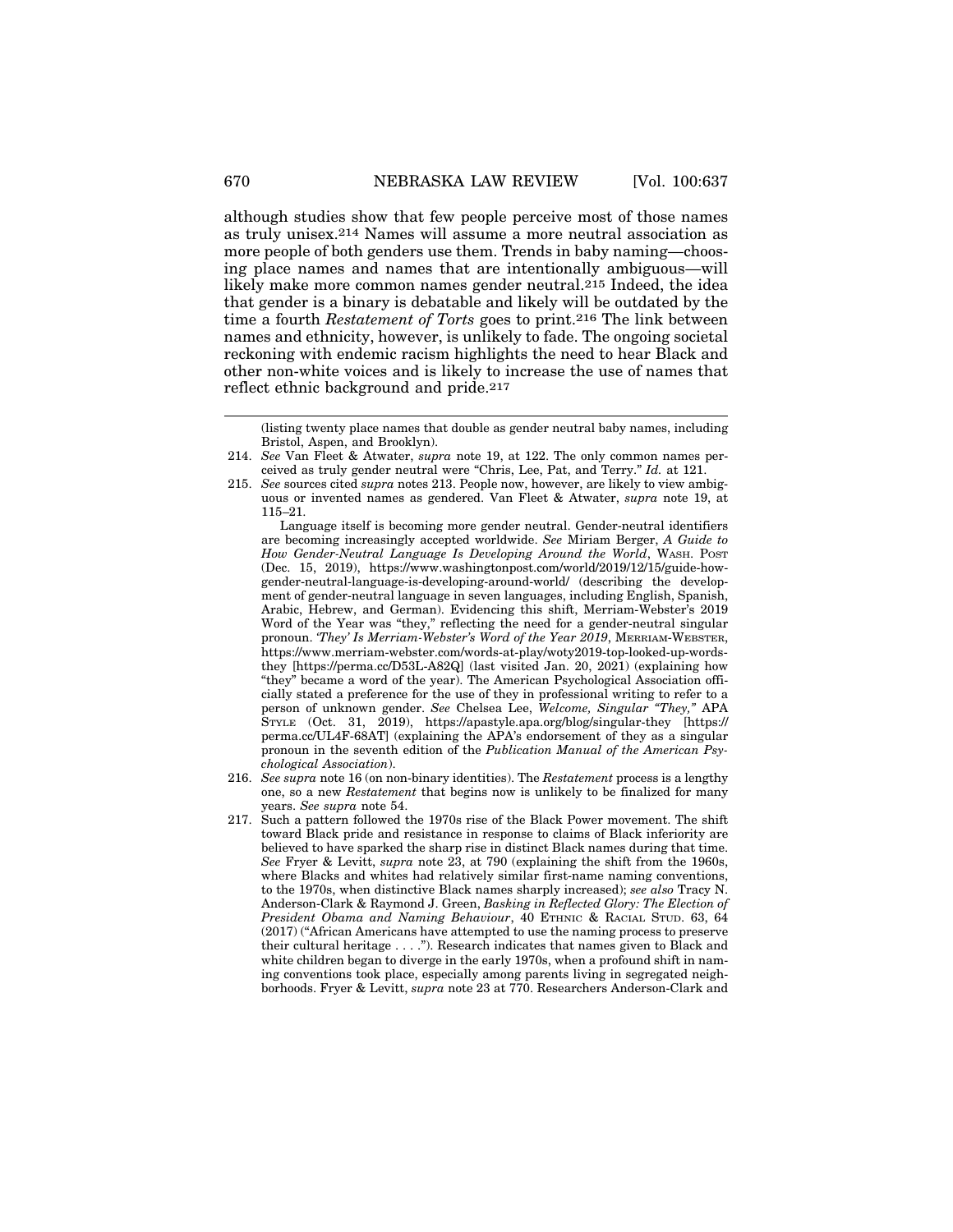This increase in diverse names, however, is likely to make some people nervous, especially the older generation largely responsible for the *Restatements*.218 There is likely to be a sense of damned-if-youdo—a fear that any attempt at using names will be criticized, a fear of using the "wrong" names, a fear of not going far enough,219 a fear that the use of racially or ethnically identifiable names will be seen as stereotyping. There is likely to be discomfort in tackling the unfamiliar. These fears can lead to the conclusion that it is better to be safe and to use labels and generic identifiers because they are neutral.220 The problem is that they are not.

#### IV. IMPLICIT BIAS AND THE MYTH OF NEUTRALITY

The argument for using labels to identify individuals is that such descriptors eliminate the bias that names can trigger; labels are facially neutral, or so the argument goes. But facial neutrality has the opposite of its intended effect because what is neutral on its face is not neutral in fact. The label—be it the doctor or the mugger—leaves much information unsaid. People unconsciously fill in the blanks and subconsciously assume the actors to whom the labels refer have genders and races.221 The human brain creates shortcuts and fills gaps based on socialization and experience.222 The gap-filling is not neutral. The average reader who has grown up in the United States has absorbed the biases of the culture and will subconsciously picture the doctor as a Caucasian male and the mugger as an African-American male.223 The reader will assume that a nurse or a grade school teacher is a white female.224 The ingrained schema and implicit biases that

Green investigated whether the election of President Barack Obama accelerated the trend towards distinctive Black names. Anderson-Clark & Green, *supra*. The study found that feelings of increased ethnic pride following the election likely contributed to a rise in more distinctive Black names. *Id.* at 72–73. More recent studies suggest that there have always been distinctively Black names in the United States. In the 1920s, for instance, almost all men named Booker were African American. Trevon Logan, *A Brief History of Black Names, from Perlie to Latasha*, CONVERSATION (Jan. 23, 2020, 8:51 AM), https://theconversation.com/abrief-history-of-black-names-from-perlie-to-latasha-130102 [https://perma.cc/ CT4N-SV2J].

<sup>218.</sup> *See supra* note 55 and accompanying text (discussing critiques of the ALI for lack of generational and other diversity).

<sup>219.</sup> *See supra* text accompanying note 211 (discussing criticism of hurricane names for lacking diversity) and notes 135–73 (discussing bar examiners' struggles with diversity).

<sup>220.</sup> The switch to generic identifiers on the MBE reflects this fear. *See supra* text accompanying notes 151–58.

<sup>221.</sup> *See infra* text accompanying notes 229–44.

<sup>222.</sup> *Id.*

<sup>223.</sup> *See infra* notes 245–50 and accompanying text.

<sup>224.</sup> *See infra* notes 229–44 and accompanying text.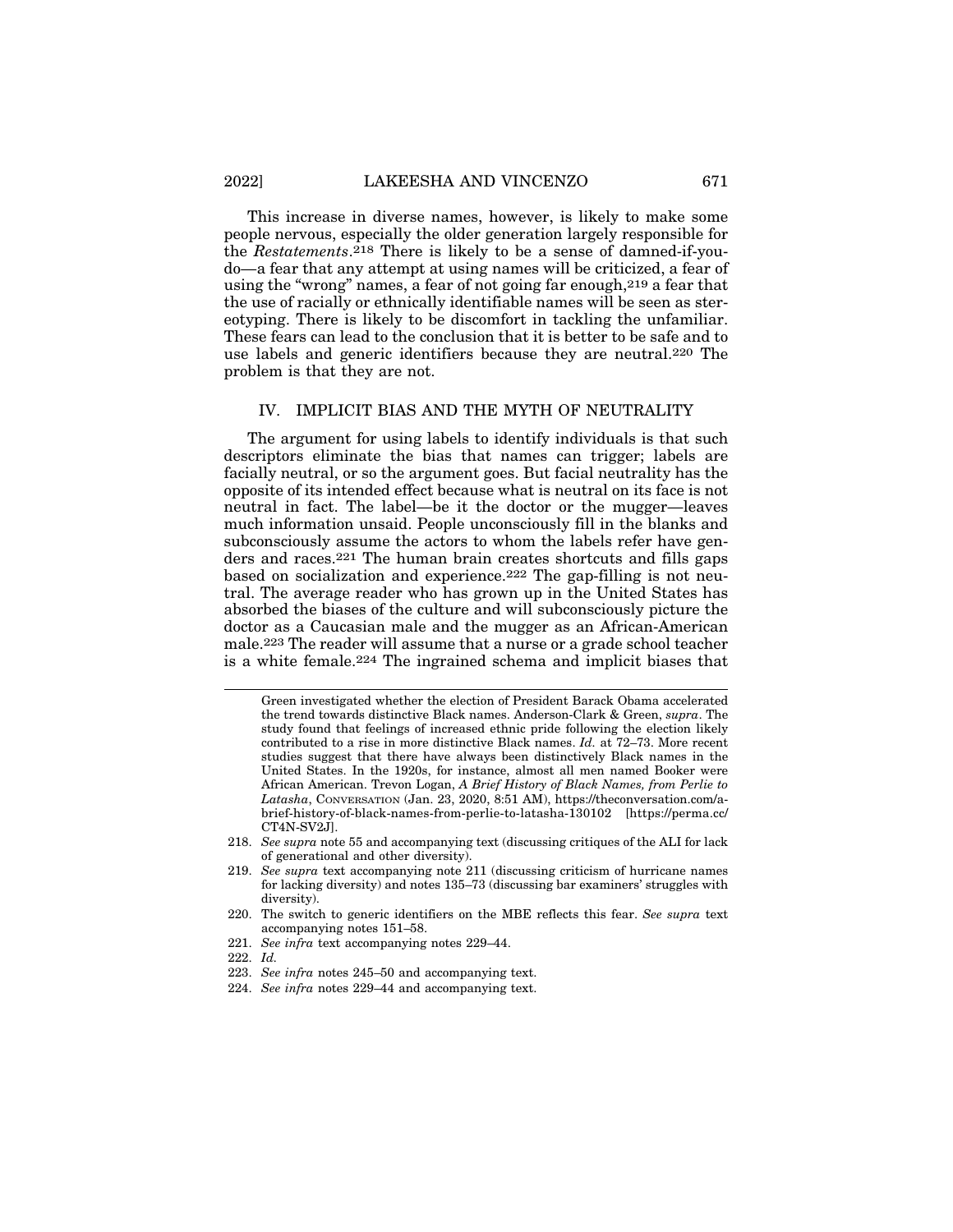readers bring to an example means that the facially neutral examples reinforce, rather than combat, stereotypes.

#### **A. The Myth of Neutrality**

There's an old riddle. A father and son are in a terrible automobile accident that kills the dad. The son is rushed to the hospital for emergency surgery. The operation is about to begin when the surgeon screams, "I can't operate—that boy is my son!" How is that possible?225 This joke has been in circulation for decades, and even now very few people see the obvious solution that the surgeon could be the boy's mother.226 Another version of the riddle has the mother killed and her daughter rushed to the hospital; the nurse refuses to attend to the child exclaiming "that girl is my daughter[!]"227 Equally few people guess that the nurse might be the child's father.228 Gender schemas, generalizations that help to explain the world, lead people to assume that surgeons are male and nurses are female.229

People grow up with fixed ideas of gender roles. These ideas take shape very early and persist in the face of experience. Children and college students both struggled to figure out the riddle.230 Life experiences and professed beliefs did not change the results. People whose mothers were doctors struggled, as did self-described feminists.231 Changes in society do eventually make headway. Some respondents posited a solution that the child may have had two fathers,232 but that was almost certainly not an option in the early days of the riddle. But the gender stereotyping is unchanged.

The fixed gender roles persist even though the words "doctor" and "nurse" do not explicitly relate to gender and are not newer versions of

- 229. Belle et al., *supra* note 225, at 161–62.
- 230. Barlow, *supra* note 226.
- 231. Belle et al., *supra* note 225, at 170.
- 232. *Id.* at 168. Slightly more participants (thirty seven percent of women and thirty five percent of men) guessed that the surgeon was a same-sex father rather than a mother). There were also more fanciful options including guesses that the events were a dream or that the father in the accident is a priest. *Id.* at 166.

<sup>225.</sup> Deborah Belle et al., *"I Can't Operate, That Boy Is My Son!": Gender Schemas and a Classic Riddle*, 85 SEX ROLES 161, 162 (2021).

<sup>226.</sup> *Id.* at 167. About a third of female participants (thirty-six percent) and a fifth of male participants (nineteen percent) guessed that the surgeon could be the child's mother. *Id.* Of the 197 participants in the study, individuals aged seven to seventeen years old, only fifteen percent of the young people and fourteen percent of the college students guessed that the surgeon was the mother. Rich Barlow, *BU Research: A Riddle Reveals Depth of Gender Bias*, BU TODAY (Jan. 16, 2014), http://www.bu.edu/articles/2014/bu-research-riddle-reveals-the-depth-of-genderbias/ [https://perma.cc/3D82-F4PG] (summarizing study).

<sup>227.</sup> Barlow, *supra* note 226.

<sup>228.</sup> *Id.*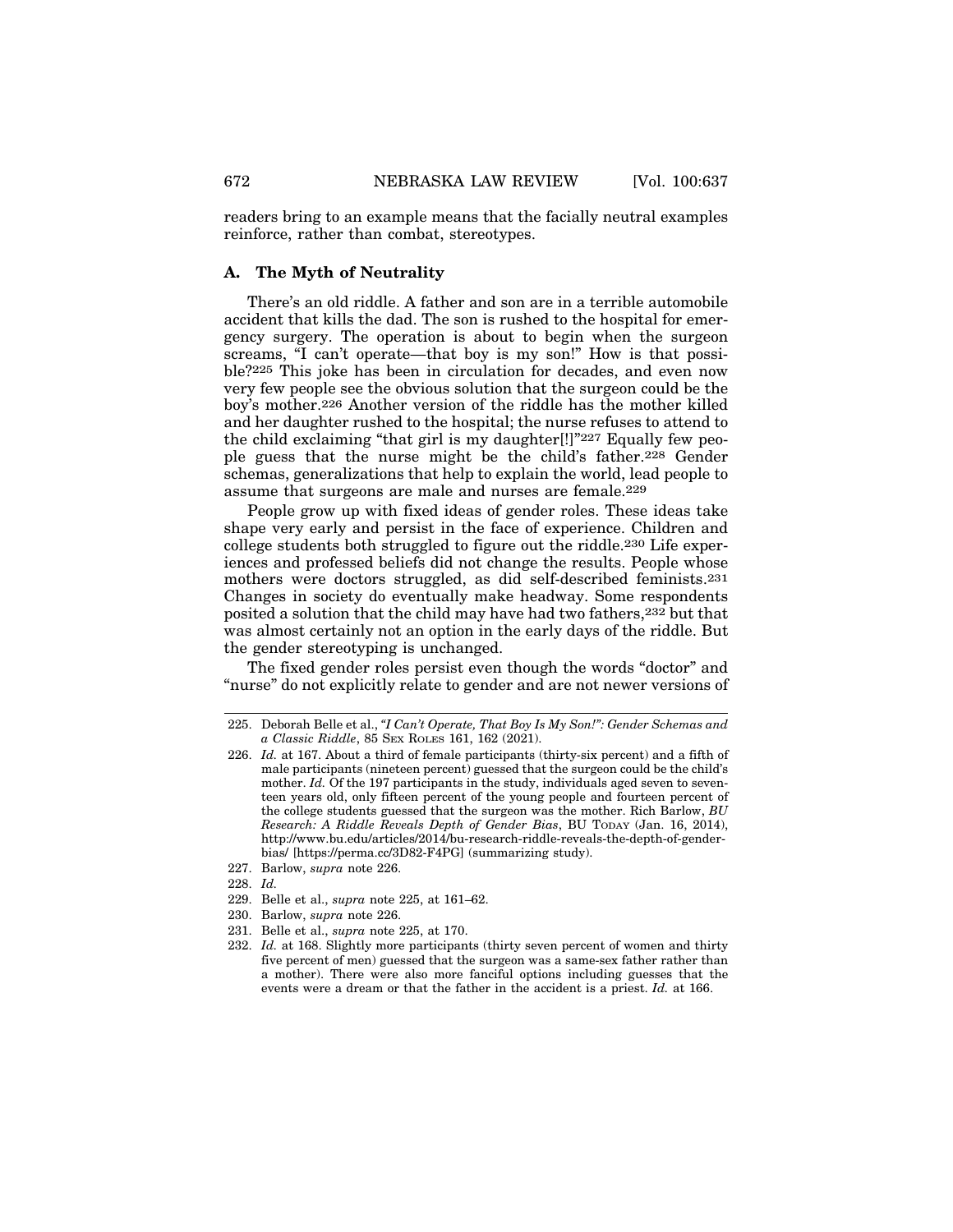words that have traditionally had a gendered formation.233 It might be unsurprising that people have difficulty following a sentence that says that a woman was a fireman or that a mailman was female.234 The push for gender-neutral terminology such as fire fighter or mail carrier aims to eliminate the assumption that only men hold those jobs. The switch to neutral terminology does not eliminate the problem, however. Readers struggle to comprehend sentences that refer to female fire fighters just as they do with references to female firemen.235 Gender-neutral language for traditionally male occupations does not eliminate bias.236

The assumption that members of certain professions are male does not stem from the words themselves. The practical meaning of the words instead reflects the historic reality that men traditionally held, and hold, the jobs.237 That history in turn helps define the characteristics people see as necessary to succeed in the job, which in turn justifies continuing to hire men for the job and to see women as ill-suited to the position and thus poor at performing it.238 An employer might infer that being tall is a job requirement if only white men have been hired to fill a job.239 The persistence of viewing work as gender-typed perpetuates bias.240 Linguistic changes do not change the assumptions that individuals grow up with in a male-dominated society.

American law and society see men as the prototype and women as the "other."241 Males are considered the neutral standard or norm for

<sup>233.</sup> Terms such as "male nurse" carry gendered meaning; they signify that it is aberration for men to hold the job. Heather M. Clarke, *Gender Stereotypes and Gender-Typed Work*, *in* HANDBOOK OF LABOR, HUMAN RESOURCES AND POPULATION ECONOMICS (Klaus F. Zimmermann ed., 2020), Clarke chapter, at 3 (ebook).

<sup>234.</sup> Lassonde & O'Brien, *supra* note 31, at 393, 395. The authors studied subjects' difficulty that mentioned a member of a traditionally male profession before using a female pronoun to refer to that member. *Id*. at 390.

<sup>235.</sup> *Id.* at 391.

<sup>236.</sup> In addition to those discussed above, numerous studies show that people infer a specific gender when they encounter occupational titles. *See, e.g.*, Lynn S. Liben et al., *Language at Work: Children's Gendered Interpretations of Occupational Titles*, 73 CHILD DEV. 810, 823–25 (2002) (finding that children between the ages of six and ten labeled doctors as men and nurses as women); David J. Reynolds et al., *Evidence of Immediate Activation of Gender Information from a Social Role Name*, 59 Q.J. EXPERIMENTAL PSYCH. 886, 901 (2006) (finding that participants inferred a specific gender when presented with an occupation).

<sup>237.</sup> *See* Clarke, *supra* note 233.

<sup>238.</sup> *Id.* at 10.

<sup>239.</sup> Title VII cases in the 1970s challenged height requirements as discriminatory and not work related. *See, e.g.*, Dothard v. Rawlinson, 433 U.S. 321 (1977); Blake v. City of Los Angeles, 595 F.2d 1367 (9th Cir. 1979).

<sup>240.</sup> *See* Clarke, *supra* note 233, at 8–9.

<sup>241.</sup> Valerie Purdie-Vaughns & Richard P. Eibach, *Intersectional Invisibility: The Distinctive Advantages and Disadvantages of Multiple Subordinate-Group Identities*, 59 SEX ROLES 377, 381 (2008).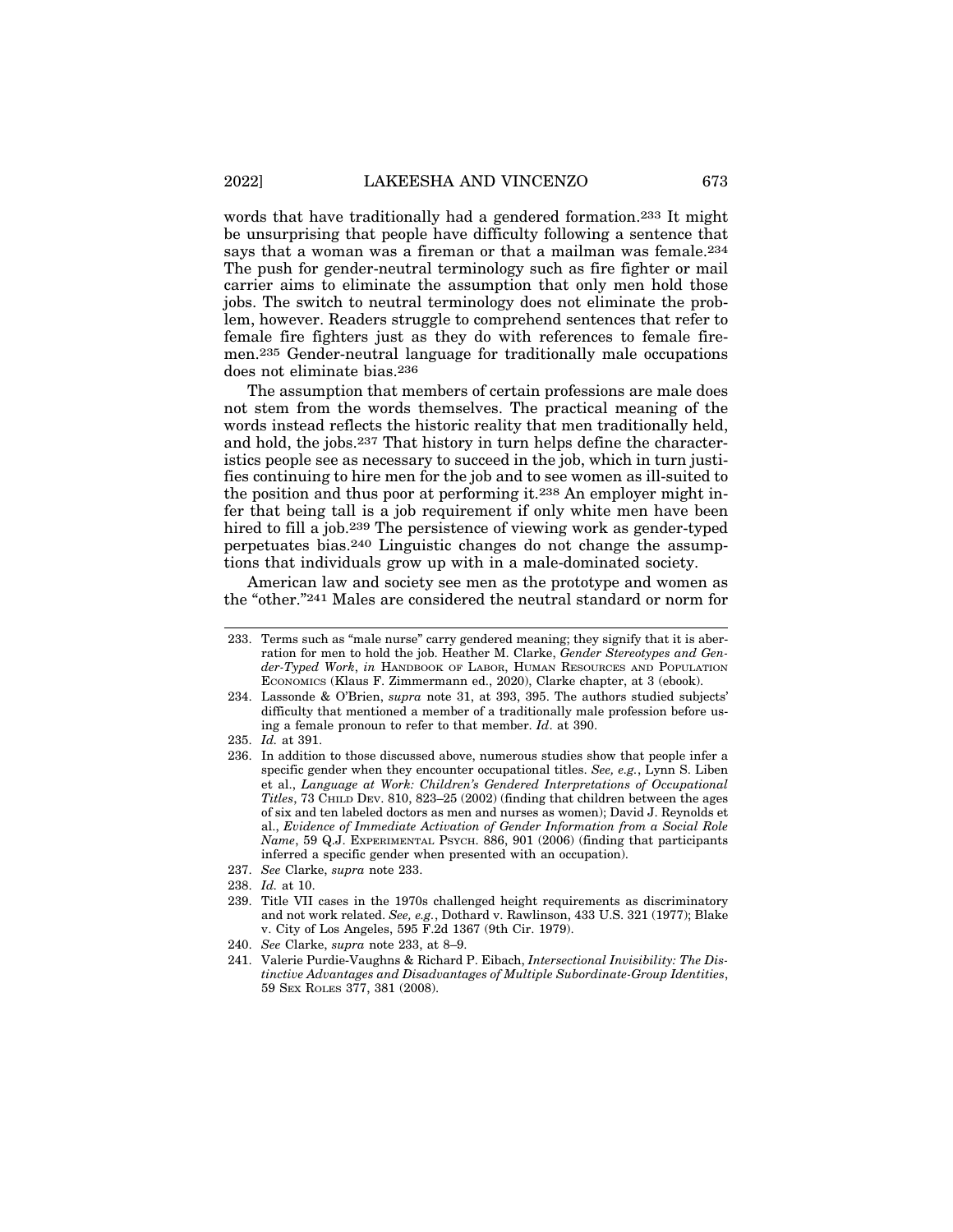the culture and women as the exception.242 This suggests that readers of neutral examples are likely to perceive the actors as men243 unless there is something to trigger a female stereotype or make clear that the actor is a woman.244 The writer of a "neutral" example can do this easily. A writer who gives thought to the matter can tell the reader that an actor is female by using a female pronoun.

But American society is not only androcentric, it is also ethnocentric.245 Ethnocentrism means that individuals tend to define the norms of one's social group as the universal standard.246 The sociallydominant ethnic group generally has the power to define its norms as the standard for society.247 This has led whiteness to be the social norm in the United States and leads people to view the prototypical citizen as white.248 This white norm governs when individuals discuss jobs, and it leads to assumptions about the race of people who hold certain jobs. Race and ethnicity are, like gender, strong predictors of a person's success in the labor market.249 Individuals are then likely to assume that a person who is performing a job that whites typically perform is, in fact, white. That assumption controls unless something explicitly challenges it. There is no way to indicate race in a neutral example without explicitly addressing the topic.

The danger of perceived neutrality is twofold. The problem is not simply that the reader of a supposedly neutral example will assume that doctor or pedestrian is a white male, but that the reader will also draw negative associations and assume that a criminal or wrongdoer is Black. Americans draw a strong association between African Americans and criminality and violence.250 Blacks have been stereotyped as

<sup>242.</sup> *Id.* The dominant group's experience controls and is seen as the societal standard. *Id.* at 380–81.

<sup>243.</sup> *Id.* at 378 (explaining androcentrism as "the tendency to define the standard person as male"). The argument that the "reasonable person" standard is a male standard follows the same logic—male decision-makers ascribe male characteristics to the typical "reasonable" person. *See supra* text accompanying notes 180–191.

<sup>244.</sup> *See* Lassonde & O'Brien, *supra* note 31, at 391 (explaining that explicitly referring to an actor as female improved reader comprehension of references to actors in a typically male job with a female pronoun).

<sup>245.</sup> Purdie-Vaughns & Eibach, *supra* note 241, at 378. American society is also heterocentric—it perceives the average person as heterosexual. *Id.*

<sup>246.</sup> *Id.* at 391.

<sup>247.</sup> *Id.*

<sup>248.</sup> *Id.*

<sup>249.</sup> *See* Angela Byars-Winston et al., *Race/Ethnicity and Sex in U.S. Occupations, 1970–2010: Implications for Research, Practice, and Policy*, 87 J. VOCATIONAL BEHAV. 54 (2015).

<sup>250.</sup> Kelly Welch, *Black Criminal Stereotypes and Racial Profiling*, 23 J. CONTEMP. CRIM. JUST. 276, 276 (2007) ("In American society, a prevalent representation of crime is that it is overwhelmingly committed by young Black men.").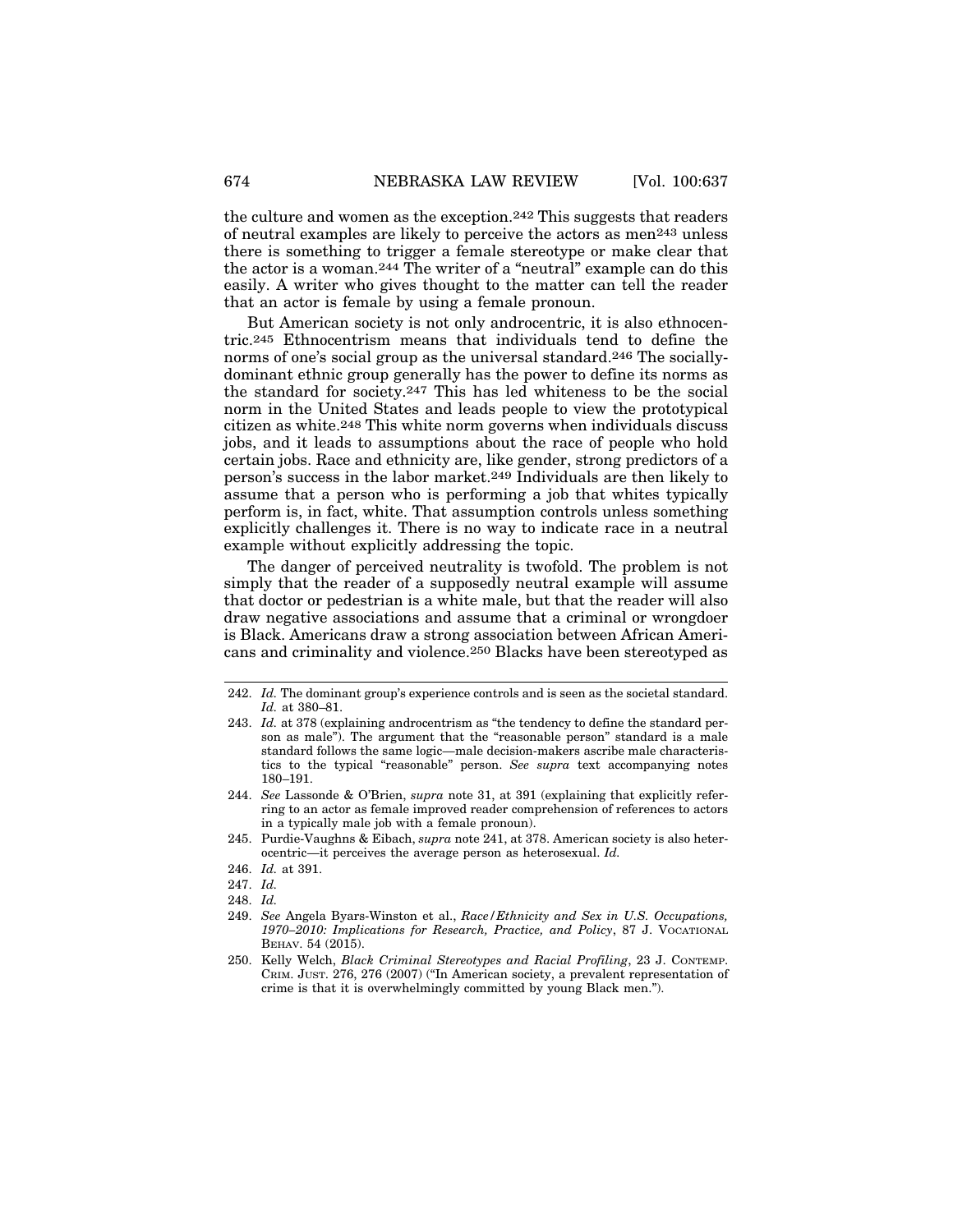criminals throughout American history.251 Americans also generally perceive Blacks as violent.252 Media images and political rhetoric reinforce the stereotypes.253 This ingrained stereotype can then affect the language of people, even judges, who write about crime as well as those who read what they've written.254 "In fact, perceptions about the presumed racial identity of criminals may be so ingrained in public consciousness that race does not even need to be specifically mentioned for a connection to be made between the two because it seems that 'talking about crime *is* talking about race.'"255 Against this background, it would be surprising if the average reader of a "neutral" *Restatement* illustration of a tort in a high crime area did not picture a slum with predominantly African American residents.256

#### **B. Implicit Bias**

Neutrality is a myth because of implicit bias. Children learn to navigate the complex world by developing generalizations, and these become powerful forces.257 Implicit bias is subconscious and subtle, fostering negative associations with certain groups of people and generating negative evaluations of certain groups.258 Implicit biases are

A, a young girl, is a passenger on B Railroad. She falls asleep and is carried beyond her station. The conductor puts her off of the train in an unprotected spot, immediately adjacent to a "jungle" in which hoboes are camped. It is notorious that many of these hoboes are criminals, or men of rough and violent character. A is raped by one of the hoboes. B Railroad may be found to be negligent toward A.

RESTATEMENT (SECOND) OF TORTS § 302B cmt. d, illus. 10 (AM. L. INST. 1965); *see also id.* at § 449 (discussing liability to person who is put off train at night in a deserted area near construction camp inhabited by persons of "vicious character").

<sup>251.</sup> *Id.* at 276–77.

<sup>252.</sup> *Id.* at 278.

<sup>253.</sup> *Id.* at 281–84; *see, e.g.*, William J. Drummond, *About Face: From Alliance to Alienation. Blacks and the News Media*, 1 AM. ENTER. 22 (1990) (explaining that the news media consistently stereotypes Blacks as criminals); Melissa Hickman Barlow, *Race and the Problem of Crime in* Time *and* Newsweek *Cover Stories, 1946 to 1995*, 25 SOC. JUST. 149, 151 (1998) ("[T]alking about crime *is* talking about race."); MARC MAUER, RACE TO INCARCERATE (1999) (explaining that whites view criminality as inherent to Blacks).

<sup>254.</sup> Kastely, *supra* note 27, at 286.

<sup>255.</sup> Welch, *supra* note 250, at 276 (quoting Barlow, *supra* note 253).

<sup>256.</sup> *See* RESTATEMENT (THIRD) OF TORTS: LIAB. FOR PHYSICAL & EMOTIONAL HARM § 34 cmt. d, illus. 1 (AM. L. INST. 2010). This illustration, explaining when a hotel in a "neighborhood where significant violent crime existed" uses a type of easily defeated lock, a guest's sexual assault is within the scope of the hotel's liability, is considerably more neutral than an example in the *Second Restatement*, where language choices directly trigger racial imagery:

<sup>257.</sup> *See* Belle et al., *supra* note 225; *infra* text accompanying notes 262–263.

<sup>258.</sup> CHERYL STAATS ET AL., STATE OF THE SCIENCE: IMPLICIT BIAS REVIEW 2015, at 4–5 (2015), http://kirwaninstitute.osu.edu/wp-content/uploads/2015/05/2015-kirwanimplicit-bias.pdf [https://perma.cc/GH76-FQQH]. People harbor implicit biases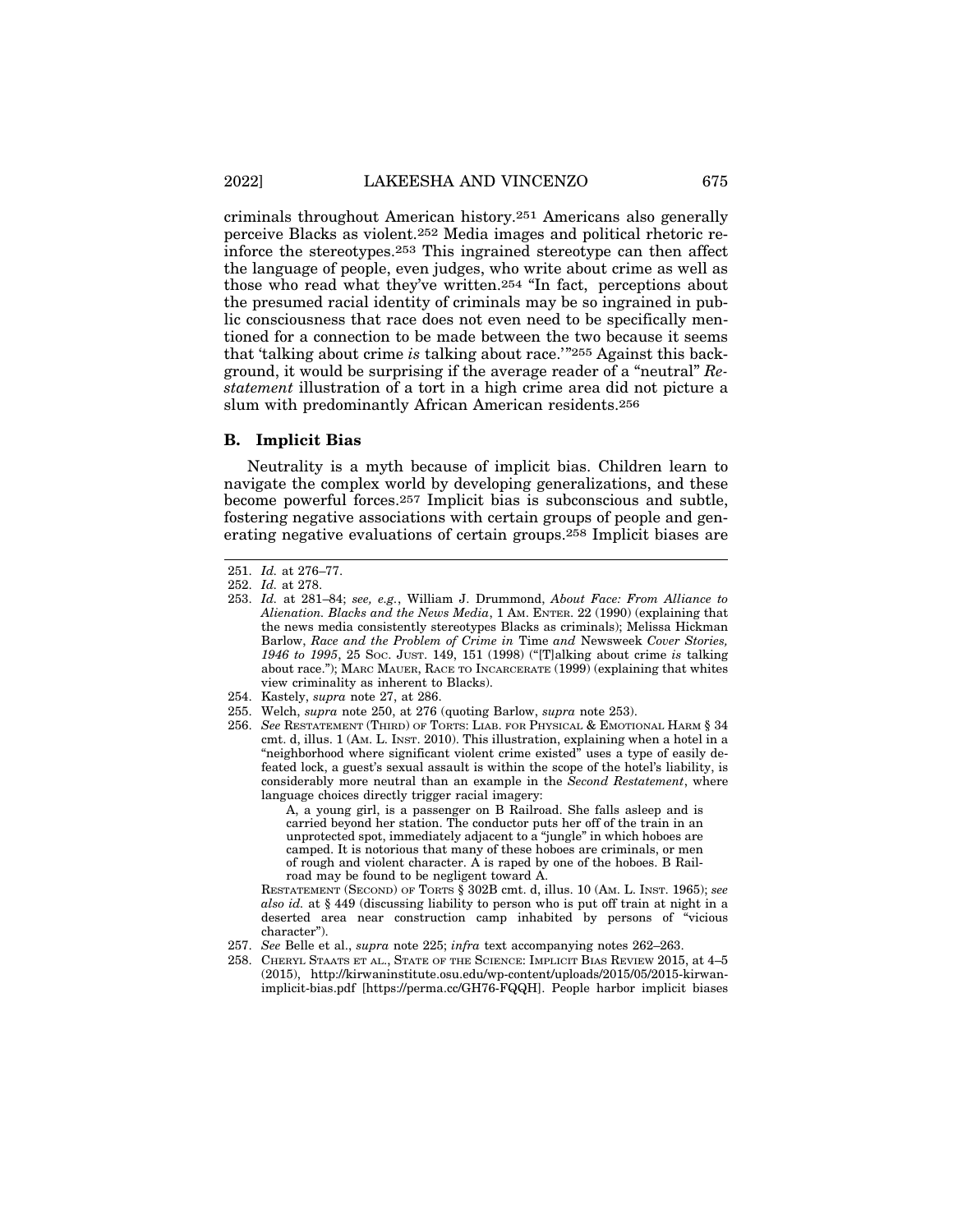involuntary and beyond individuals' awareness or intentional control.259 They often contrast with people's declared beliefs. Most people believe that they do not carry implicit biases and that implicit biases do not affect their decision-making.260 The research shows that this is false.261

These biases develop early. Children as young as three years old associate specific behaviors with gender, and grade-school children associate occupations with gender.<sup>262</sup> By the same token, children grow up absorbing images that associate African American men with criminality and violence.263 These biases, if left unchanged, remain as the child becomes an adult and affect the adult's actions.

Implicit bias has implications in many areas of society. Studies show how implicit bias causes disparities in health care, employment, and education.264 White patients, for instance, may receive quicker treatment and better pain management than minorities do.265 Race affects the rating and evaluation of job candidates and the perceptions of people's leadership abilities on the job.266 Race plays a role in school discipline and teacher perception of student ability.267

Employment decisions and educational judgments are comparatively low stress. The ability for reflection and review allows people who are aware of the problem of bias to work on preventing bias from influencing their decisions. But some jobs, such as policing, are inherently high stress, and stress puts people at greater risk for biased de-

263. Welch, *supra* note 250, at 281–84 (discussing the prevalence of images of Black criminality in the media); *see* STAATS ET AL., *supra* note 258, at 40 (explaining studies that show that racial bias surfaces in very young children).

based on a wide range of characteristics, not only race and gender. Biases exist based on sexual orientation, age, socio-economic status, weight, and accents. *Id.* at 1, 5.

<sup>259.</sup> *Id.* at 4. Implicit biases and stereotypes are related in that they both generate positive as well as negative associations. *Id.* While "stereotyping may be a deliberate process of which you are consciously aware," implicit bias transcends stereotyping because it involuntarily triggers an evaluation of an entire group. *Id*.

<sup>260.</sup> *Id.* at 5.

<sup>261.</sup> *Id.*

<sup>262.</sup> *See* Lassonde & O'Brien, *supra* note 31, at 388.

<sup>264.</sup> STAATS ET AL., *supra* note 258, at 17–26 (health care), 27–31 (employment), 32–37 (education).

<sup>265.</sup> *Id.* at 17–26. A well-reported instance of disparate treatment occurred in the case of Dr. Susan Moore, a Black doctor who asserted racial disparities in her treatment for COVID-19. John Eligon, *Black Doctor Dies of Covid-19 After Complaining of Racist Treatment*, N.Y. TIMES (Dec. 25, 2020), https:// www.nytimes.com/2020/12/23/us/susan-moore-black-doctor-indiana.html [https:// perma.cc/V88L-TPTW]. In a widely circulated Facebook video, Dr. Moore stated,  $\mathrm{``I}$  put forth and I maintain if I was white, . . . I wouldn't have to go through that." *Id.* Two weeks after the video, Dr. Moore died from COVID-19. *Id.*

<sup>266.</sup> STAATS ET AL., *supra* note 258, at 27–31.

<sup>267.</sup> *Id.* at 32–37; *see also infra* text accompanying notes 298–303 (discussing bias in education).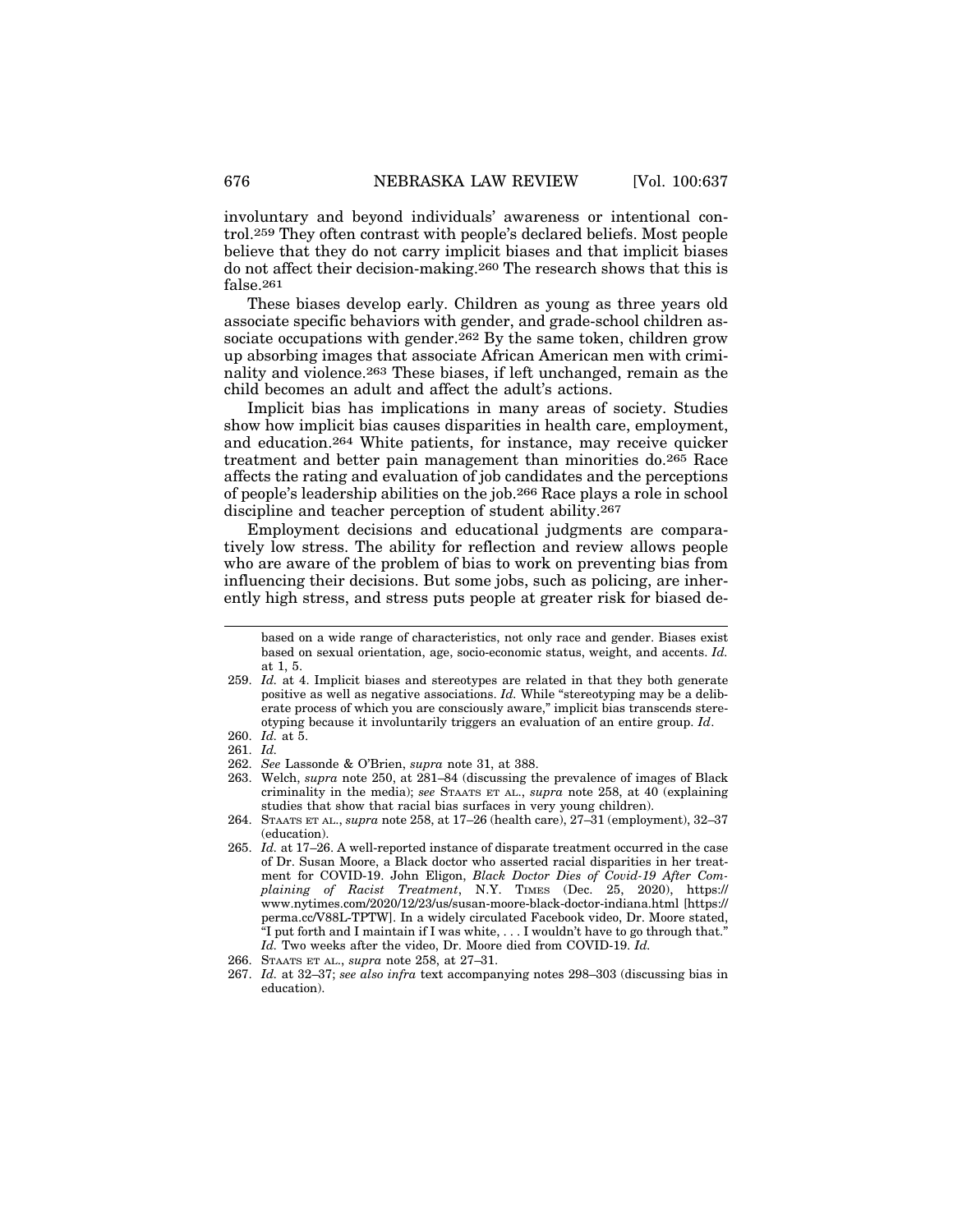cision-making. Studies have identified conditions that function as risk factors for biased decision-making: emotional states such as anger or disgust can exacerbate bias,<sup>268</sup> situations that do not require or allow for careful thought can lead biased expectations to affect interactions,269 and triggers such as tiredness, stress, and distractedness.270

Given the triggers, it is not surprising that implicit bias permeates law enforcement and the legal profession. The danger may be clearest in policing, where officers often are trained to perceive danger.271 This heightened perception of danger coupled with unchecked bias in policing has led to numerous egregious and well-publicized incidents of police violence.272 Bias leads to more police stops of Black citizens and an increased perception of fear associated with these Black citizens.273

The problems are not only an issue in law enforcement. Jurors may be upset or disgusted by a crime, triggering prejudice. Jurors' implicit bias can lead to negative perceptions and harsher treatment of Black persons.274 Studies suggest that bias within the legal profession is a factor in entrenching a predominantly white male judiciary, finding that lawyers rate women and minorities as less suited to judgeships and are less likely to recommend women and minority judges for re-

<sup>268.</sup> PAMELA M. CASEY ET AL., NAT'L CTR. FOR STATE CTS., HELPING COURTS ADDRESS IMPLICIT BIAS 9 (2012), https://www.nccourts.gov/assets/inline-files/public-trust-12-15-15-IB\_Summary\_033012.pdf?q\_DMMIVv0v\_eDJUa1ADxtw59Zt\_svPgl [https://perma.cc/CR33-P3W5].

<sup>269.</sup> *Id.* at 7.

<sup>270.</sup> *Id.* at 8.

<sup>271.</sup> *See generally* Jordan Blair Woods, *Policing, Danger Narratives, and Routine Traffic Stops*, 117 MICH. L. REV. 635, 637 (2019) ("Every year, police conduct tens of millions of traffic stops. The dominant narrative in policing is that each one of these stops is not just highly dangerous but also potentially fatal." (footnotes omitted)); Hope M. Tiesman et al., *Law Enforcement Officers' Risk Perceptions Toward On-Duty Motor-Vehicle Events*, 38 POLICING 563, 563 (2015).

<sup>272.</sup> *See From Eric Garner to George Floyd: Recent U.S. Police Killings of Black People*, CBS NEWS (June 2, 2020,), https://www.cbc.ca/news/world/police-killings-recent-history-george-floyd-1.5593768 [https://perma.cc/7CJ9-SD6E] (discussing instances of well-publicized police killings of Black Americans such as George Floyd, Breonna Taylor, Eric Garner, Michael Brown, Tamir Rice, Alton Sterling, and Philando Castile). Over the course of a Black man's life, he has a one in 1,000 chance of being killed by police. Frank Edwards et al., *Risk of Being Killed by Police Use of Force in the United States by Age, Race—Ethnicity, and Sex*, 116 PROCS. NAT'L ACAD. SCIS. U.S. 16793,  $(2019)$  ("Black women and men . . . are significantly more likely than white women and men to be killed by police.").

<sup>273.</sup> CASEY ET AL., *supra* note 268, at 6–7, 9–11.

<sup>274.</sup> *Id.* at 17–18; *see* Bide Akande, *Implicit Bias and Clients; An Overview*, 18 A.B.A. COM. & BUS. LITIG. 14 (2016) (discussing studies showing bias at all stages of criminal proceedings). Bias also has an impact on damage awards in tort cases. *See* Ronen Avraham & Kimberly Yuracko, *Torts and Discrimination*, 78 OHIO ST. L.J. 661 (2017); MARTHA CHAMALLAS & JENNIFER B. WRIGGINS, THE MEASURE OF INJURY: RACE, GENDER, AND TORT LAW (2010).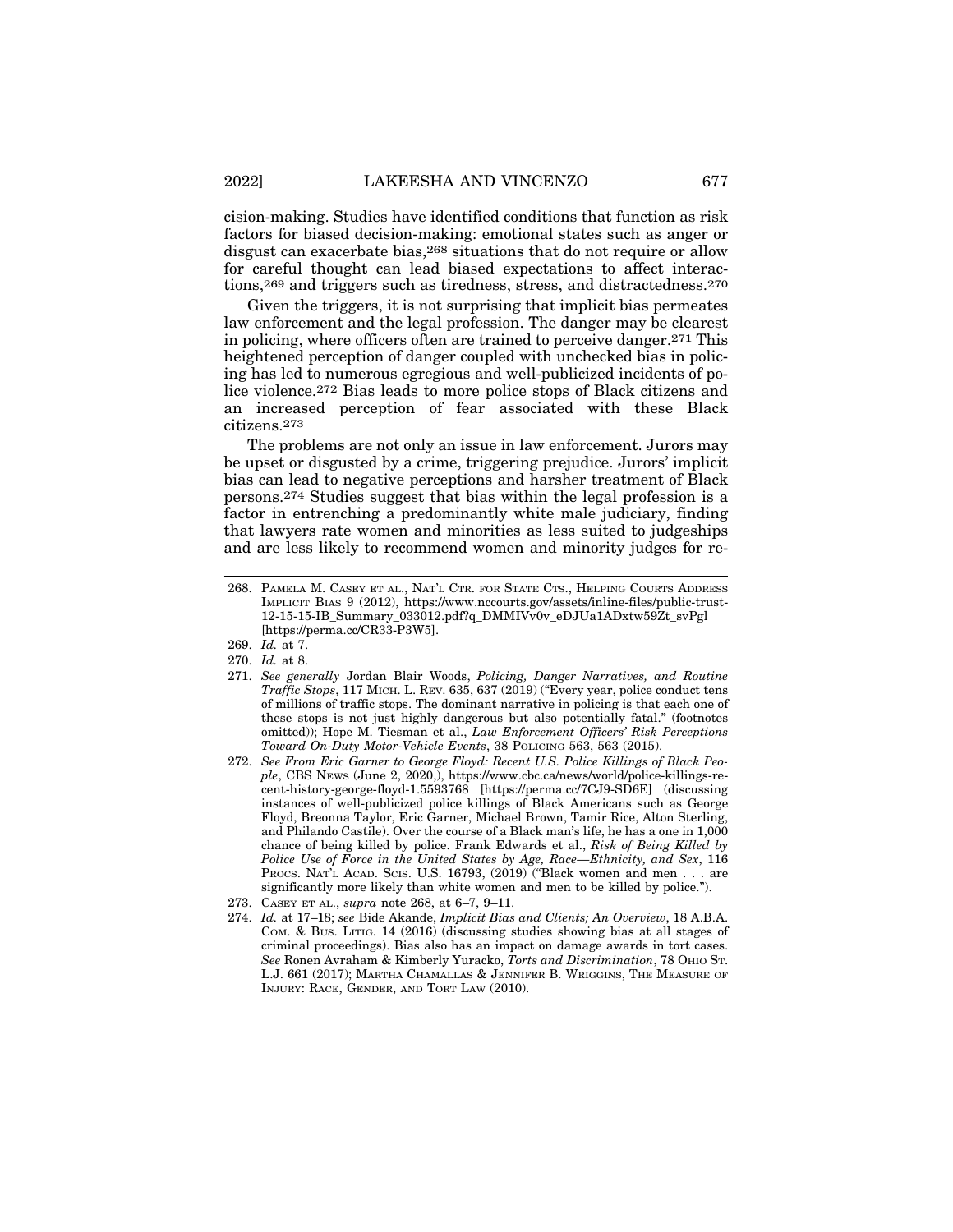tention.275 This danger of deferring to negative assumptions can, of course, extend to lawyers' dealings with clients.276 Lawyers' jobs involve stress, heavy caseloads, and pressurized decision-making. All are risk factors for biased decision-making.277

#### **C. Implicit Bias and Names**

It does not take face-to-face interaction to trigger implicit bias—it can be sparked by the sight of a person's skin color278 or can even surface without any visual cues at all. Names function as racial identifiers. People associate certain names with a particular race and gender, meaning names can be an important source of biased decisionmaking. Changing one letter on a resume, for example, as frustrated job-seeker José Zamora did to turn José into Joe, can have a dramatic impact on employment opportunities.279 People may not consciously discriminate based on names, but the name has an impact. As Zamora observed after going from zero responses to a full inbox, "Sometimes I

- 278. A study of identical baseball cards offered in identical eBay auctions found that the cards fetched much lower prices when a Black hand held them than when a white hand did. Ian Ayres et al., *Race Effects on eBay*, 46 RAND J. ECON. 891, 910 (2015).
- 279. Cate Matthews, *He Dropped One Letter in His Name While Applying for Jobs, and the Responses Rolled in*, HUFFPOST (Nov. 3, 2014), https://www.huffpost.com/ entry/jose-joe-job-discrimination\_n\_5753880 [https://perma.cc/4HXY-M25U] (describing a job applicant who "whitewash[ed]" his name from José to Joe).

<sup>275.</sup> *See* Rebecca D. Gill et al., *Are Judicial Performance Evaluations Fair to Women and Minorities? A Cautionary Tale from Clark County Nevada*, 45 L. & SOC'Y REV. 731, 738 (2011) ("While the underlying racial stereotypes are different from those underlying gender bias, 'the consequences of skewed racial distributions for the social psychology of stereotyping and outgroup bias are similar to those resulting from gender imbalance, as are the resulting barriers to career advancement.'" (quoting William T. Bielby, *Minimizing Workplace Gender and Racial Bias*, 29 CONTEMP. SOCIO. 120 (2000))); Debra Cassens Weiss, *Female Lawyers with Masculine Names May Have a Better Shot at Judgeships*, A.B.A. J. (Sept. 3, 2009, 1:45 PM), https://www.abajournal.com/news/article/female\_lawyers\_with\_ masculine\_names\_may\_have\_a\_better\_shot\_at\_judgeships\_st [https://perma.cc/ JQ2P-RC4F].

<sup>276.</sup> Bias can affect litigation strategy. For instance, lawyers are more likely to recommend Chapter 13 bankruptcy to clients whom they perceive as Black and Chapter 7 than to those they see as white. *See* Jean Braucher et al., *Race, Attorney Influence, and Bankruptcy Chapter Choice*, 9 J. EMPIRICAL LEGAL STUDS*.* 393 (2012). Bias can affect dealings with clients, and lawyers may treat clients differently depending on the client's race—for instance, lawyers may be more likely to berate minority clients. *See, e.g*., Andrea D. Lyon, *Race Bias and the Importance of Consciousness for Criminal Defense Attorneys*, 35 SEATTLE U. L. REV. 755 (2012); *see also* DENISE PETERSON, RECOGNIZING AND CORRECTING IMPLICIT BIAS IN MEDIATION (STATE BAR OF TEX. 2019) (discussing methods to overcome bias in alternate dispute resolution).

<sup>277.</sup> CASEY ET AL., *supra* note 268, at 8.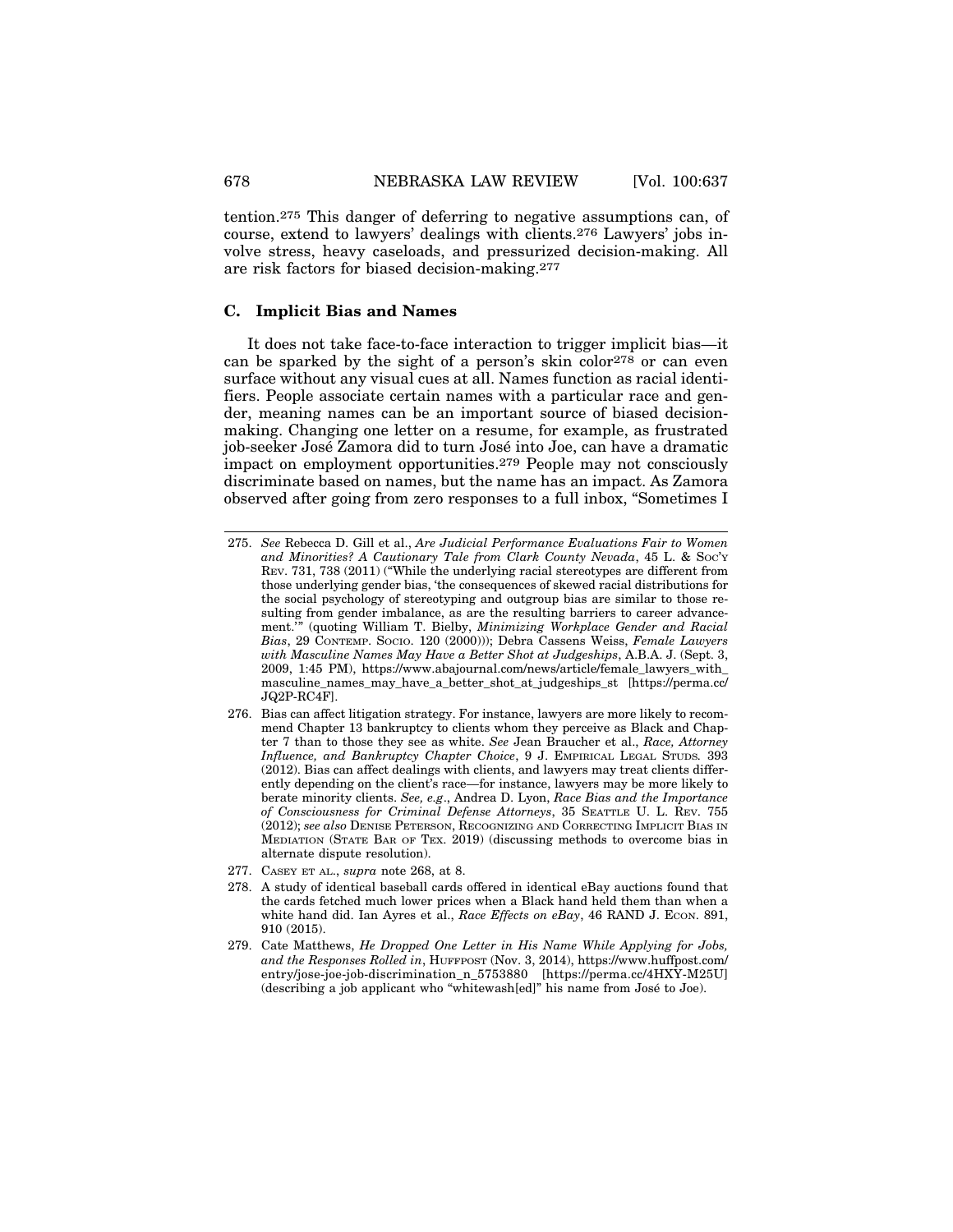don't think people know or are conscious or aware that they're judging—even if it's by name—but I think we all do it all the time."280

Numerous studies show that resumes with names that sound African American receive a comparatively poor reception.281 One study explored reactions to fictitious job applications, finding that applicants with African-American names were much less likely to receive the opportunity for an interview.282 The study found that applications for people with white-sounding names received fifty percent more callbacks than applications by people with African American-sounding names.283 The study also showed that the high quality of an applicant with an African American-sounding name did little to increase that applicant's chances of getting a call back, nor did an address in a welloff neighborhood.284 The authors concluded that a white-sounding name yielded the callbacks that an additional eight years of experience would for an African-American.285 This discrimination is especially invidious because it is not the sort of discrimination that antidiscrimination laws such as Title VII are likely to combat.286 Names

My name is Mamdouh, and it's pronounced Mamdouh, and I want you to call me Mamdouh. My name means things to me. It is part of my *entity*. It is part of my *personality*. It is my name. I carry it for 44 years. And it's part of my *religion*, and I need to be used and called by the name Mamdouh, which is the name I'm given by my parents.

<sup>280.</sup> *Id.*; Angela Onwuachi-Willig & Mario L. Barnes, *By Any Other Name?: On Being "Regarded As" Black, and Why Title VII Should Apply Even if Lakisha and Jamal Are White*, 2005 WIS. L. REV. 1283, 1300 (discussing Guillermo using William on a resume and Tyree going by Ty). The same sort of bias can follow from female names. Female entrepreneurs, for instance, found that they accomplished more when operating through a make-believe male cofounder. Contractors and contacts responded promptly to the invented male but did not take the real businesswoman seriously. Libby Kane*, 2 Women Entrepreneurs Who Invented a Fake Male Cofounder Say Acting Through Him Was 'Like Night and Day'*, BUS. INSIDER (Aug. 30, 2017, 2:20 PM), https://www.businessinsider.com/witchsy-founders-created-fictional-male-cofounder-2017-8 [https://perma.cc/HJL9-XBWG]. The bias can also benefit some individuals. A study showed that female lawyers with masculine sounding names had better odds of obtaining judgeships than counterparts with feminine-sounding names. Weiss, *supra* note 275.

<sup>281.</sup> *See generally* Daniel Widner & Stephen Chicoine, *It's All in the Name: Employment Discrimination Against Arab Americans*, 26 Soc. F. 806 (2011); David Hausman, Note, *How Congress Could Reduece Job Discrimination by Promoting Anonymous Hiring*, 64 STAN L. REV. 1343 (2012).

<sup>282.</sup> Bertrand & Mullainathan, *supra* note 38.

<sup>283.</sup> *Id.*

<sup>284.</sup> *Id.*

<sup>285.</sup> *Id.*

<sup>286.</sup> *See* Onwuachi-Willig & Barnes, *supra* note 280, at 1287. A person may, however, succeed in a Title VII suit if an employer persists in addressing the employee by an Americanized "nickname" instead of the person's given name. *See El-Hakem*, 415 F.3d 1068 (9th Cir. 2005) (finding that employee named Mamdouh could state Title VII claim against manager who refused to use his given name and substituted the western nickname Manny). The employee testified: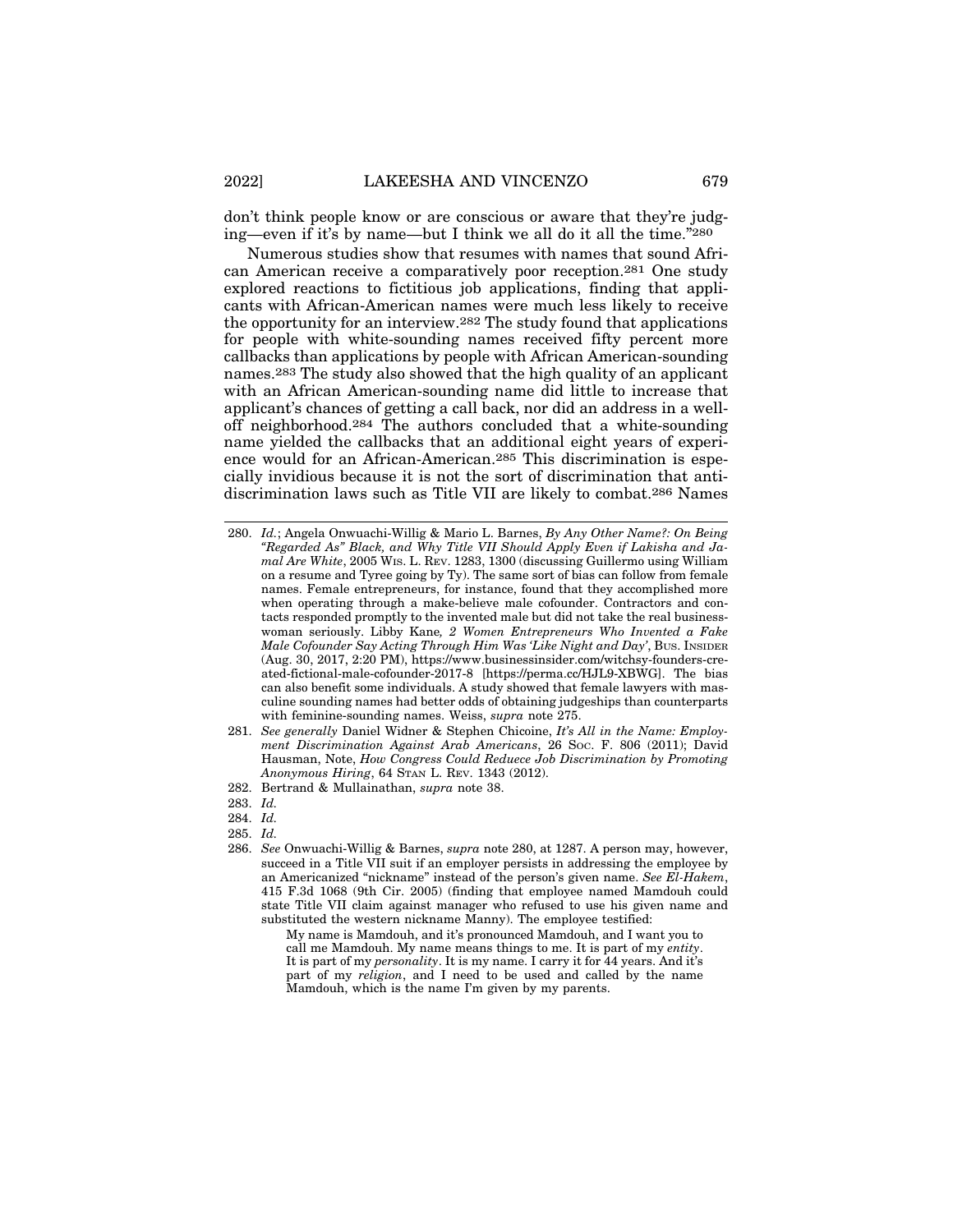are used as a proxy for race, but name discrimination is not illegal.287 People with certain names are seen as Black, and that has an impact on their chances of succeeding in life.288

Names are not only a proxy for race in employment. Names can affect lawyers' dealings with their clients. For example, a study shows that bankruptcy attorneys were more likely to recommend Chapter 7 to clients with names that led the lawyers to think they were white and Chapter 13 to those with Black-sounding names.289 Lawyers recommended Chapter 7 to "Todd and Allison" but Chapter 13 to "Reggie and Latisha."290 Indeed, lawyers are more likely to respond to e-mails from potential clients whose names sound white.291

The harm associated with names can start well before a person<sup>292</sup> is old enough for a job hunt. Students with non-American names frequently encounter teachers who persist in mispronouncing their names. This failure to learn how properly to address a student is a sign of disrespect that can hinder academic progress.293 Mispronouncing a name is a microaggression that negates the student's identity.294 Mutilating a person's name sends a message that "[i]t's your

- 290. *See supra* text accompanying note 289.
- 291. Libgober, *supra* note 39 (describing experiment using names Brad and Laurie McCarthy and Darnell and Latoya Jackson); *see also* EMMA BIENIAS ET AL., IM-PLICIT BIAS IN THE LEGAL PROFESSION (2017) (detailing bias in all aspects of the legal profession).
- 292. The bias does not only extend to people. The web site, WeRateDogs changed the name of a dog from the Arabic Kanan to the American George because the site thought George would be more popular. *See* Ryan Secard, *WeRateDogs Has a Problem with Ethnic Names*, STUDY BREAKS (July 6, 2018), https:// studybreaks.com/thoughts/weratedogs-names-problem/ [https://perma.cc/M2G7- 6ECM].
- 293. Corey Mitchell, *Mispronouncing Students' Names: A Slight That Can Cut Deep*, EDUCATIONWEEK (May 10, 2016), https://www.edweek.org/leadership/mispronouncing-students-names-a-slight-that-can-cut-deep/2016/05 [https://perma.cc/ YN9L-TT5D] (discussing the My Name, My Identity campaign).
- 294. Rita Kohli & Daniel G. Solorzano, *Teachers, Please Learn Our Names!: Racial Microaggressions and the K–12 Classroom*, 2012 RACE, ETHNICITY & EDUC. 1, 4. The article explains that microaggressions are slights that are painfully obvious and hurtful to the person receiving them, but that may not the person saying them may not intend. *Id.* at 5–8. An example is a person who says that a person's

Brief of Defendants-Appellants/Cross-Appellees at 6–7, El-Hakem v. BJY, Inc., 415 F.3d 1068 (9th Cir. 2005) (No. 03-35514), as discussed in Andrew M. Milaz, *But Names Will Never Hurt Me?:* El-Hakem v. BJY, Inc. *and Title VII Liability for Race Discrimination Based on an Employee's Name*, 16 TEMP. POL. & CIV. RTS. L. REV. 283, 285 (2006).

<sup>287.</sup> Onwuachi-Willig & Barnes, *supra* note 280, at 1286. There are other proxies for race, such as voice. *Id.* at 1308-12.

<sup>288.</sup> *Id.* Another study shows discrimination against non-white individuals who are not Black but have "blacker" sounding names. Aura & Hess, *supra* note 23, at 217.

<sup>289.</sup> Akande, *supra* note 274, at 15–16; *see* Onwuachi-Willig & Barnes, *supra* note 280 and accompanying text.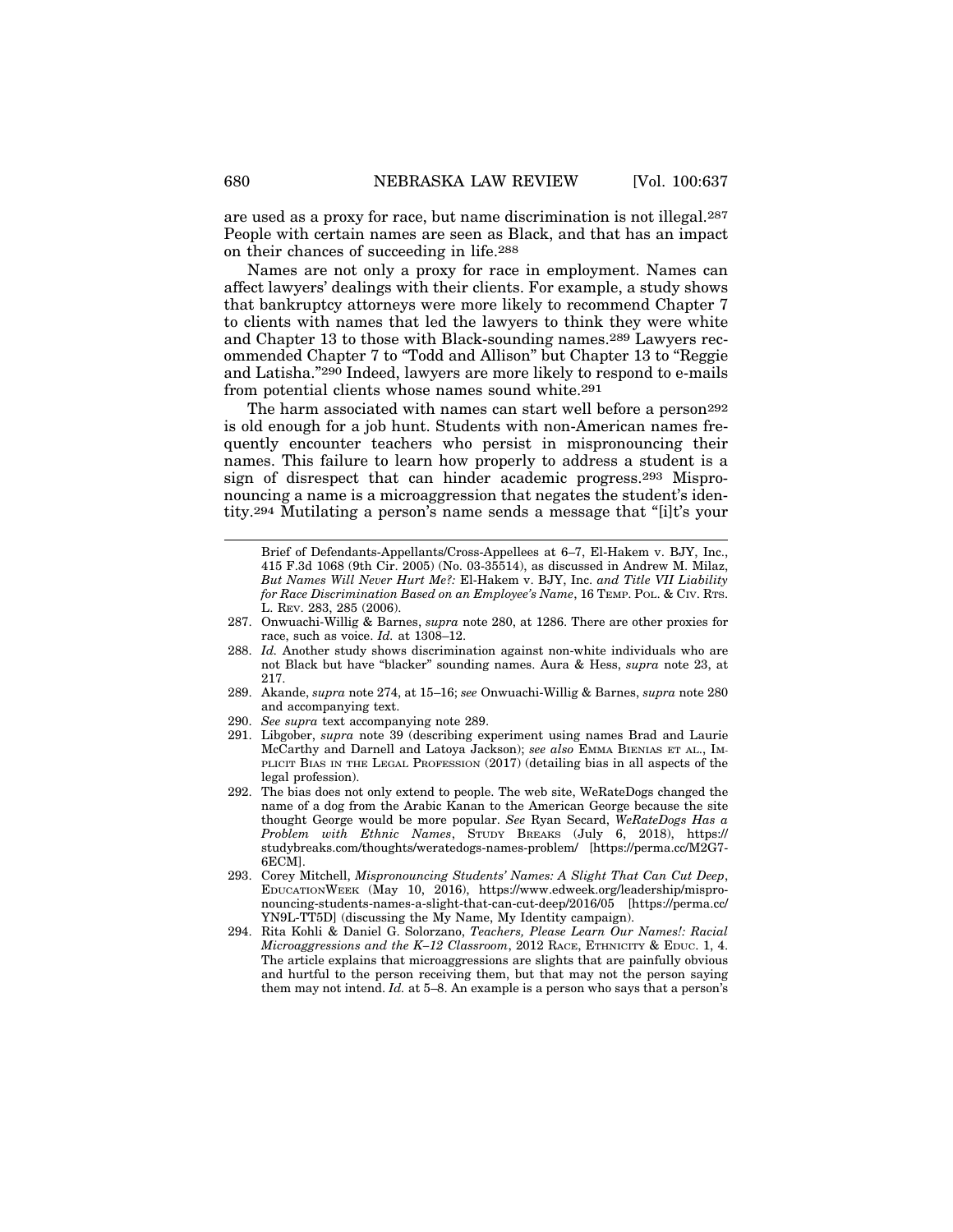fault for having a weird name."295 Mispronunciation is a problem that non-American students and those for whom English is not a first a language face, but the problem extends to American students whose names are not familiar to their teachers.296 African-American and Hawaiian students, for instance, may have names that link to their ancestry.297 The same failure to honor the person's identity persists.

The prejudice against people with certain names stems from both racial and socioeconomic prejudice. At least in the school setting, a perception that students have low socioeconomic status leads school officials to expect less of the children, reducing the students' cognitive performance.298 One researcher found that educators linked names with certain characteristics<sup>299</sup> to low socioeconomic status and uneducated parents. Students with names that, in educators' opinions, sounded like they were given by uneducated parents were less likely to be referred to programs for gifted students, to be promoted, and to perform well on standardized tests. These names correlated with race in that white children sometimes had names with one of the characteristics, but children whose names had two or more of the characteristics were almost exclusively Black.300 The study found that a boy with the name Dwayne, a name given almost exclusively to Black children, with no attributes of low socioeconomic status is estimated to have two-thirds to three-quarters of a national percentile lower mathematics or reading scores than would a boy with an equally common name, Drew, that is given almost exclusively to whites.301 "But all names with a high 'Blackness' index are not created equal: A boy named 'Damarcus' is estimated to have 1.1 national percentile points lower math and reading scores than would his brother named 'Dwayne.'"302 Damarcus, in turn, would have three-quarters of a percentile ranking higher test scores than his brother named Da'Quan.303

The effect of treating names that are not common to the white majority as "other" and less worthy permeates and poisons the national

name is long and asks if they have a nickname. *Id.* at 8. *See supra* note 286 (discussing misnaming in the workplace).

<sup>295.</sup> Mitchell, *supra* note 293 (quoting a former teacher regarding colleagues' attitudes).

<sup>296.</sup> Kohli & Solorzano, *supra* note 294, at 17.

<sup>297.</sup> *Id.* at 17–18.

<sup>298.</sup> Figlio, *supra* note 23.

<sup>299.</sup> *Id.* These characteristics are: (1) the name begins with one of a number of prefixes, such as "lo-", "ta-", and "qua-"; (2) the name ends with one of a number of suffixes, such as "-isha" and "-ious";  $(3)$  the name includes an apostrophe; and  $(4)$ the name has is particularly long, with several low-frequency consonants. *Id.*; *see also supra* note 23 (discussing characteristics of typically Black names).

<sup>300.</sup> Figlio, *supra* note 23.

<sup>301.</sup> *Id.*

<sup>302.</sup> *Id.*

<sup>303.</sup> *Id.*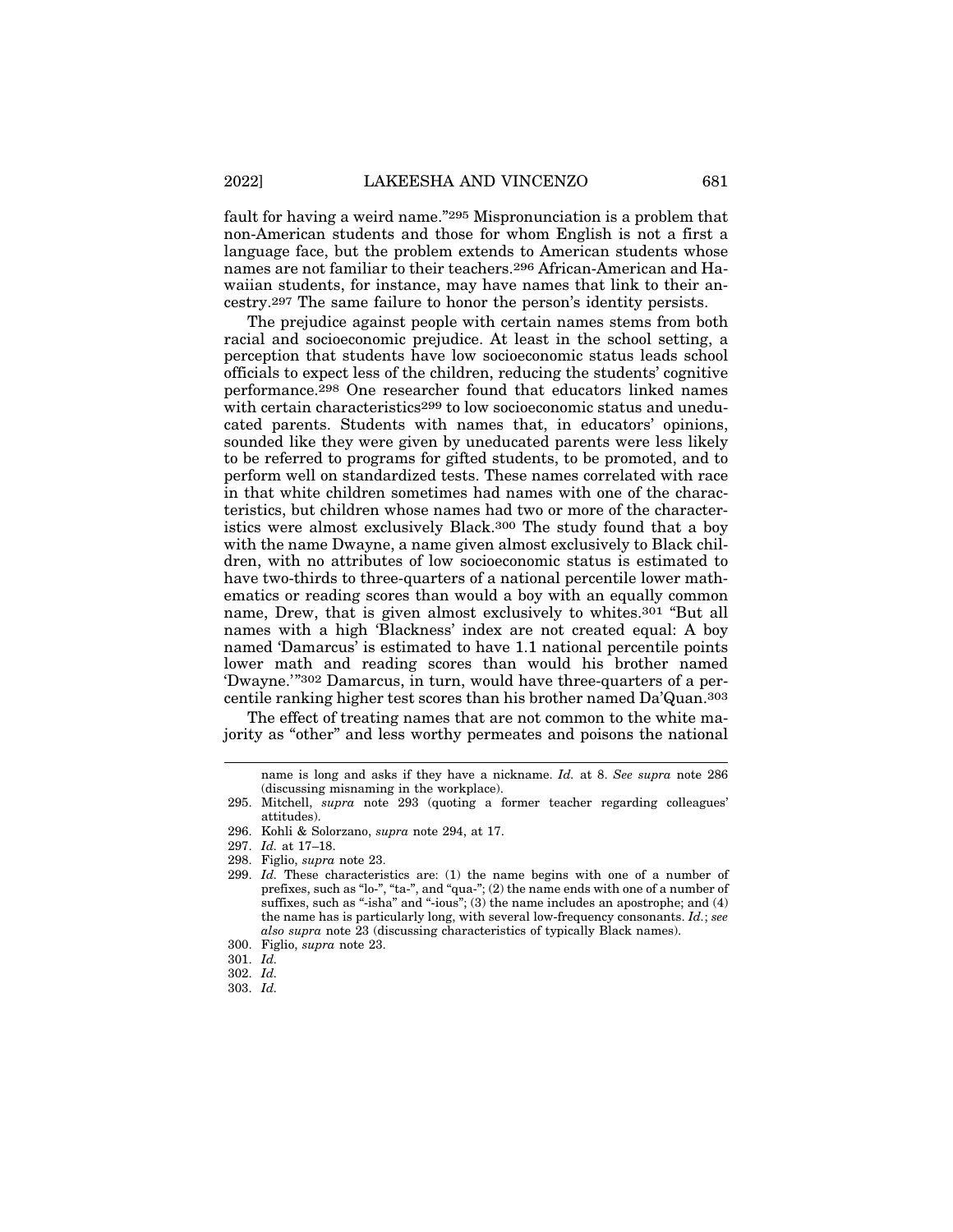discourse. A teacher who treats a student's name as a joke not only sends a message that the child is inferior but it also teaches classmates that it is okay to make fun of a person's name and disrespect others.304 "When [white] students are taught to tease the unfamiliar, rather than embrace or celebrate an exposure to something new, it can create a climate of racial hostility for those who are not part of the majority."305 This belittling the unfamiliar then continues into adulthood, infecting politics and perpetuating racial bias. Then-Senator David Perdue, for instance, butchered then-Senator Kamala Harris's name at a campaign rally in 2020, drawing laughs for saying, "Ka-MA-la, KA-ma-la, Kamala-mala-mala. I don't know, whatever."306 Individuals with non-traditional names recoiled in the aftermath, recalling their own experiences with being dismissed or taunted because of their names.307

There are two ways to avoid the discrimination that names trigger. One possibility is to change the name. The job applicant can "whiten" their name308 or the child, or their parents, can substitute a familiar name for the child's given one.309 The other path is to emphasize the importance of names and to increase the familiarity of names that now sound like those of the "other." Exposure is a way to combat implicit bias; people became less biased when they are more familiar with something.<sup>310</sup>

#### V. THE POWER OF NAMES: THE REASON TO EMBRACE DIVERSITY

Names are central to a person's identity. "As a baby, identity and self-concept are developed through a family's repeated use of a child's

<sup>304.</sup> Kohli & Solorzano, *supra* note 294, at 12–13.

<sup>305.</sup> *Id.* at 13. One could make the same argument about an employer who misnames an employee. *See* Milaz, *supra* note 286 (discussing Title VII claim against employer who addressed employee by Americanized "nickname").

<sup>306.</sup> Rowalda Abdelaziz, *Parents of Color Speak Out After Sen. Kamala Harris' Name Is Mocked*, HUFFPOST (Oct. 21, 2020), https://www.huffpost.com/entry/david-perdue-kamala-harris-name-mocked-parents-of-color-experiences-naming-children\_n\_5f8f4f7ec5b61c185f44f115 [https://perma.cc/YN3Z-L959].

<sup>307.</sup> *Id.*

<sup>308.</sup> *See* Matthews*, supra* note 279 (discussing job applicant who changed his name from José to Joe on his resume); *supra* text accompanying notes 281–88 (discussing name discrimination in employment).

<sup>309.</sup> Kohli & Solorzano, *supra* note 294, at 2–3, 11–13 (discussing students who went by Americanized names in response to teachers' insistence or mispronunciation). Imposing a familiar substitute name or nickname is untenable, partly because children can suffer damage from name-directed microaggression before they are old enough to speak up, *id.* at 8–9, and because parents should not have to forego giving children names with cultural significance to appease aggressors, *see infra* notes 312–24 and accompanying text (explaining naming choices).

<sup>310.</sup> *See infra* notes 331–33 and accompanying text.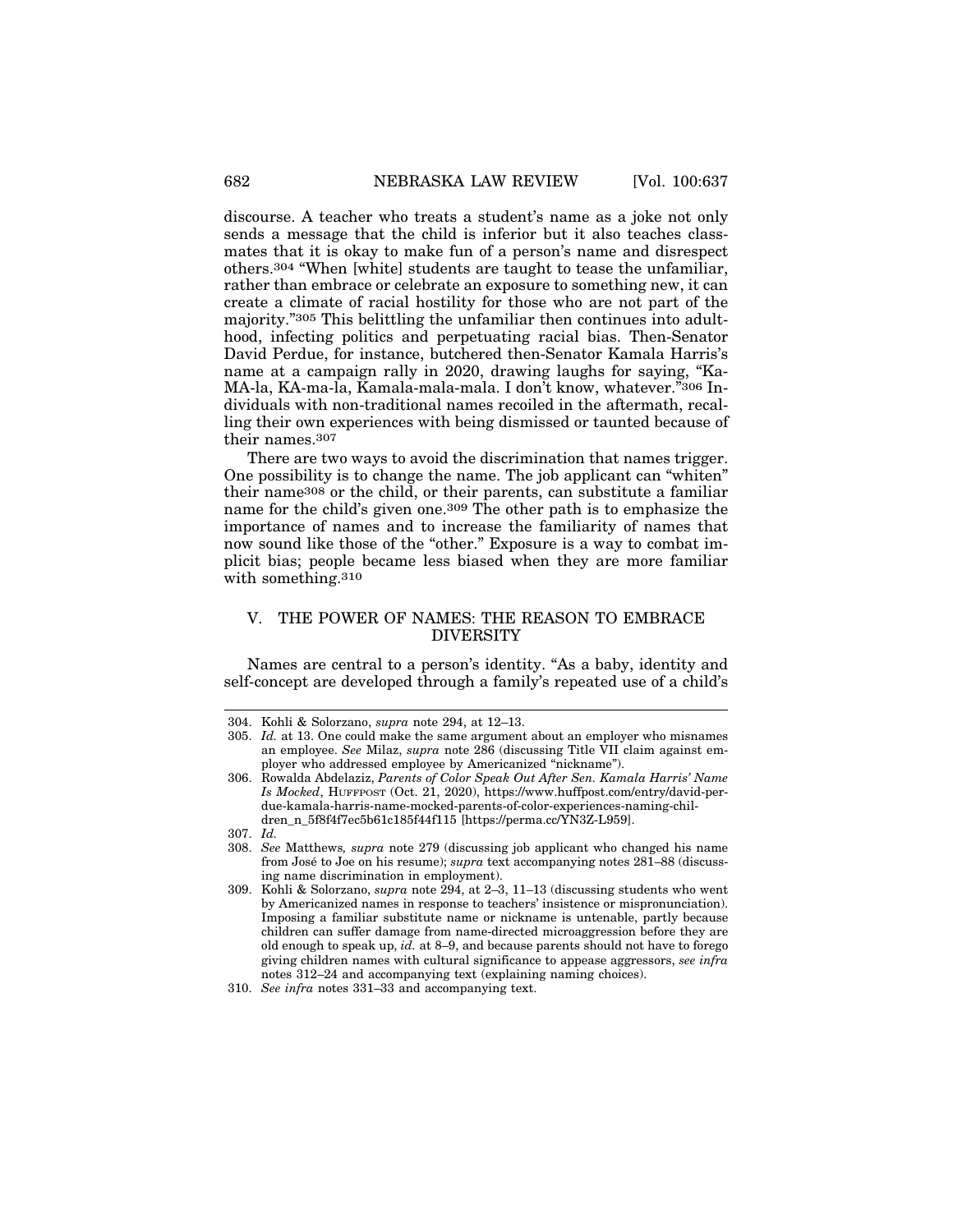name."311 A name is one of the first words a child learns to say. The significance of this identifier has led to the argument that parents should not "burden" children with names that will trigger prejudice or make the child's life more difficult. Doing this, however, comes at the cost of hiding one's culture and heritage. The better course is to work to appreciate and respect all names, to increase familiarity with all names. Familiarity helps to eliminate bias.

#### **A. The Power of Names**

One does not have to look far for evidence on the impact of names. A "Dear Abby" column a few years ago created an uproar by suggesting that parents should give children common names to enable them to blend in. A man of Indian heritage wrote to the columnist because his wife wanted to give their future children Indian names and the writer, signing his inquiry Making Life Easy, feared that "unusual" names would make the children's lives difficult.312 Dear Abby313 agreed, saying that "[p]opular names in one country can cause problems for a child living in another one."314 Because a name that sounds beautiful in one language may be grating or difficult to pronounce and spell in English, Dear Abby wondered why parents would "saddle a kid with a name he or she will have to explain or correct with friends, teachers and fellow employees from childhood into adulthood?"315

An uproar followed. Twitter users accused the columnist of "promoting cultural genocide"316 because of how names are often rooted in

<sup>311.</sup> Kohli & Solorzano, *supra* note 294, at 4 (citing WILLIAM SEARS & MARTHA SEARS, THE BABY BOOK: EVERYTHING YOU NEED TO KNOW ABOUT YOUR BABY FROM BIRTH TO AGE TWO (2003)).

<sup>312.</sup> Abigail Van Buren, *Couple Must Choose Between Practical and Unusual Names for Children*, DEAR ABBY (Sept. 13, 2018), https://www.uexpress.com/dearabby/ 2018/9/13/1/couple-must-choose-between-practical-and [https://perma.cc/93CJ-TU8T] (showing the original letter from Making Life Easy and Dear Abby's response).

<sup>313.</sup> Originally written by Pauline Phillips under the pen name Abigail Van Buren, the syndicated "Dear Abby" column has been authored since 1987 by Phillips' daughter, Jeanne Phillips. Mark Memmott, *'Dear Abby' Dies; Pauline Phillips Was Adviser to Millions*, NAT'L PUB. RADIO (Jan. 17, 2013), https://www.npr.org/ sections/thetwo-way/2013/01/17/169625513/dear-abby-dies-pauline-phillips-wasadviser-to-millions [https://perma.cc/H4XV-82PN].

<sup>314.</sup> Van Buren, *supra* note 312.

<sup>315.</sup> *Id.*

<sup>316. @</sup>SikhFeminist, TWITTER (Oct. 16, 2018), https://twitter.com/SikhFeminist/status/ 1052274923983527942 [https://perma.cc/Z25T-GXZV] (responding to "Dear Abbey"); Noor Brara, *Actually, "Dear Abby," I Like My "Foreign Name" Just Fine, Thanks*, VOGUE (Oct. 17, 2018), https://www.vogue.com/article/dear-abby-foreignnames-for-children-twitter-reactions-whitewashing [https://perma.cc/S4ED-WCFE] (describing the outraged Twitter reactions to the "Dear Abby" column).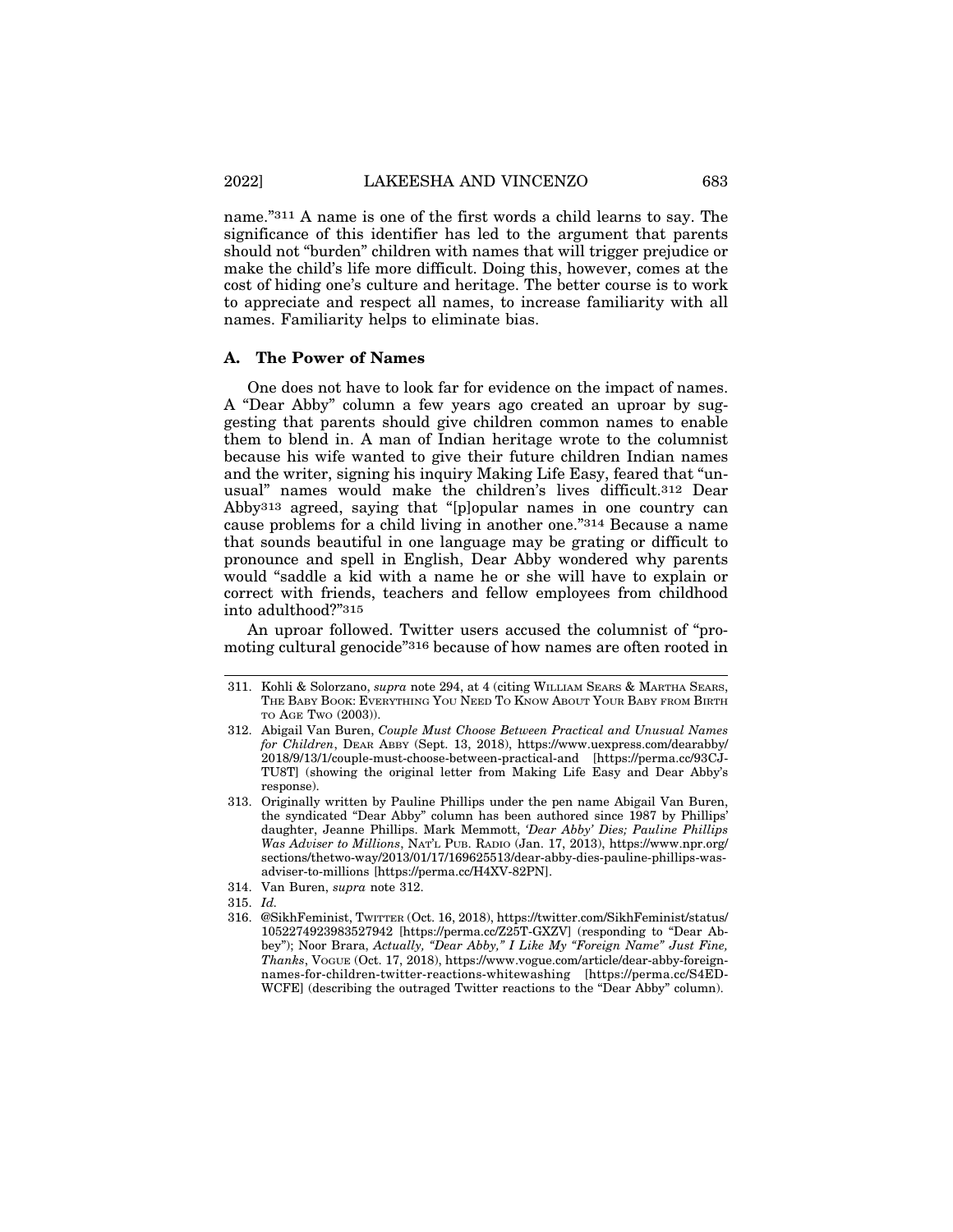and derived from a person's heritage or religion.317 People noted that children who looked different could be teased, no matter the child's name. The "solution isn't to give kids Anglo names to appease white supremacy;" rather, the approach should be to "hold racist kids who bully" accountable.318 Commentators with non-traditional names wrote to explain not only the problems their names had caused but also why they were glad their parents chose names that did not hide their identities.319

Names do not just happen. Parents often struggle in naming their children.320 Names may reflect religion and religious tradition.321 Names may signal ethnicity and indicate a bond with ancestors.322 Names may honor relatives.323 Parents may pick names because of the way it sounds or following a trend.324 Ultimately though, the name a parent gives a child or an adult chooses for themself<sup>325</sup> is a

- 319. Sahaj Kohil, *Dear Abby, Here's What It's Really Like To Have a 'Foreign' Name in America*, HUFFPOST (Oct. 18, 2018, 5:25 PM), https://www.huffpost.com/entry/ dear-abby-response-letter\_n\_5bc8c7a1e4b0d38b58760a85 [https://perma.cc/ 75XC-GFJG].
- 320. Kaitlyn Quinn, *What's in a Name: A Response to 'Dear Abby'*, STUDY BREAKS (Oct. 29, 2018), https://studybreaks.com/thoughts/response-dear-abby/ [https:// perma.cc/W3TH-4E6C] ("What Phillips fails to consider is how much thought parents put into naming their children and how much those foreign names can mean to the parents.").
- 321. K.M. Sharma, *What's in a Name?: Law, Religion, and Islamic Names*, 26 DENVER J. INT'L L. & POL'Y 151 (1998) (discussing Islamic naming practices); Kohil, *supra* note 319 (discussing Sikh naming practices).
- 322. Jami Nakamura Lin, *Does My Child's Name Erase My Identity?,* N.Y. TIMES (May 5, 2020), https://www.nytimes.com/2020/05/05/parenting/baby-name-family-history.html [https://perma.cc/LBP2-PPDD]; Katherine Reynolds Lewis, *Baby Names: Should It Matter If They Indicate Your Race?,* WASH. POST (Oct. 19, 2015), https://www.washingtonpost.com/news/parenting/wp/2015/10/19/baby-namesshould-it-matter-if-they-indicate-your-race/ [https://perma.cc/7UH2-U7J2].
- 323. Lin, *supra* note 322; *see also* sources cited *supra* notes 22, 286 (discussing the practice of naming children after relatives).
- 324. Mallory Hightower et al., *Analyzing Influences on U.S. Baby Name Trends*, SMU DATA SCI. REV., 2019, at 2, https://scholar.smu.edu/cgi/viewcontent.cgi?article= 1118&context=datasciencereview [https://perma.cc/32F6-29T3]; Jonah Berger et al., *From Karen to Katie: Using Baby Names To Understand Cultural Evolution*, 23 PSYCH. SCI. 1067 (2012). Pop culture icons, new technology, and natural disasters also play a part in the popularity of baby names. *Id.*; *see also* sources cited *supra* notes 320–23 (discussing other reasons babies are named after people).
- 325. Lin, *supra* note 322 (discussing adults who have replaced American names with those indicating ethnic background). Famously, former President Obama went by Barry before changing to use his birth name in 1980. Richard Wolffe, *When Barry Became Barack*, NEWSWEEK (Mar. 22, 2008, 10:26 AM), https:// www.newsweek.com/when-barry-became-barack-84255 [https://perma.cc/D9FM-MWGL].

<sup>317.</sup> *See* @\_sen\_sharmila, TWITTER (Oct. 17, 2018), https://twitter.com/\_sen\_sharmila/ status/1052543309774766082 [https://perma.cc/2YEZ-DL9P].

<sup>318. @</sup>Sil\_Lai, Twitter (Oct. 16, 2018), https://twitter.com/Sil\_Lai/status/ 1052316633614692352 [https://perma.cc/Q2NK-SS8U].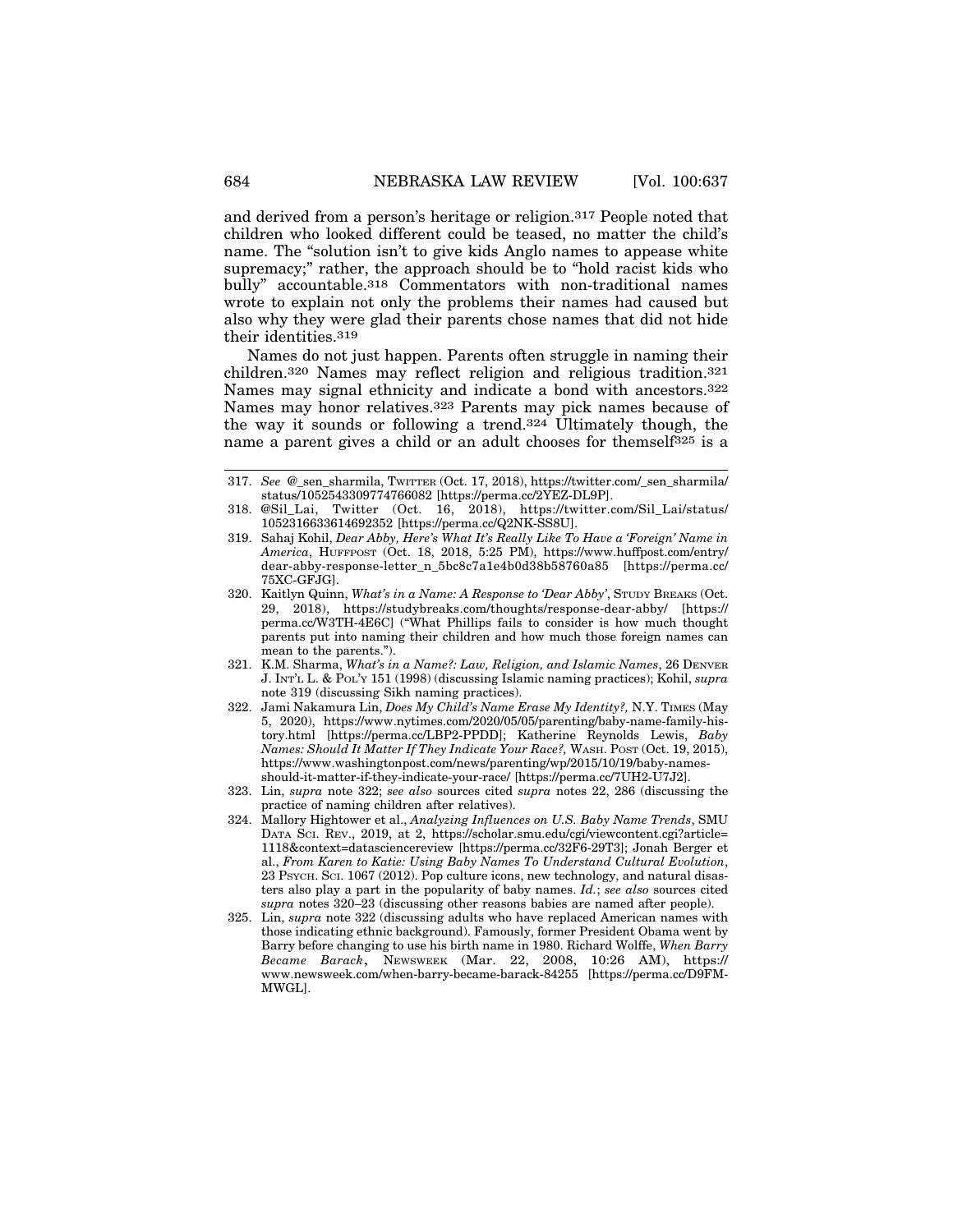mark of identity. A person should not be held back in education or profession because a name is deemed different.

But names do hold people back. Names can harm children and young adults as they grow up by triggering bias in their teachers. Names can make it more difficult for a person to obtain a job. The legal profession is not immune. Bias associated with names can harm lawyers and their clients. The cure is not to force people to change or hide their names. The cure is not to pretend the issue does not exist by eliminating use of names. The first step to the cure is to eliminate bias.

#### **B. Familiarity Reduces Implicit Bias**

Names generate bias. How can society eliminate that bias? The focus can turn to eliminating bias once the fact of bias is accepted. The study of how to eliminate implicit bias is just beginning.326 Combatting bias requires more than vague instructions to avoid biased outcomes or to act in an egalitarian matter.327 Individuals must understand the phenomenon of bias and take concrete steps to try to undo it. A person must become consciously aware of bias, then act to minimize it to the greatest extent possible.328

There are numerous studies of approaches to eliminating bias. Techniques include meditation, individuation training, diversity training, taking others' perspectives, exposure to counter-stereotypical examples, and intergroup contact.329 There is no magic bullet to eliminating bias, but all steps involve awareness of the problem and conscious action to minimize bias and bias-induced behavior. This requires individuals to act "based on a rational assessment of the situation rather than on stereotypes and prejudice."330

Exposure to diversity is one step that helps to counter bias. "Increased contact with counter-stereotypes—specifically, increased ex-

<sup>326.</sup> CASEY ET AL., *supr*a note 268, at 4 ("Compared to the science on the existence of implicit bias and its potential influence on behavior, the science on ways to mitigate implicit bias is relatively young . . . .").

<sup>327.</sup> *Id.*

<sup>328.</sup> STAATS ET AL., *supra* note 258, at 39. Importantly:

<sup>&</sup>quot;The key isn't to feel guilty about our [implicit] biases—guilt tends toward inaction. It's to become consciously aware of them, minimize them to greatest extent possible, and constantly check in with ourselves to ensure we are acting based on a rational assessment of the situation rather than on stereotypes and prejudice."

*Id.* (alteration in original) (quoting Neil Franklin, *Bias Is Universal. Awareness Can Assure Justice*, N.Y. TIMES (Sept. 2, 2014, 12:13 PM), https:// www.nytimes.com/roomfordebate/2014/09/01/black-and-white-and-blue/bias-isuniversal-awareness-can-assure-justice [https://perma.cc/8DDK-GTD9]).

<sup>329.</sup> *Id.* at 39–43. For a detailed list of steps that both individuals and organizations can take, see CASEY ET AL.*, supra* note 268, at 5–21.

<sup>330.</sup> STAATS ET AL., *supra* note 258, at 39 (quoting Franklin, *supra* note 328).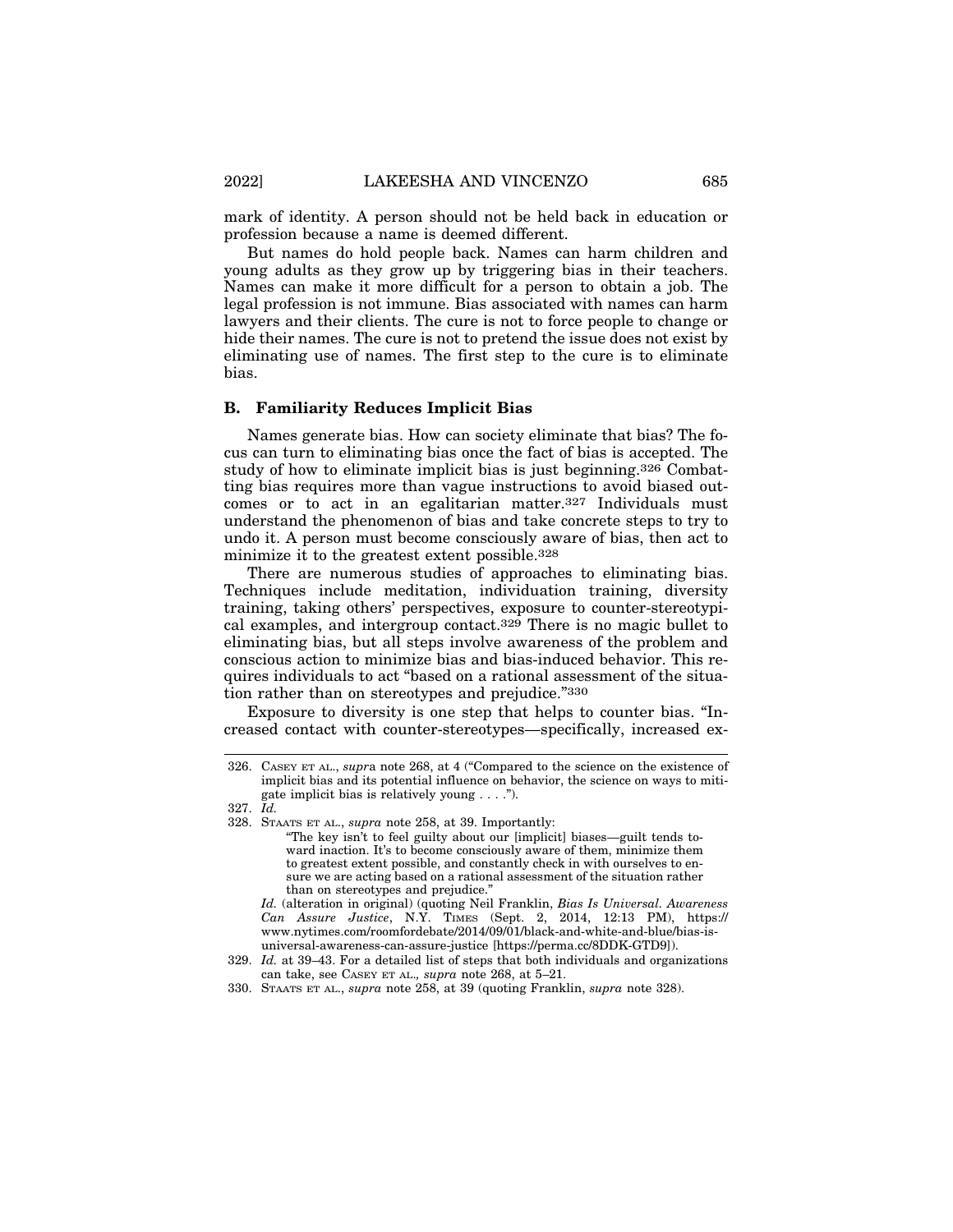posure to stigmatized group members [who] contradict the social stereotype—can help individuals negate stereotypes, affirm counterstereotypes, and 'unlearn' the associations that underlie implicit bias."331 Exposure can come from role models or observing counterstereotypes, but also from imagining them.332 Practice making counter-stereotypical associations is also valuable.333 What all these approaches have in common is an awareness of differences and work to combat negative associations. They are not color-blind.

Colorblindness does not eliminate bias. It perpetuates bias. Importantly, "[t]he popular 'color blind' approach to egalitarianism (i.e., avoiding or ignoring race; lack of awareness of and sensitivity to differences between social groups) fails as an implicit bias intervention strategy."334 Colorblindness generates greater implicit bias than do strategies that acknowledge race.335 Colorblindness maintains the status quo of white privilege.336 Because whiteness is the norm in American culture and law, an insistence on colorblindness helps to reinforce this baseline.337 As Professors Armstrong and Wildman put it, it is necessary to "counter colorblindness with color insight."338 Conscious awareness of differences is necessary to combat implicit bias against those who differ from the norm.

#### **C. The Role of the** *Restatements*

Names can help combat color-blindness and work toward color insight. Legal writing that presents actors as unnamed embodiments of broad categories—the doctor, the assailant—reinforces bias because the reader will picture the actors through the lens of implicit bias.339 The doctor will likely be a white male and the assailant will likely be a Black male.340 The author might refer to the doctor as a "she" or a nurse as a "he" to counter gender-assumptions, but the absence of names makes it impossible to correct assumptions about race and religion while still focusing on the substantive point. Using names, a

<sup>331.</sup> CASEY ET AL.*, supra* note 268, at 12.

<sup>332.</sup> *Id.* (citations omitted). Decreased exposure to stereotypes is also important. *Id.* at 13.

<sup>333.</sup> *Id.* at 12 (citation omitted).

<sup>334.</sup> *Id.* at 5.

<sup>335.</sup> *Id.* (citation omitted). Acknowledging race allows comparing and differentiating group members. "By defining individuals in multiple ways other than in terms of race, implicit bias may be reduced." *Id.* at 6 (citations omitted).

<sup>336.</sup> Armstrong & Wildman, *supra* note 27, at 648–49.

<sup>337.</sup> *Id.* at 649.

<sup>338.</sup> *Id.* at 639.

<sup>339.</sup> *See supra* section IV.B.

<sup>340.</sup> *See id.*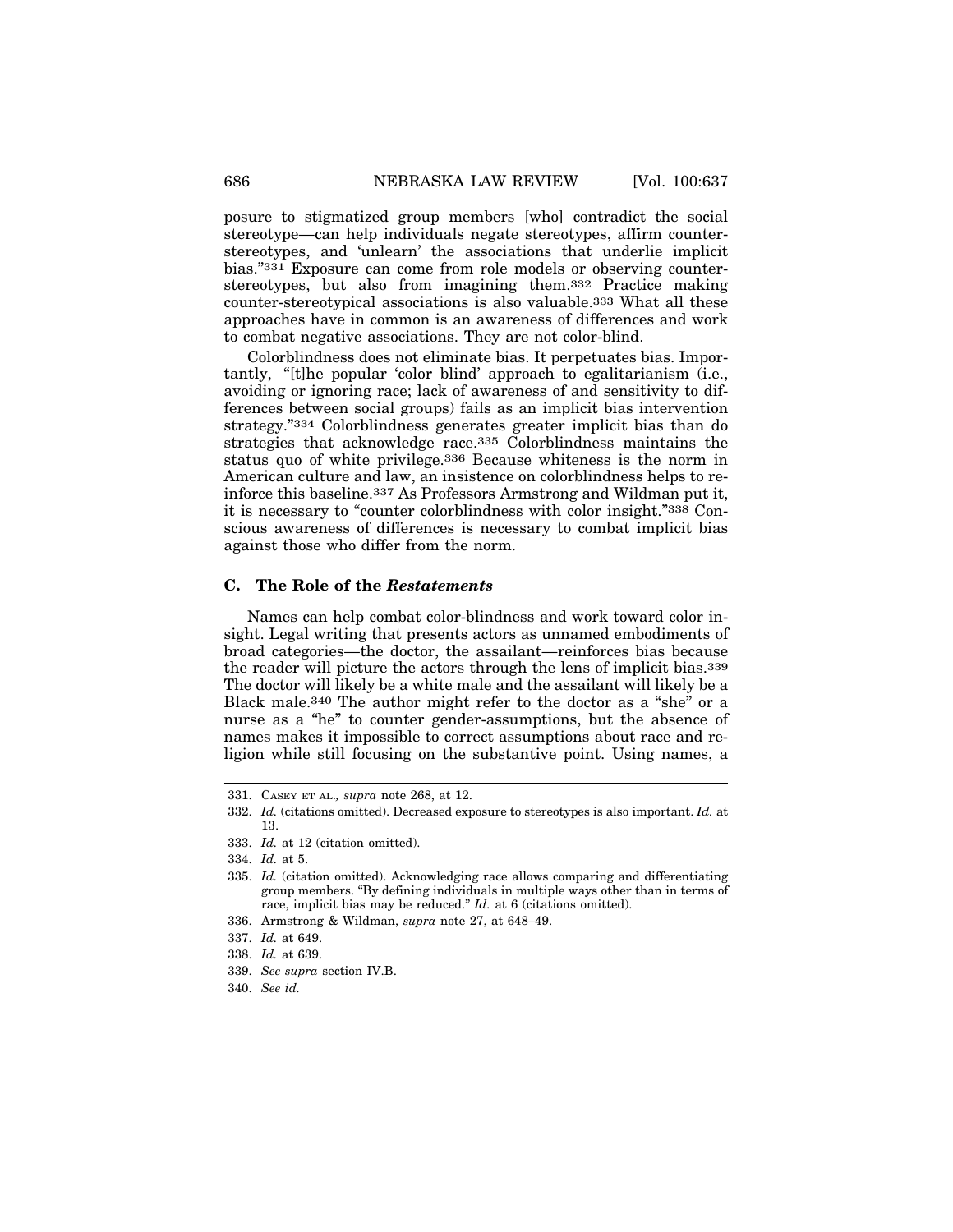characteristic that people use as a proxy for race,341 can alter the image.

The use of diverse names is a step to eliminating bias by making the names more familiar. A name generates bias because it is different or foreign or because the hearer associates the name with an object of prejudice. Careful use of names can help to dispel these biased assumptions. This is evident in examples that consciously dispel gender stereotypes by having women in stereotypically male roles—like Sandra laying tile.342 Use of names with racial, religious, and class associations can send the same counter-stereotypical messages. D'Andre and LaToya can be doctors; Muhammad and Moshe can operate machinery. Enhancing familiarity and giving counter stereotypical examples help to counter bias.343

Using names and consciously using diverse names helps lawyers and law students gain familiarity with those names, something that can help to understand and eliminate bias in law and the legal profession.344 The legal profession has tried to encourage diversity and

The inclusion of multiculturalism in the classroom may facilitate learning in several ways. First, it may increase the extent to which diverse students are able to see the personal relevance of concepts. Second, providing multiple examples of psychological concepts facilitates the development of richer, more accurate concept networks. Third, presentation of multiple and diverse examples fosters critical thinking as students reconcile how psychological phenomena operate in different cultural contexts.

<sup>341.</sup> *See supra* section IV.C.

<sup>342.</sup> RESTATEMENT (THIRD) OF TORTS: PRODS. LIAB. § 2 cmt. i, illus. 11 (AM. L. INST. 1998); *see supra* text accompanying notes 331–83.

<sup>343.</sup> Imagining counter-stereotypical examples and gaining exposure to such examples are techniques for eliminating implicit bias. *See* CASEY ET AL., *supra* note 268, at 12. Conscious use of diverse names and counter-stereotypical examples can also serve a remediation function; emphasizing diversity in response to the history of racism and other bias in the *Restatements* and law generally. The reporter of the *Third Restatement of Intentional Torts to Persons*, Professor Jonathan Cardi, is trying to do this, explaining that he is attempting to use counter-stereotypical examples. "[I]f the illustration referenced a doctor, I would make it a woman, a nurse would be a man; a criminal John, his citizen-arrester Jamal." E-mail from Jonathan Cardi, *supra* note 99; *see also supra* note 109 (explaining Professor Cardi's attempts to promote diversity).

<sup>344.</sup> *See generally* Linh Nguyen Littleford & Susan A. Nolan, *Your Sphere of Influence: How To Infuse Cultural Diversity into Your Psychology Classes*, AM. PSYCH. ASS'N (May 2013), https://www.apa.org/ed/precollege/ptn/2013/05/cultural-diversity [https://perma.cc/DR78-KVKP] (encouraging instructors to use researchers' first and last names to highlight diversity in "gender, race and ethnicity, culture and age" and to use names of diverse ethnic and religious backgrounds on exams and in class to benefit students). Studies show that students report learning more content in courses that include diversity. *Id.*; *see, e.g.*, Joelle D. Elicker et al., *Do Student Perceptions of Diversity Emphasis Relate to Perceived Learning of Psychology?*, 37 TEACHING PSYCH. 36, 36 (2010). Researchers found that an emphasis on diversity promoted students' belief that they understood and could apply concepts taught: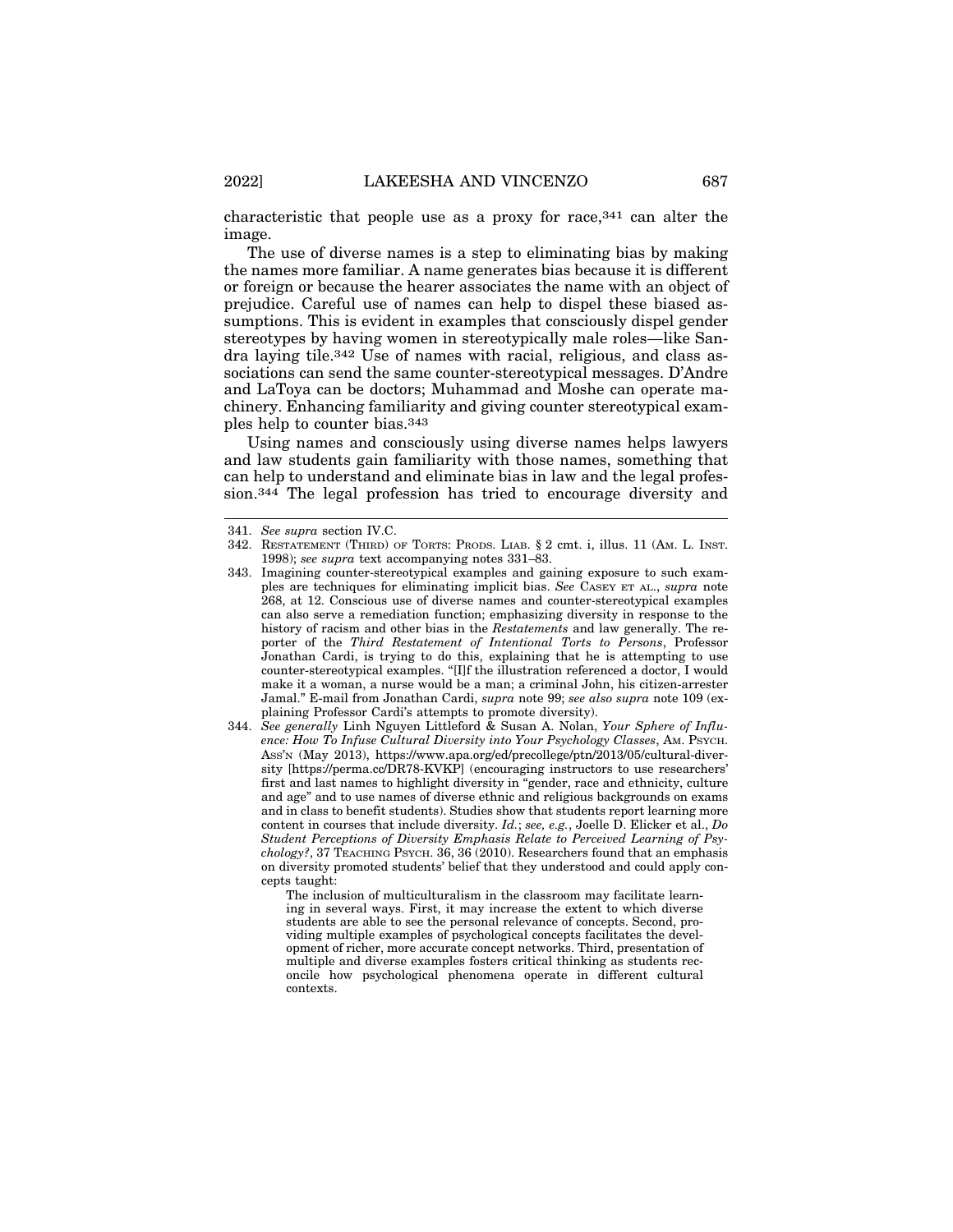equality; law schools must strive for diverse faculty and students,345 and legal employers must not discriminate in hiring.346 But bars against discrimination and encouragement of diversity only go so far. They do not help a student whose name professors consistently mispronounce.347 They do not help an applicant whose resume is rejected because their name is José instead of Joe or DaMarcus instead of Drew.348 Embracing and recognizing different names is part of a conscious pursuit of diversity.

The use of diverse names in the *Restatements* will not end discrimination or change the legal profession—the illustrations play a minimal role in lawyers' and law students' lives. But that should not lead one to understate the *Restatements*' influence. *Restatements* are an integral part of law and its development. All courts rely on the *Restatements*.349 It is doubtful that there is any single piece of legal authority, aside from a case such as *Marbury v. Madison,*350 with which more judges, lawyers, and law students are familiar. *Restatements* are one of the first sources law students use to learn about the law and perhaps the only source that students encounter in their first weeks of law school that they will turn to throughout their careers. *Restatements* are an example of legal writing and a space where lawyers talk and read about how the law affects people. Those who write, read, and talk about the law should do so in a way that recognizes and embraces the diversity of society.

As with any change, conscious efforts to use diverse names may generate some questions and discomfort. Writers and readers may struggle to embrace the unfamiliar. The use of names can open a writer up to charges of bias.<sup>351</sup> A writer might be afraid to use a minority name in a criminal law example352 or fear that any attempt to

*Id.* (citations omitted).

<sup>345.</sup> *See* MODEL RULES OF PRO. CONDUCT r. 8.4(g) (AM. BAR ASS'N 2020).

<sup>346.</sup> *Id.*

<sup>347.</sup> *See supra* text accompanying notes 293–97.

<sup>348.</sup> *See supra* text accompanying notes 281–88.

<sup>349.</sup> *See* Elizabeth Laposata et al., *The Tobacco Industry Influence on the American Law Institute's* Restatement of Torts *and Implications for Its Conflict of Interest Policies*, 98 IOWA L. REV. 1, 5–6 (2012) (explaining that over 150,000 published cases from all fifty states and over 850 Supreme Court cases had cited *Restatements* by 2001 and that most citations were to the *Restatement of Torts*); *see also* Elson, *supra* note 55, at 625 (discussing the influence of the American Law Institute); Joslin & Levine, *supra* note 24, at 623 (discussing the influence of the *Restatement of Torts*).

<sup>350. 5</sup> U.S. (1 Cranch) 137 (1803).

<sup>351.</sup> History bears out that attempts to reflect diversity can generate criticism for not going far enough. *See supra* text accompanying notes 210–11 (discussing criticism of hurricane names for not being adequately diverse).

<sup>352.</sup> This was a concern underlying the move away from names on the MBE. *See supra* text accompanying notes 152–70. It would certainly be possible to use diverse names in a bigoted manner by using diverse names for all wrongdoers, but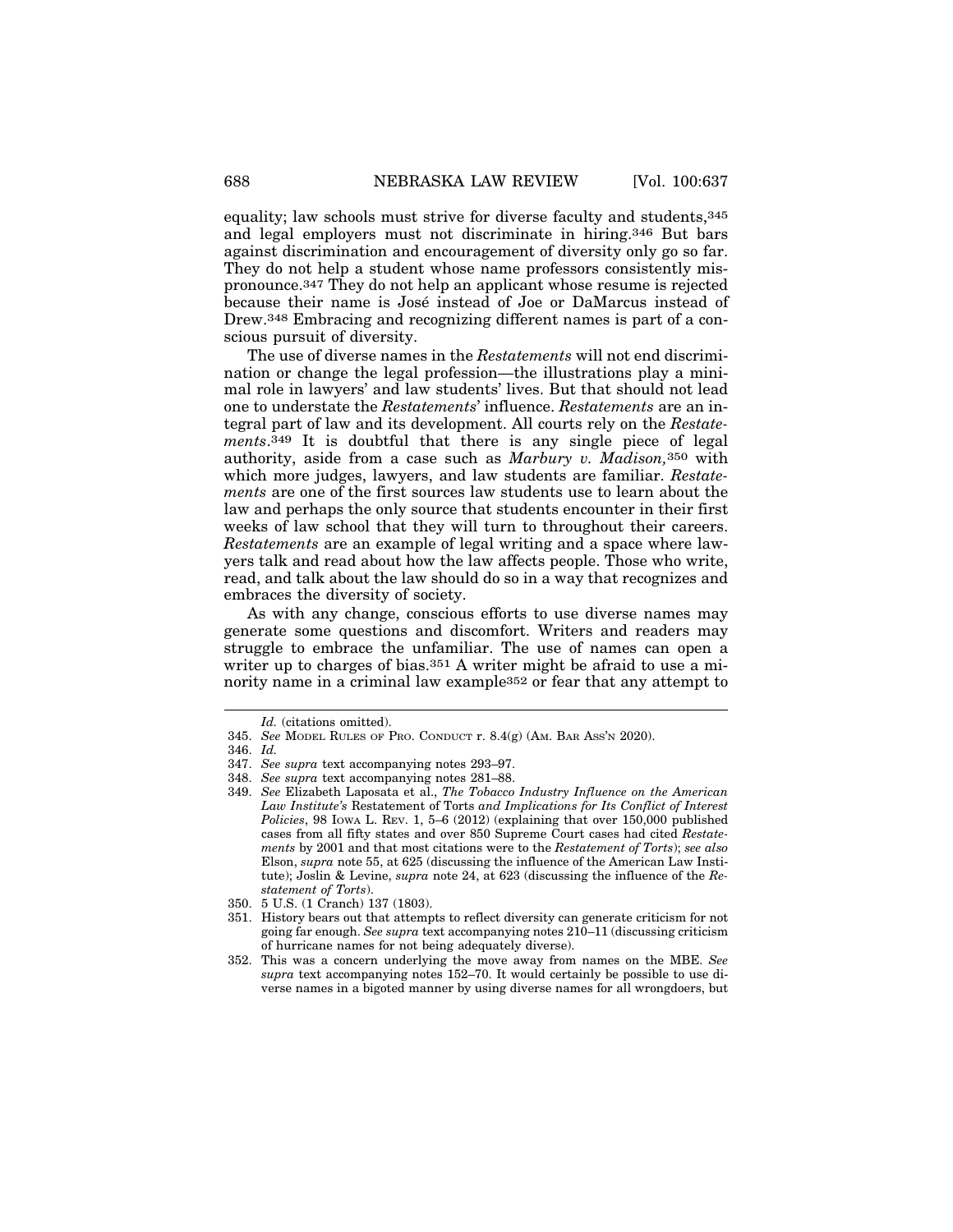use diverse names requires equal representation of every nationality.353 A person might fear accusations of pandering from illustrations featuring Black professionals and gay couples.354 These fears are misguided for two primary reasons. First, they suggest that the writer is embracing diverse names as a favor to minorities and not out of an effort accurately to represent the society about which they are writing.355 Second, these fears insinuate that writers should shy away from anything that raises uncomfortable discussions of inequalities in society.356 Insight into bias is impossible without directly confronting the fact of race,357 which can make white people uncomfortable. Such discomfort is better than promoting the status quo.

Colorblind neutrality is not neutral. Use of generic labels furthers stereotypical thinking and hides the diversity of society. The avoidance of diverse names helps to convey a message that people with certain names are different, are "the other." A conscious effort to embrace diverse individuals and to use their names can commence the conscious elimination of bias. The embrace of diverse names in the *Restatement of Torts* can influence drafters of other *Restatements*, judges, attorneys, law professors, students, and others who learn about the law. This comfort with diversity can then transcend the legal sphere to applications in society at large.358

that should not mean that it is improper to use such names in all discussions of wrongdoing. Many people discussed in torts illustrations are necessarily tortfeasors. The more diverse names there are, the less the occasional use of such a name to refer to a wrongdoer will stand out.

<sup>353.</sup> This was another concern prompting the use of labels in the MBE. *See supra* text accompanying notes 169–70 (explaining a fear that using Asian names would require a use of names from every Asian country).

<sup>354.</sup> The total absence of commentary on the use of names in the *Restatements* up until now suggests that those thoughts are not being shared publicly. The lack of any questioning of the use of diverse names in the *Third Restatement* also suggests an openness to diversity. *See supra* note 92 (discussing conversation with the reporter). The absence of commentary on the names, on the other hand, may reflect a failure to appreciate the importance of the change. *See supra* note 191.

<sup>355.</sup> For example, the concern that using Asian names requires using names of every Asian nationality suggests that the use of a particular name is a favor that the writer is bestowing on members of that nationality and that the treats must be allocated equally. *See supra* text accompanying notes 169–70. But the use of diverse names is more important as a message to the white majority, and names from Asian nationalities help to send that message of diversity.

<sup>356.</sup> One cannot confront and ameliorate bias by silence. *See supra* section V.B.

<sup>357.</sup> *See id.*

<sup>358.</sup> *See supra* text accompanying notes 304–07 (discussing how making fun of names sends a message that people with names that are not familiar to the majority are "other," which generates a culture of disrespect and poisons public discourse).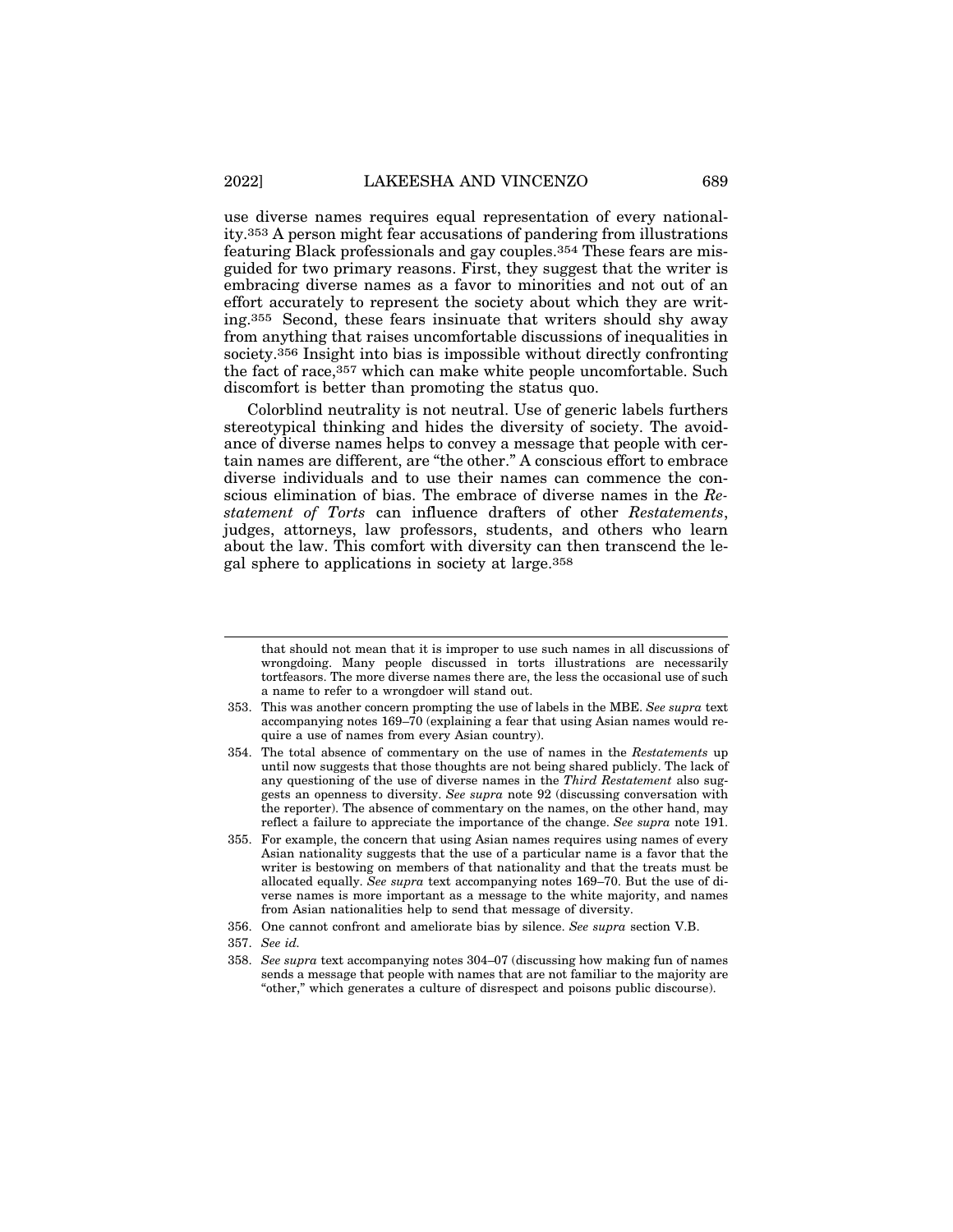#### VI. CONCLUSION

Names raise big and important issues involving race, gender, religion, sexuality, and class. Parents choose a name because it reflects gender or because it is gender neutral; some parents choose names to send a religious message or to convey ethnic pride, among countless other reasons.359 Other names are identified with race or class.360 The power of names has led legal writers to steer clear of them in an effort to project neutrality and avoid offense.361 Bar exam writers favor labels instead of names, and until recently, *Restatement* illustrations all used labels or letters.362 The *Third Restatement of Torts* broke this mold, using names. Not only did it use names, but it used names that began to indicate the diversity of the society to which the law applies.

The drafters of the *Third Restatement* made the right choice. Drafters of other *Restatements* should follow their lead, as should other legal writers.363 Labels are not neutral. The use of seemingly neutral labels leads readers to picture the actors in ways that reflect and confirm their own implicit biases: doctors are men, nurses are women, and everyone is white, straight, and Christian.

Perpetuating implicit biases furthers discrimination against those who do not share characteristics that conform to biased assumptions. This discrimination is not necessarily conscious or overt, but it is real, nonetheless. There is discrimination in giving a student a nickname instead of using a name the teacher finds difficult to pronounce;364 there is discrimination is assuming José's resume is less compelling than Joe's.365 Having to pronounce an unfamiliar name to discuss an example in a *Restatement* or seeing a person with a previously unusual name work as a successful professional in an illustration are small but necessary steps to countering and defeating such bias. As exposure to diversity and counter-stereotypical examples helps to combat implicit bias, conscious use of names that accurately reflect

<sup>359.</sup> *See supra* text accompanying notes 217, 319–23.

<sup>360.</sup> *See supra* text accompanying notes 298–303.

<sup>361.</sup> *See supra* text accompanying notes 152–70.

<sup>362.</sup> *See supra* sections II.B. (bar exams), section II.A (*Restatements*).

<sup>363.</sup> This includes bar examiners. Absent discovery of compelling evidence that use of names harms a group of examinees, the reasons the bar examiners have relied on to support the use of labels are insufficient. *See supra* text accompanying notes 152–70 (discussing those reasons); *supra* Part V (explaining why those reasons are insufficient). The possibility that historically disadvantaged groups perform better on exams that reflect diversity is a reason to include diverse content. *See supra* note 158.

<sup>364.</sup> *See supra* text accompanying notes 293–97 (discussing students who are misnamed); *see also supra* note 286 (explaining discrimination against employees by managers who do not address them by their given names).

<sup>365.</sup> *See supra* text accompanying notes 281–88 (discussing name discrimination in employment).